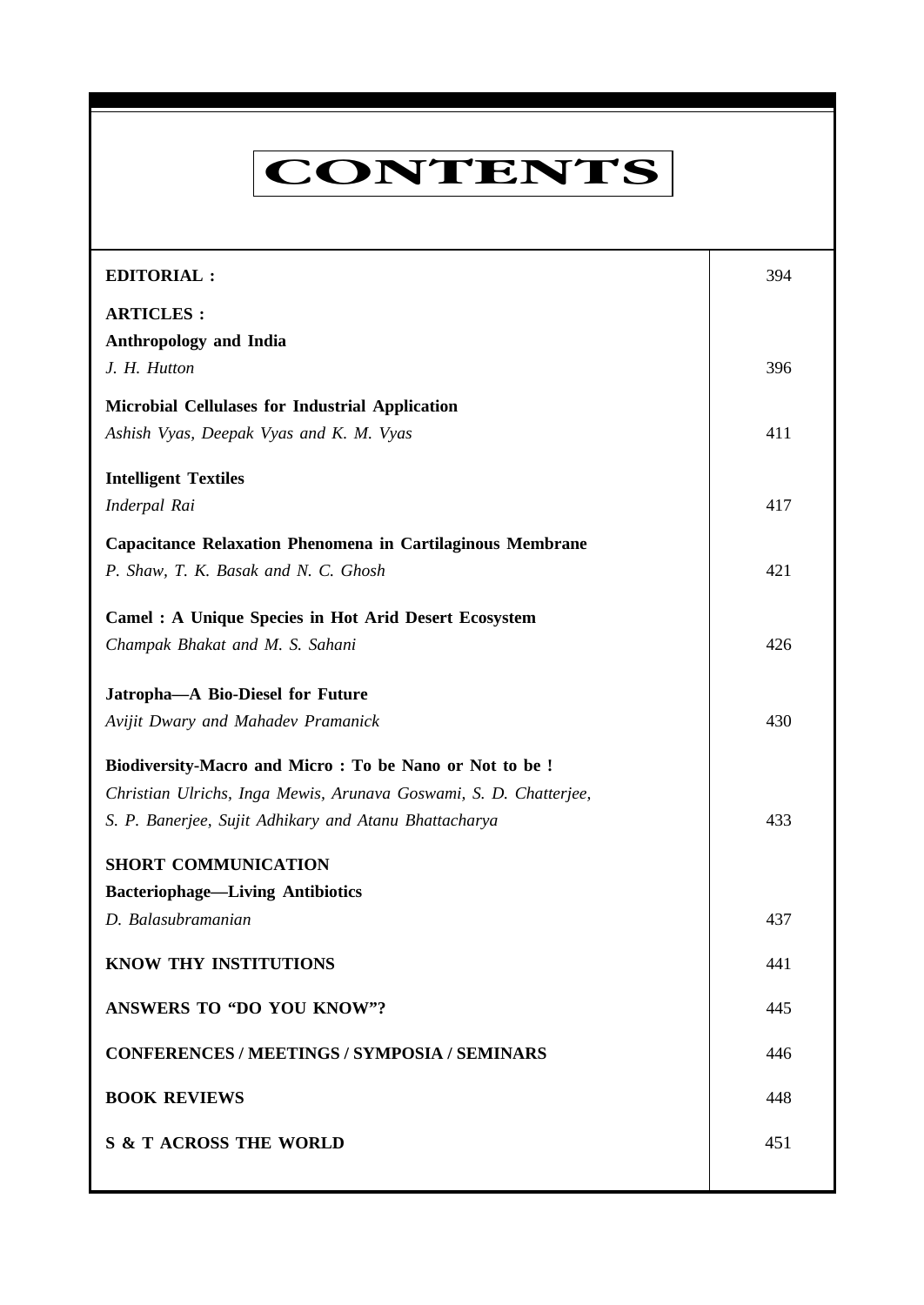# **EDITORIAL**

Biodiversity is an oft-discussed topic today. The scientific world is seriously debating issues like increasing risks leading to shrinking of biodiversity, conservation of natural biodiversity for posterity and harnessing the various streams of rich/enriched biodiversity to provide the basic biotic resource so essential for sustenance of the human race.

A number of basic issues continue to remain puzzling. On the one hand, it is claimed that depletion of biodiversity is essentially due to cruel and selfishly motivated human interference and, on the other, the human race depends one way or the other upon great many diverse forms of plant and animal species for its existence. Again, considered from the angle of organic evolution, life forms (species/genera) make their appearance in the nature of various ecosystems and ecological complexes. It is equally true that a good many of those ancient life forms became extinct with the passage of time, also as a result of onward march of evolution. Even today, while we are witnessing alarming increase in the list of endangered species, we also learn about new species of plants and particularly of animals being discovered in one or the other corner of the globe. Further, viewed in the context of burgeoning human population, ever increasing emphasis on structuring of modernistic human habitats having all the ingredients of various hues of consumeristic society, natural ecology-sustaining land and water areas are getting increasingly reduced or disturbed to accommodate the demands for housing, industrialization and urbanization. These very land and water areas were once home to richly diverse flora and fauna whether cultivated or wild, original or migrated, primitive or progressive.

Indian agricultural scenario itself is a grim reminder of the extent of depravation that good many major crops like rice have undergone in terms of land races and traditional old varieties. This genetic diversity (i.e. biodiversity) is fast vanishing, giving way to newer and fewer high yielding varieties.

Indiscriminate deforestation for fuel and human settlement purposes has caused severe erosion of various biological forms whether from plant or animal kingdom. A similar stark reality is witnessed in the case of aquatic and marine flora and fauna whether higher or lower order plants, planktons, fish species, sharks, whales or others. Other ecosystems and ecological complexes, for example, desert or mangrove ecosystem, present almost the same picture.

A number of other important issues are also being taken into consideration while expressing concern for biodiversity. Despite all pressure on biodiversity for human sustenance, expansion of agriculture, industry etc., it is again true that biodiversity is an indispensable resource for our existence, for cultural diversity and for preservation of knowledge traditions built up and perpetuated for ages among various communities of mankind.

Even today, biodiversity ensures discovery and extraction of new drugs not only for use as human or animal medicines but also as biopesticides for agricultural and domestic use. Furthermore, we have now entered into the era of practical application of biotechnology, not only for developing gene related protocols to harness existing biodiversity in improvement of human,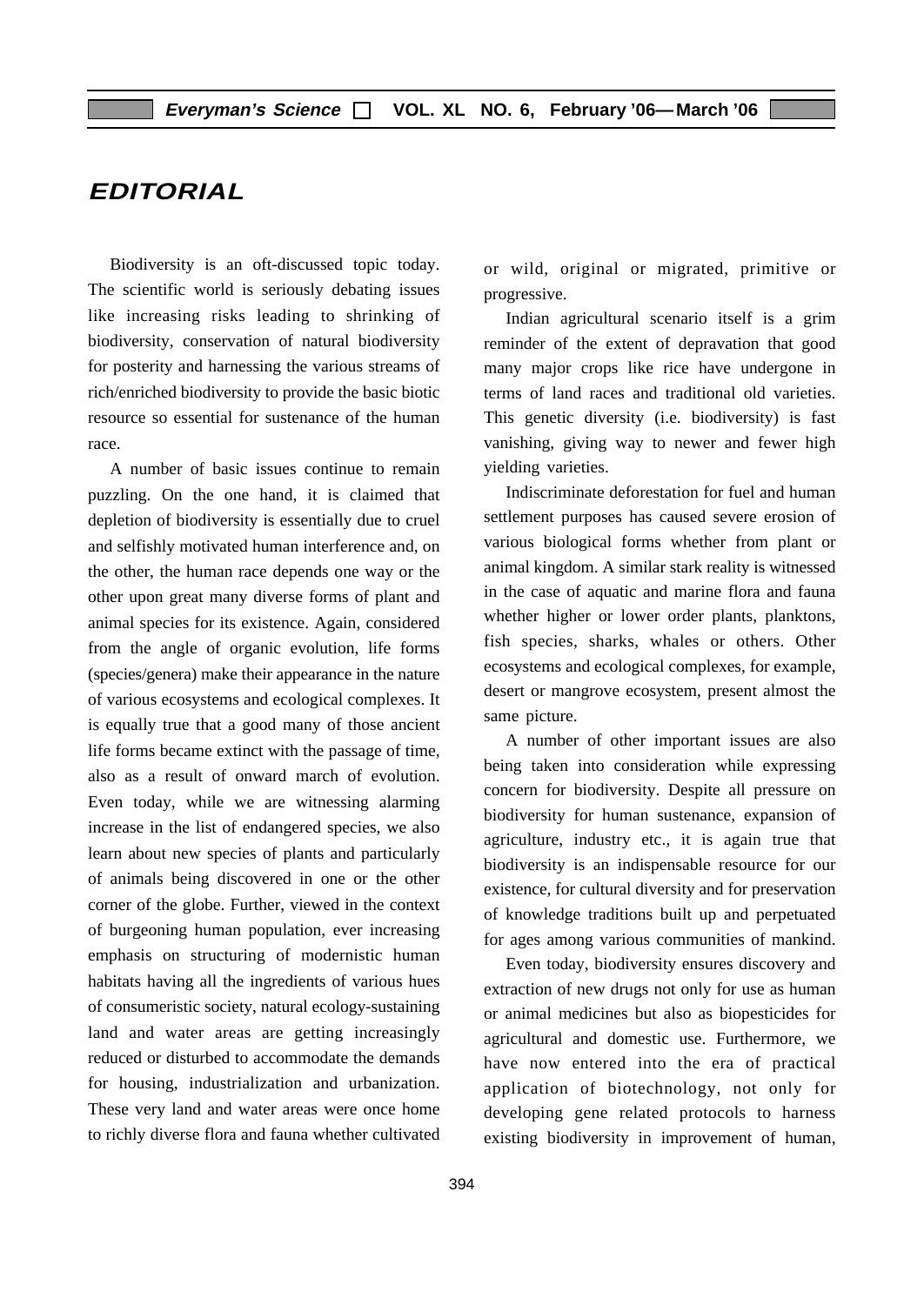animal and plant health, but also for arresting erosion of biodiversity and for further enrichment of biodiversity spectra.

The greater the genetic diversity among farmed crops or animals, the less will be the chances of economic loss due to insect pests or pathogens, since the diversity spectrum of such crops or animals will act as buffer. At least, their protection against pandemics can be thought of in the context of such wide spectrum of genetic diversity.

Thanks to the timely realization by the various world bodies including the United Nations, the scientists of different disciplines and their fora and the serious minded NGOs, the issue of conserving and even enriching the biodiversity, particularly of the tropical countries, is coming into focus more and more sharply. Therein lies the salvation of the human race and the guarantee to saving of diverse cultures and knowledge traditions.

#### *Prof. S. P. Banerjee*

*Rudeness is the weak man's imitation of strength —Eric Hoffer*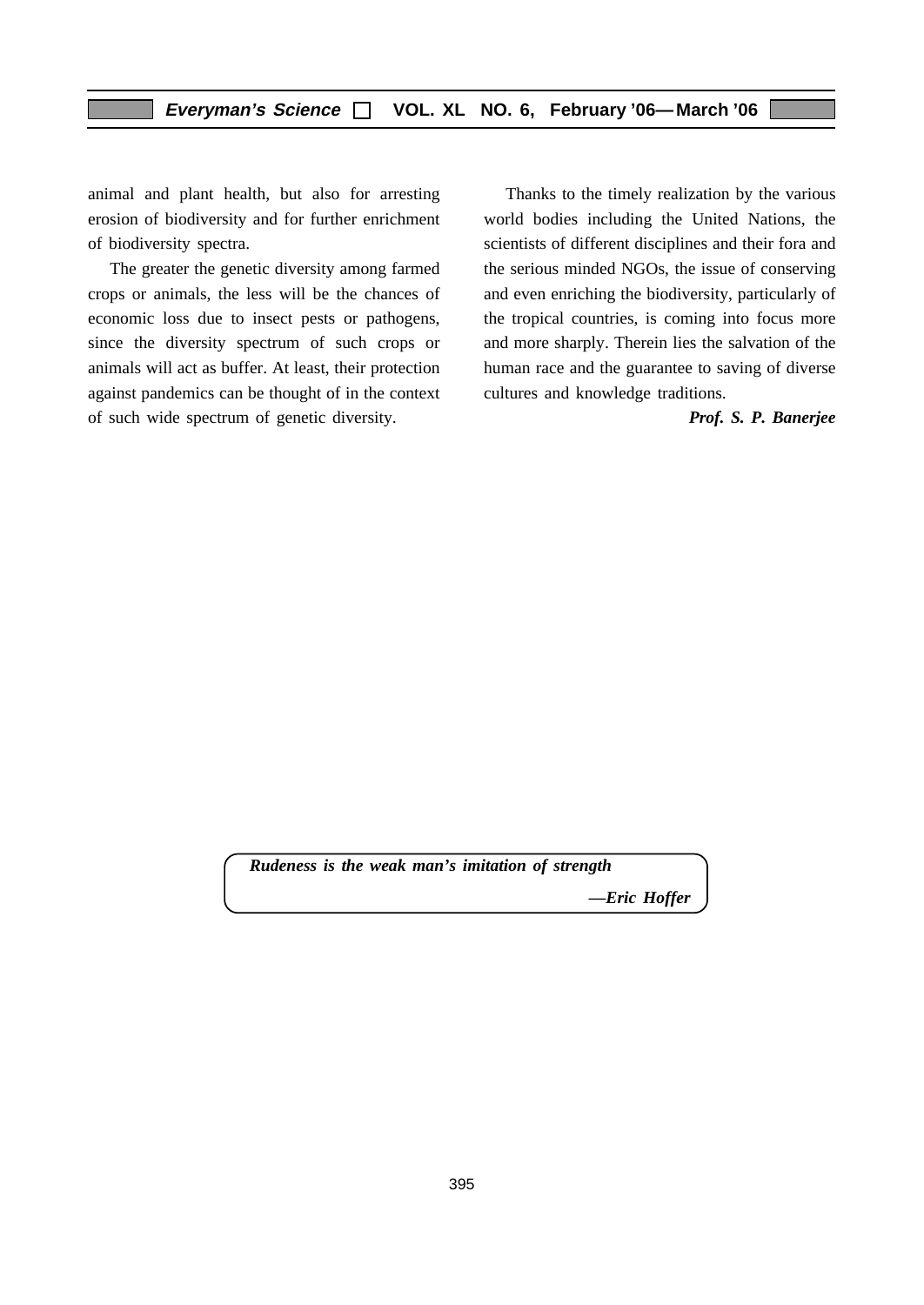## **PRESIDENTIAL ADDRESS**

# **ANTHROPOLOGY AND INDIA**

J.H. HUTTON, \*C.I.E., M.A., D.SC., F.A.S.B., I.C.S.

Your Excellencies, Ladies and Gentlemen,

My first duty is the pleasant one of welcoming you here today and of thanking the Indian Science Congress for the distinction conferred on me by its invitation to preside over its activities at its twenty-second meeting. When I accepted that invitation, not I confess without some compunction, I had not foreseen that this meeting would have the honour of being opened by H.E. the Viceroy, and was likely to be of additional importance as inaugurating the constitution of a National Institute, or Academy, of Sciences for India. I need not recapitulate that part of the address of the distinguished physicist, your twenty-first President, which explained and justified the proposal for a National Academy of Sciences put before you by him a year ago. It is enough to remind you that the Indian Science Congress marked its coming of age by appointing a committee to draft proposals for the institution of a body which should perform for India some of those functions which the Royal Society discharges with regard to Science in the United Kingdom. These proposals, in accordance with your instructions, are to be laid before your General Committee and this session. The committee which you appointed through your General Committee was to be constituted of the following persons—the outgoing and incoming Presidents of this Congress, seven representatives of nine scientific societies, eight representatives of nine scientific departments of Government, the Director or other representative of the Indian Science Institution, Bangalore, one representative of the Editorial Board of *Current Science,* Bangalore, and five members representing the General Committee of your Congress. This committee was given power to coopt other members and did in fact so coopt five representatives of five scientific societies and institutions and seven distinguished scientists in their personal capacity. The societies and individuals comprising this commitee were drawn from nineteen different places in all parts of India, from the eight major provinces (exclusive of Burma) and from three of the major Indian States, while the members representing the scientific departments of Government were mainly Europeans whose duties took them to all parts of India and who are strictly representative of none. Obviously a committee so composed could rarely, if ever, meet in full, and the General Committee of the 1934 Congress must have realized that when appointing it; nevertheless the meetings held were representative of five provinces, and of the 15 members who prepared the original draft for the rules and objects of the National Society to be created, four were representatives of your association, five of various learned societies, six of

General President, Twenty-second Indian Science Congress, held from 30th January to 5th February, 1935 at Calcutta.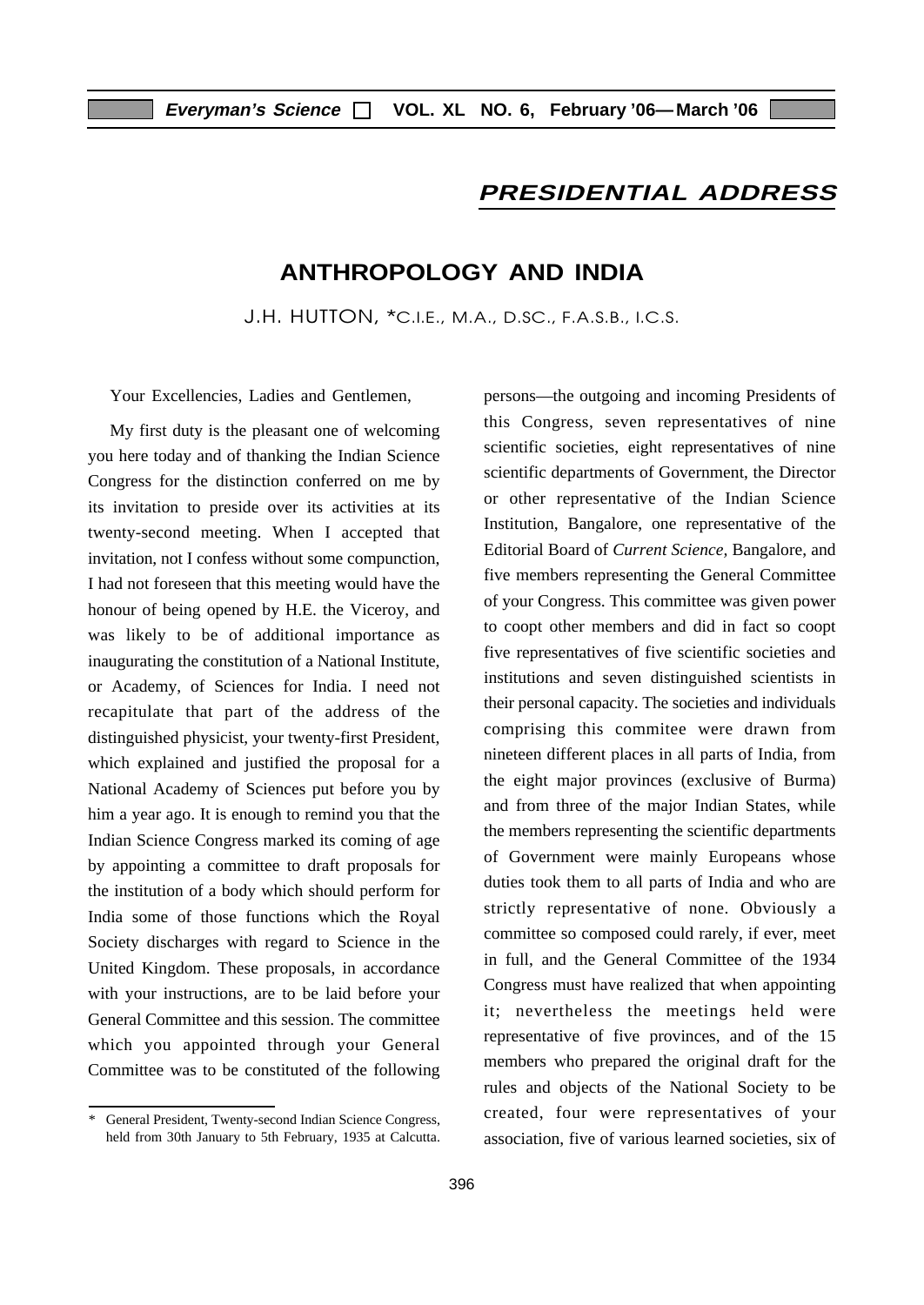scientific departments of Government. Further, this committee had at its disposal the materials collected by the Editorial Board of *Current Science*, which had issued a questionnare to obtain the opinions of Indian Scientists of the formation of the proposed Academy, and the majority of the scientists who expressed their views on the subject approved "of the idea of seeking State aid to start an entirely new organization which would be run more or less along the lines of the Royal Society of London, the details of the constitution, as also the process of initiation of the Academy, to be decided by a committee to be appointed for the purpose". Such a committee you had appointed with instructions to take the necessary steps to bring the Academy into existence and to draft a constitution to be submitted for the approval of your General Committee at this Congress. The nature of the institution to be thus brought into existence was broadly indicated in a resolution of your General Committee. Seven meetings of the Academy Committee were held, at the first of which it was decided to determine in advance the number of Foundation Fellows to form the Academy and then to consider its constitution, as it was clearly desirable to have the constitution of the Academy approved by those, who were to form it, before the draft was submitted to the Indian Science Congress. Arrangements were therefore made for the allotment of fellowships to the various Sciences and for the selection of the persons to fill them. It was decided that the question of the location of the Academy's headquarters must be postponed for the decision of the Foundation Fellows, and part of the set of rules drafted by Professor Meghnad Saha was also considered. Before the second meeting could take place, however, the work of the Academy Committee, as revealed in the copy of the minutes sent to absent members, was adversely criticized by Sir C.V. Raman, himself one of those members, in a presidential address to a conference of South Indian scientists at Bangalore. This was followed by his taking the unexpected step of registering a society as the "Indian Academy of Sciences" at Bangalore, thus involving your Academy Commitee in a sort of comic imbroglio more suited to the dignities of the two Kings (or was it mayors ?) of Brentford than to those of the scientists of India. Your Academy Committee, however, went on with its work and ultimately came to an agreement with the Bangalore Academy, the terms of which involved the subsitution of the name "National Insitute of Sciences of India" for "National Academy of Sciences of India", and some minor verbal changes in the draft of the aims and objects of the proposed body. The Indian Academy of Sciences, Bangalore, has in its turn made certain necessary changes in its memorandum of association and constitution, and the present position is that the body brought into existence by the Indian Science Congress will cooperate with the three existing bodies of Academy status in different parts of India and with such other academics of sufficient status as may be formed in the future.

Your Academy Committee have carried out their work under extremely difficult circumstances, and I would recommend you to accept, if you possibly can, the recommendations put forward with the report which they are presenting to you and which contains a full account of all that is necessary to your General Committee in reaching a decision. In coming to such a decision your General Committee will no doubt have the advantage of not being composed entirely of scientists. The instiution of an Academy is not an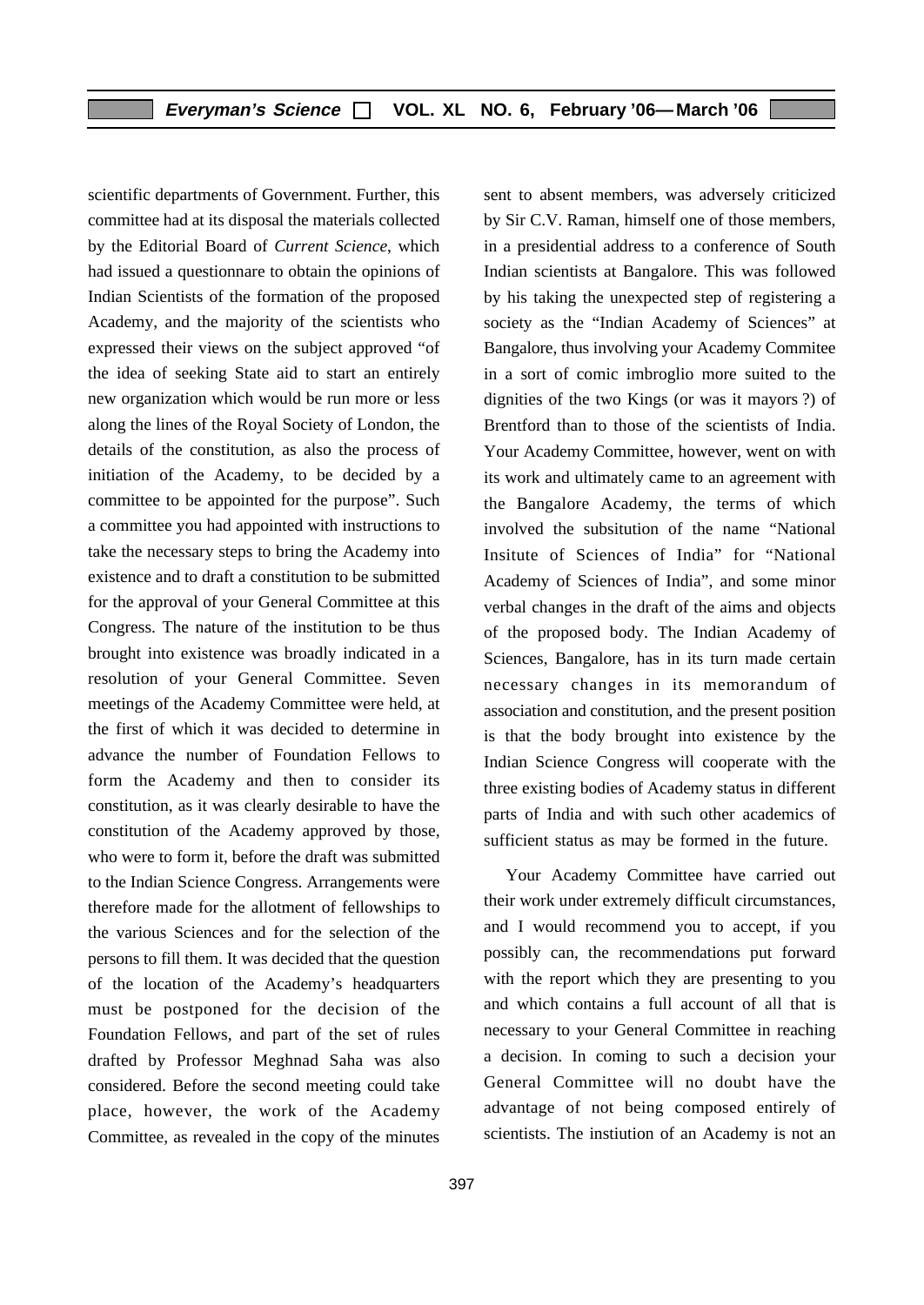act that demands of itself any specialized scientific knowledge. It is true that the scientific method of approach may be of no little value in forming a judgement on any problem; at the same time we have, as scientists, to beware of valuing ourselves and one another too highly, and of supposing that because a man knows very much about one subject he is therefore the more fitted to express an opinion on others. Very often it may be the other way round, for in these days of specialization a scientist is apt to become "a man that knows more and more about less and less", so that his opinion upon subjects outside his field of special study is not necessarily of special value. Knowledge and judgement are two different things and do not by any means always go hand in hand, and there is always the possibility that a scientist's tendency to be wrapped up in his special subject may warp his attitude to outside issues of a more general nature. Scientist or layman, however, we have before us in the institution of this national scientific body the common intention that it must be fitted to pursue those purposes and ideals, which Professor Meghnad Saha so ably put before you last year, for the conquest of error, for the advancement of Science and for the good of India.

I never realized, nor came near to realization of the vast field that there is in India for the organized efforts of Science until the Census of 1931 put me into a position in which I could hardly overlook it. The first essentials of Sociology and accurate statistics, and most of the few statistics available in India are obtained by crude methods and give results which are insufficiently exact. We know for instance that the population has increased but we can only guess at the causes; we cannot in India as a whole be certain of where or when the increase took place beyond locating it over a period of 10 years. In Madras alone was the registration of births and deaths sufficiently accurate for the population of 1931 to be determined approximately before the couning took place, and even then we cannot be sure that the accuracy was not an accident. How far the variation of fecundity in different parts of India is due to environment, heredity or social customs we have no means of knowing since detailed local studies are wanting. Mr. Porter in Bengal has embodied in his Census Report for that province an interesting speculation on the future growth of the population of Bengal; but the figures on which it is based being limited to seven enumerations are not enough to warrant our taking it as more than a speculation. Even so it leads us at once to the urgent need of a greater application of Science to matters of rural economy. It is probably true enough that improved methods of agriculture can so increase production that the population of this country is not in immediate danger of outstripping its potential food supply. But I say potential advisedly. It is very clear that in other respects the position is serious. The vast majority of India's population live an agricultural life not only by force of circumstances but by deliberate preference, and under their existing conditions of ignorance and of absence of capital, the population attempting to live by agriculture is likely to become, if it has not already done so, much too numerous for the land to support. The subdivision of holdings which are insufficient to maintain their owners, must tend to reduce the economic output from their land while the increase of cultivators and in particular of landless agricultural laborers calls for an increasingly high return from the land. In limited areas, and to a limited extent, some relief is afforded by seasonal industries (such as cotton in Central India) which enable the agriculural population add to the income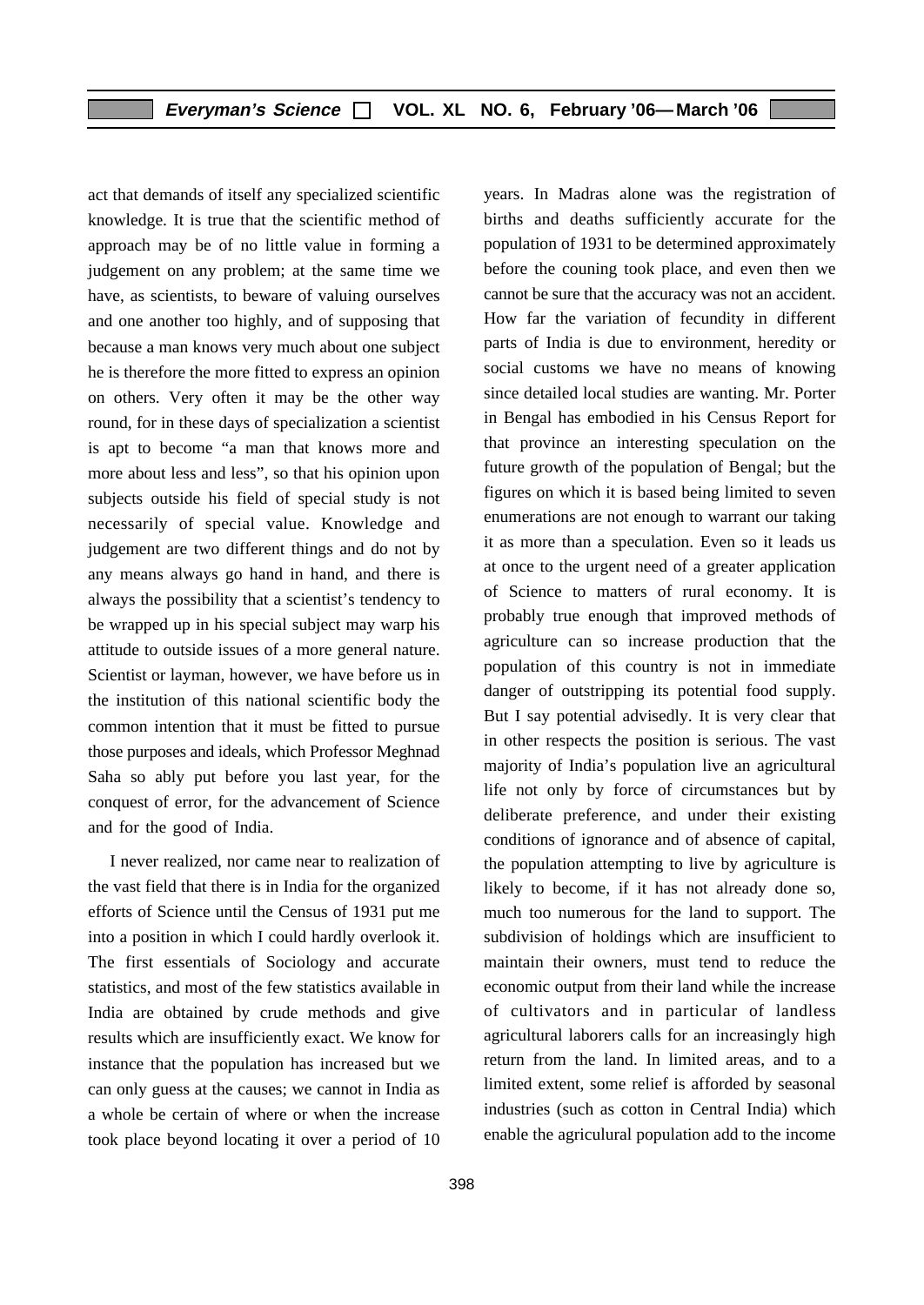derived from land; in other areas cottage industries give similar assistance, but the extent of these reliefs is entirely inadequate to the need, and there is an obvious call for a great extension of part-time industries in which the cultivator can find employment when he is not required on his fields. To give one instance, it is probable, if not certain, that the application of scientific methods of breeding, feeding and selection could double the outturn of silk in India without any increase in the number of cocoons, and could at the same time enormously improve that quality of the silk. Indeed, for at least one Assam tribe the silkworm provides not only clothing but an article of food, as the pupa is much relished and reserved as a delicacy for favoured guests. But without seeking to popularize this use of the silkworm, the extension of silk producing, on scientifically improved methods as a cottage industry might make India easily the premier silk-producing country in the world.

Further, although at present there may actually be enough food in quantity to prevent the great majority of cultivators from going hungry, it is becoming increasingly apparent that their diet is very often extremely badly arranged. A very great deal of the disease in India is deficiency disease due more to a badly chosen diet than to actual scarcity of foodstuffs. This point is well-bought out, for instance, in Mr. Yeatts' Census Report on Madras where he emphasizes the researches of Sir R. McCarrison on the causes of blindness in India, indicating that the widespread prevalence of keratomalachia is due to a diet deficient in fatsoluble vitamins. It is likely also that leprosy, to take another instance, is encouraged by deficiency diets. Sir John Megaw again, in his paper on *Population and Health in India,* tells us that in India, although three meals daily is more common

than two, "malnutrition due to unsuitable diet is the rule rather than the exception". Here then is one practical task for doctors and health officers : that of prescribing a suitable diet within the means of the very poor conformable to the local products available in the neighbourhood. An example of what can be done in this way may be seen in Mr. Mukherjee's report on the Census of Baroda, 1931, where Dr. F.P. Antia and Mr. F.S. Kale give a food survey of the principal castes in the State. I would at this point put in a word of warning against those enthusiasts for reform and improvement whose zeal is greater than their knowledge. It is perhaps partly because the results of intemperance are so obvious and easily appreciated that the advocates of temperance are apt to be fanatic extremists, though I have known some who tempted one at times to recall Samuel Butler's caustic comment on the Puritans who "compound for sins they are inclined to by damning those they have no mind to". My point is that home-brewed beers form a very important element in the diet of the more primitive tribes and castes of this country. Not only does the very moderate amount of alcohol in these brews supply for certain purposes the want of sugar, which in many of their environments they cannot obtain, but the recent researches of Col. Chopra on vitamins have shown that the homebrewed beers of India contain many very valuable vitamins, and there is consequently a serious danger that propaganda or legislation directed to the suppression of the use of these liquids may result in the spread of deficiency diseases, and add one more tally to the lamentable tale of damage done by well-meaning but ill-informed tampering with customs that are disapproved by the reformer but are in fact useful adaptions of environment on the part of the ones to be reformed.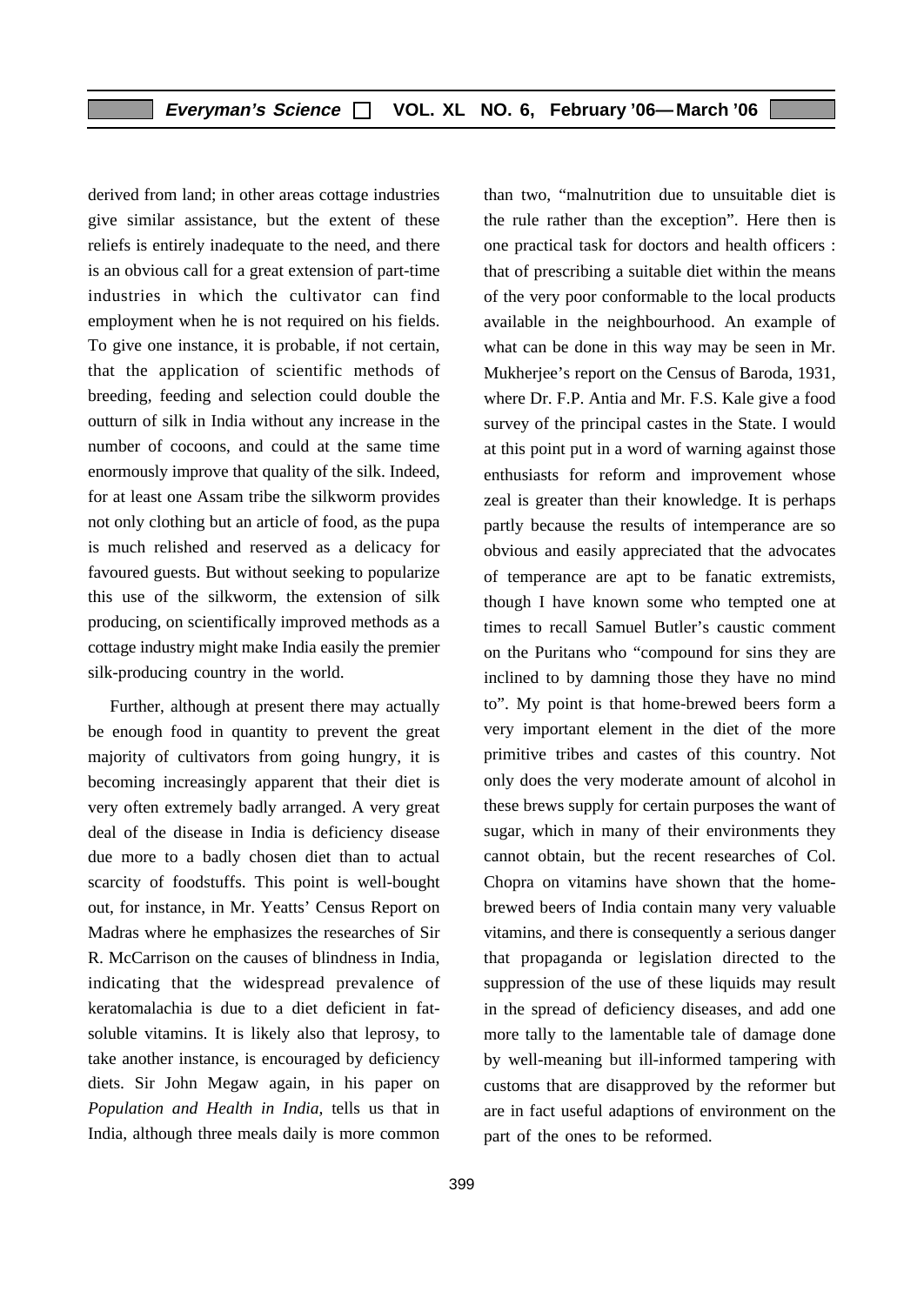Unfortunately however it is not only rural economy which calls for the aid of the scientists, the rural call is it true, the more urgent, not only because there are more than eight countrymen for every single townsman in India, but because the rural population is infinitely the more conservative; it is therefore in much greater need of that "new outlook on life", the necessity of which is admirably emphasized by Sir John Megaw, in the paper which I have already cited, with a telling quotation from the concluding chapter of the Report of the Royal Commission on Agriculture. Such a new outlook is easier for the townsman to acquire, for in exchanging a rural for an urban life he comes into daily contact with new ideas and new ways of living. Unfortunately these ways of living are in some respects no improvement on the old. The Indian village, at any rate in northern, western, central and parts of southern India, often on a constricted site which cannot be expanded on account of the need of land for agriculture, is apt, to be congested to a highly insanitary degree; but in towns this condition is often incredibly accentuated, and while 26% Bombay's 1,161380 inhabitants live under conditions of the grossest overcrowding, 74% of that population live in oneroomed tenements at more than 4 persons per room. Buildings of one story predominate in India towns, which makes the figures of congestion, when the population for a given area is compared with congested population in Great Britain, appear lower than they really are, but where, as in Cawnpore, tenement buildings are used, the congestion is almost incredible. One chak of the Anwarganj ward to Cawnpore contains a density of 786,560 persons to the square mile, a figure untouched by the worst of the metropolitan boroughs of London. Obviously there is a need for scientific planning in the outlay and growth of all developing urban areas if a repetition of this sort of scandal is to be avoided. It was a matter of considerable surprise to me to find that in many parts of India the existence of a town with a large and concentrated population was regarded as an occasion for pride and complacency. A large town appears much rather to me as a source of fear and repulsion. It is true that the work of such men as Sir Raymond Unwin have shown that there is no need for this, but nevertheless such parts of India as Assam, Malabar, and Eastern Bengal, where any close concentration of population is the exception, appear to be the more fortunate for that, and India has a wonderful opportunity of profiting by the experience of Britain and avoiding, by careful and scientific planning while her industries are still in their infancy, any further concentration of industrial population in congested areas.

I have referred to these points of rural economy, of diet and of town planning merely as instances of matters in which Science may and should be utilized and directed for the benefit of the community; there must be many more which will no doubt be discussed by the various sections of this Congress, much more fruitfully than by me. There are however, certain aspects of my own special subject to which I propose now to direct your attention. India offers a vast field to anthropologists and opportunities such as exist nowhere else in the world, forming as she does a veritable museum of living physical types, of social organizations, cultures and religious beliefs. From the point of view of physical anthropology there is a vast amount of work to be done. India contains, in forms that are anatomically distinguishable, elements derived direct from the negrito races which constitute probably the oldest type of human being anywhere surviving. These elements are no doubt few and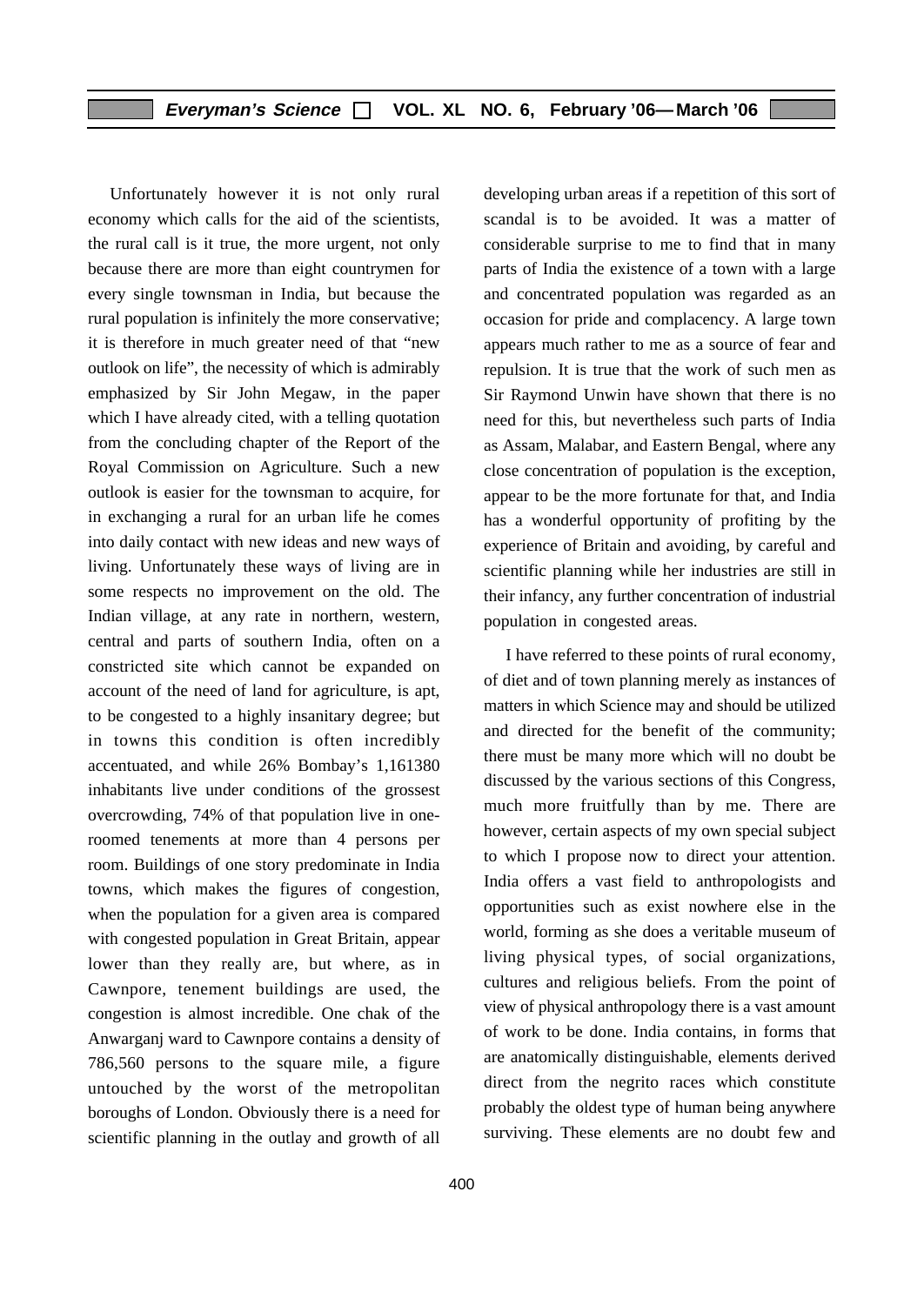rare, limited to the Andamanese, rapidly alas becoming extinct, and to one or two of the remoter jungle tribes of the south of India. Similarly there are to be found survivals of that other eastern negroid race, the Melanesian. These survivals are more easily to be traced in culture than in anatomy, and it is not unlikely that the typical appearance of the Melanesian race itself is the result of hybridization. Nevertheless evidence is to be found of affinity in physique between some of the Assam hill tribes and the races of Papua and New Guinea, and it is pobable that such affinities occur again in some other parts of India. On the other hand, the physical type which Col. Sewell has conveniently labelled Proto-Ausraloid is widespread in India and Burma. This race possibly represents an early branch of the brown race of the south-east Mediterranean which migrated eastwards at a very early date and has been modified by environment to produce a markedly different type. On the other hand, it may be connected with some of the recent finds in Palestine, which Sir Arthur Keith appears to regard as related to surviving types of man. These views are not necessarily mutually exclusive. This race is represented most strongly in the lower castes and in some of the aboriginal tribes particularly of southern India. These races have been followed by others whose order of coming is more difficult to determine. One race of invaders, probably likewise moving from north-west to southeast, must have brought in the Mon and Munda language and possibly the keeping of sheep. Like their predecessors they seem to have formed definite connections overseas and to have moved on from India to Indonesia as the succeeding races did afterwards. It was perhaps after their coming that the Paroeean or Mongoloid races began to come down from the north-east, particularly in eastern India and Burma, but whether they ever penetrated far into India except at a much later date is doubtful. There is a suggestion of the Mongoloid about many tribes, in the Madras Agency Tracts, for instance, but it is not clear that this element did not come in from the east by sea together with the returning wave of speakers of Mon languages which certainly came back from the east westwards into Assam. In 1930 Mr. J.P. Mills and myself published in the Journal of the Asiatic Society of Bengal an account of some stone funerary urns found in the North Cachar Hills, which were then, as far as we could ascertain, unique. Since that date groups of very similar urns, used for an obviously identical purpose, have been discovered by Mdlle. Colani of the Ecole Franfaise d'Extrême-Orient in Tonkin in Indo-China, so that the Khasi-Synteng group in Assam can now be connected with the Far Fast culturally as well as linguistically.

And here is a point at which the geologists can help us. I have suggested elsewhere that a wave of immigration into India from east or south was caused by the subsidence of the mass of the Indian Archipelago. There are tradition among the hill tribes of Assam. Burma, Easern India and the islands themselves which seem to me to point to a great volcanic cataclysm and a submergence of land under the sea which drove them to escape into the hills and ultimately to migrate; Messrs. Peake and Fleure, in that admirable series *The Corridors of Time*, have pointed out that if the coastline of the Indian Archipelago be extended to the hundred fathom line a great land mass appears which very nearly joins the Asiatic continent to Australia, and that some such reconstruction is necessary to account for the early occupation by man of the Australian continent; Molengraaff and Weber in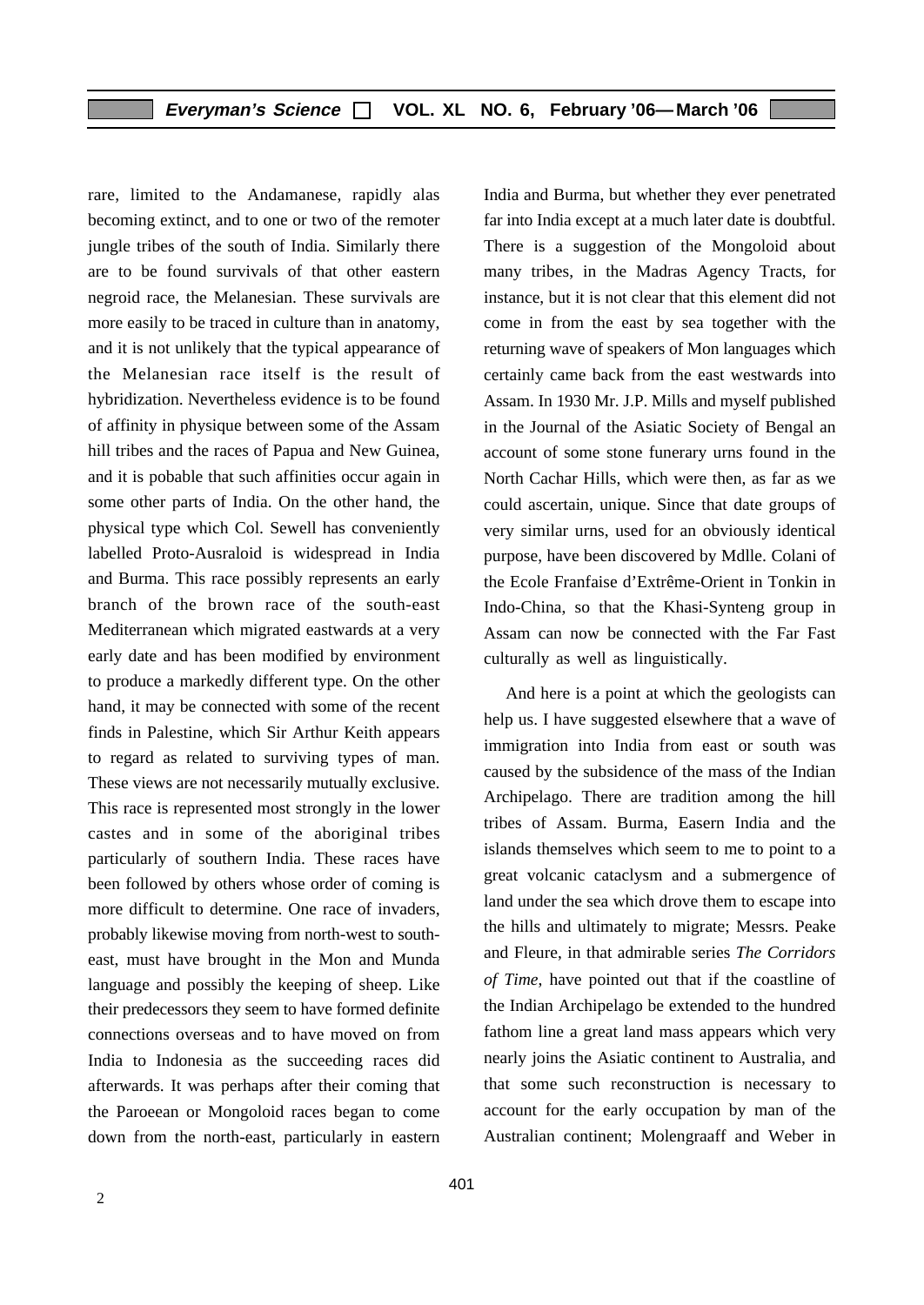their work on the Zoology of Indonesia have pointed out that the distribution of the species of freshwater fish in the islands suggests land continuity up to a comparatively recent date. The suggestion I made of the migration of certain tribes as the result of a volcanic upheaval and submergence met with quite definite disapproval at the hands of the geographers to whom I propounded it last year in London, but since then I notice that Corbett and Pendlebury in their work on the butterflies of the Malay Peninsular have been led independently to a precisely similar conclusion to that reached by Molengraaff and Weber when working on the fish; I think I am justified therefore in stirring up the geologists to re-examine the possibility of the subsidence of Indonesia after its occupation by man, and at what is, geologically speaking, a recent date.

Whatever the provenance of the Mongoloid element in India, however, its physical influence appears to have been very small, and the mean bulk of India's population would appear to be of Mediterranean origin, and it is possible to show much evidence for a continuity at a very ancient date of both race and culture from south-eastern Europe through Asia Minor, Syria, Mesopotamia and Iran to India. Into this population brachycephalic elements have entered probably coming both in the form of an admixture with the civilized Mediterranean and also in the form of a definite brachycephalic migration which has affected certain areas in India, of which Bengal is one, very much more strongly than others. It is possible that this latter brachycephalic element brought in the Pisacha or Dardic branch of the Aryan language, a purer form of which followed with the dolichocephalic Aryan invasion of about 1500 B.C. This difficult question I have discussed and estabished. What I do urge is that the question of race in India is one which calls for very careful and detailed examination by trained anthropologists on the lines recently adopted by Dr. Guha of the Zoological Survey and those workers who have been assisting him. The method of working by the coefficient of racial likeness is laborious and involves an amount of mathematical calculation which is more laborious even than the taking of the measurements, but results of permanent value cannot be obtained without the initial labour, and this should be extended to all parts of India and to every tribe and caste. It should also be supplemented by a corresponding analysis of the blood groups of such castes, since it is possible, if not probable, that these may give no less important indications of relationship than anthropometrical measurements. You have in India in the caste system a most valuable opening for approach which is denied to other countries where racial mixtures have gone on in a far more promiscuous way than they have in India. I do not suggest of course that caste is any necessary criterion of race. I fell certain that it is not, but it has divided up the population into endogamous groups which must have very greatly retarded and restricted the extent of miscegenation, and investigation is urgently called for before that system begins to break-down under modern conditions. Meanwhile that same system afford opportunities for the study of human genetics not found elsewhere; it also opens up an approach to the study of the effects of environment on physique, since if castes which can be shown to have had a common origin and to have kept their strain pure, but which are now domiciled in different parts of

at greater length elsewhere, and I do not pretend to regard the position advanced as conclusively proved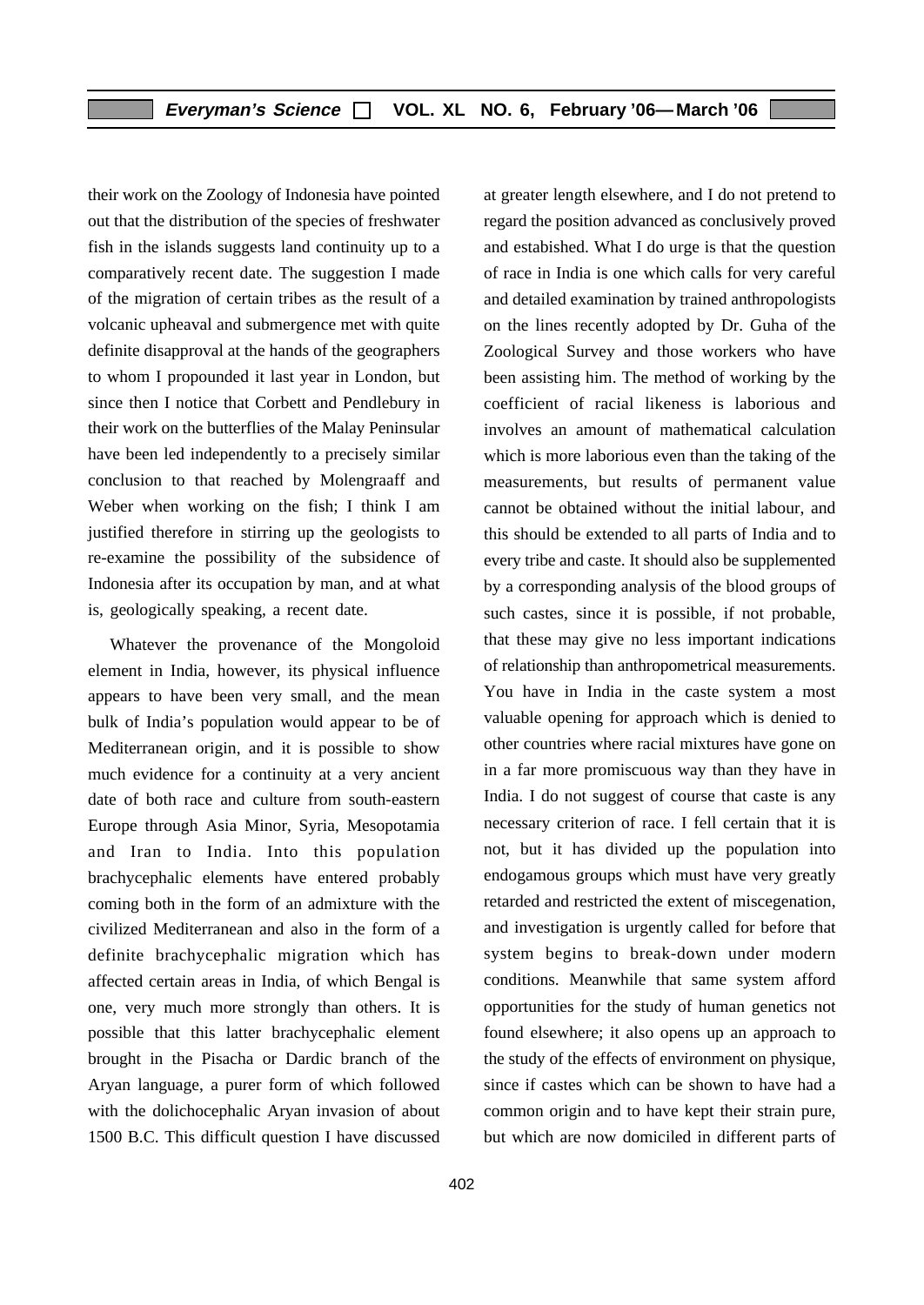the peninsula, are found to differ physically, the differences may be examined to see how far they can be traced to climatic or to other environmental causes.

In prehistoric Archaeology there are any number of sites awaiting excavation, and it seems highly probable from finds that have been made in Bihar that the Mohenjodaro civilization not only to the Indus valley but to the valleys of the Jamuna and the Ganges as well. We do not yet know the meaning of the ideographs used by the people of the Mohenjodaro civilization, nor what was the language used. It seems likely that it was a Dravidian tongue, but it might conceivably have been a Munda one. A mere reference of Munda is enough to remind one that our serious lack of knowledge of the distribution of this language shows how great is the necessity of linguistic research in southern India. Sir George Grierson's great work on the languages of India did not include the province of Madras, and we have no knowledge whatsoever of whether any trace of the Munda or Mon linguistic family exists south of the Godavari river or not. I suspect myself that such traces will be found in the uplands of Mysore, but that is a pure guess. An extension of the linguistic survey to the whole of south India is urgently needed; meanwhile we cannot tell whether the Munda speakers ever penetrated to the south or not, nor what traces, if any, survive of any of the languages that must have preceded Dravidian there. But we ought not to be content with mere linguistics. There is a branch of research in which so far as I know very little indeed has been done in India, but which if taken up comparatively is likely to lead to valuable results. I refer to the symbolism of dreams. Such work as has been done on this subject in Europe tends to show that the symbols of dreams are of universal application. Thus to dream of the loss of a tooth foretells the death of a relative in all parts of the world; most often, but not necessarily, it refers to a maternal relative, which is perhaps in itself significant. Now Freud makes a suggestion that the dream symbols used by the "subconscious" to avoid the censorship of the "ego" may be the survival of a symbolic language in use by the human race before any language, as we understand the word, developed. It seems not unlikely that when primaeval man got beyond the stage of chattering, squealing, and grunting in different tones of voice, he communicated by means of a very limited vocabulary in which one word or symbol had to serve all sorts of different meanings connected only by some real or supposititous similarity in the objects named. The suggestion is an interesting one, and I would recommend a comparative research into the dream symbols of various castes and tribes as one which might throw some light on the preexistence or otherwise of such a symbolic protolanguage, and which would at any rate test the claim which has been made that dream symbols are of universal application. It has to be borne in mind of course that conventional interpretations of dream symbols may bave been communicated, at a much later stage in human evolution, from one people to another in the manner in which folktales have spread all over the world, and that the diffusion or universality of conventional interpretations of dreams, is not necessarily relevant to the hypothesis put forward by Freud, in which the symbol is used by the subconscious self in cases in which the ego disapproves and suppresses the use of a more easily recognized vehicle of expression. Here the interpretation is not available until supplied by psychologists.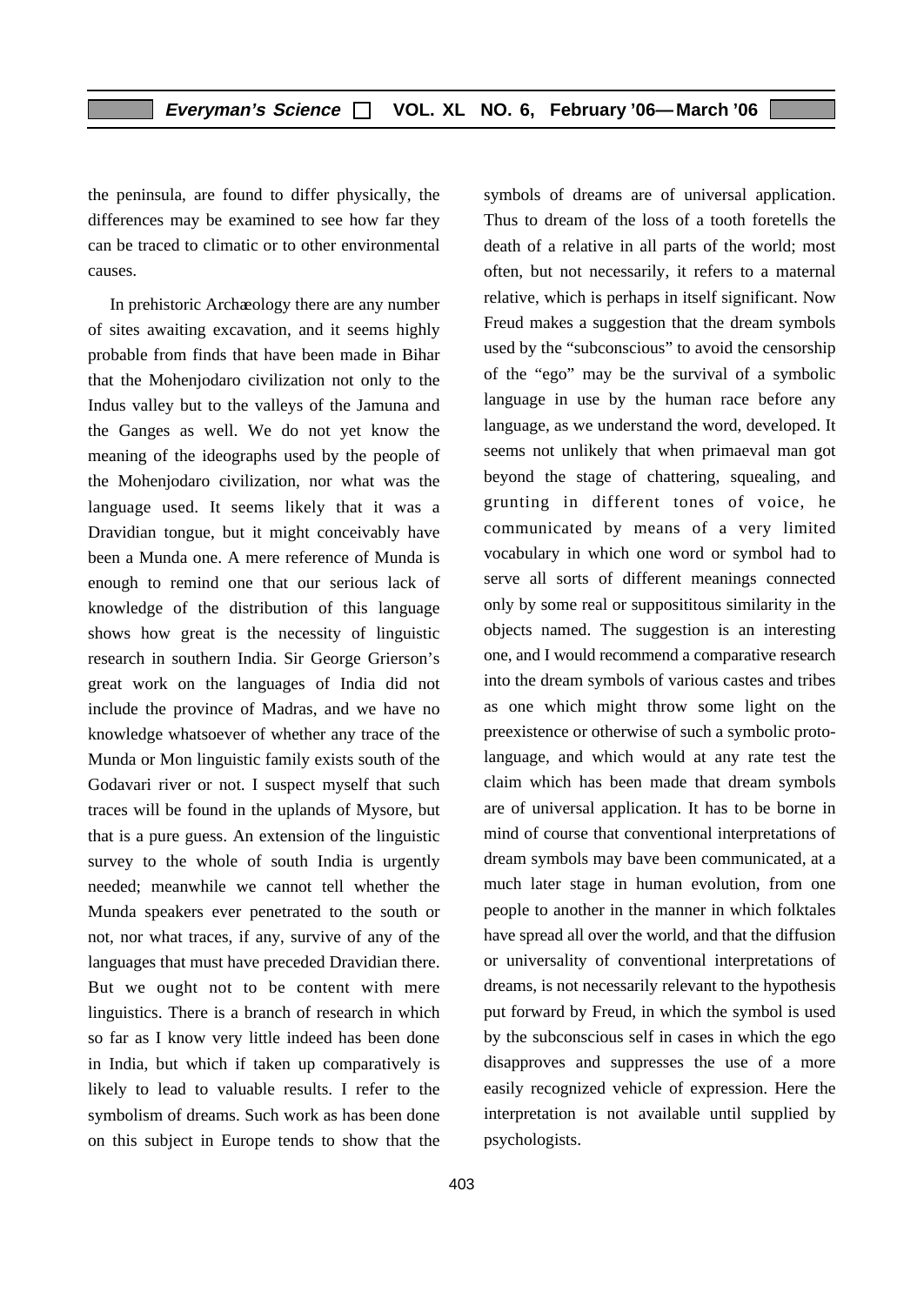In the study of folklore proper only a beginning has been made in India, and a vast deal of material is disappearing very rapidly under the influence of missions and of the general change in the manner of living which is being brought about by the opening up of communications generally. Dr. Bake, a Netherlander, has recently been working at Indian folk-music and has shown as what *can* be done by a enthusiast, while Bengal has set an example to other provinces in a revival of folk-dancing.

Turning to religion we find in India beliefs and practices which seem to have survived from a very early date in human history like flies preserved in lumps of Baltic amber.

Thus traces are easily found, not only in tribal beliefs, in which the principle is sometimes specifically formulated, but in folk religion as distinct from orthodox dogma, all over India of a belief that life is a finite and material substance. It is this belief in the transferability of life, so to speak, that underlies the practices of head-hunting and human sacrifice, though in the case of the later the ideas of propitiation and expiation have doubtless entered later at a sophisticated stage when the original idea which gave rise to it had begun to fade. It also underlies many funeral practices in this country which are arranged with a view to the transference of the life-matter to the crops, whereby it is again consumed by human beings and used for the propagation of fresh individuals by the begetting of offspring. Elsewhere I have pointed out that the same idea appears to be the basis of the practice of temple prostitution. Now I suggest that this idea of life as a material substance arose very early in human pre-history. Primitive people to this day have great difficulty in expressing anything but a concrete idea; primitive

stage of thought only concrete things can be conceived of, and the first man who reflected upon the difference between a dying body and a dead one conceived of that which had left the body as some material substance which had leaked out of it, which is very much how the Karen states the case at this day. This view of the nature of life is not only common throughout India in tribal religions but may be traced in Hindu philosophy. The Vedanta conception of the soul with its successive sheaths is probably one instance, and a more concrete one is to be found in Manu's condemnation of the Teli and his relegation of him to an out-caste position on the ground that he is a destroyer of life by crushing the oilseed for the extraction of oil; hence the distinction in Bengal between the Teli who cushed the seed, and are therefore outside the pale, and the Tili who merely traded in it without having committed the sin of destroying life. Another instance of the way primaeval things survive in India is perhaps to be found in the common prejudices in regard to red ochre. When arranging for the numbering of houses in the 1931 census I found that red ochre was a desirable pigment to recommend because almost all over India the use of red ochre is regarded as fortunate, and while people are likely to object to numbers tarred or painted on their houses, the affixing of numbers in red ochre was regarded as more lucky than unsightly. I do not know the cause of this, and I do not know that anyone knows why this superstition attaches to red ochre, but it struck me at once that it might well be a survival of some belief that was obviously at work in the old stone age. It is clear from many prehistoric finds that palaeolithic man treated the bones of the dead with red ochre and

languages are apt to contain no words for abstract ideas. Clearly the inference is that at a primitive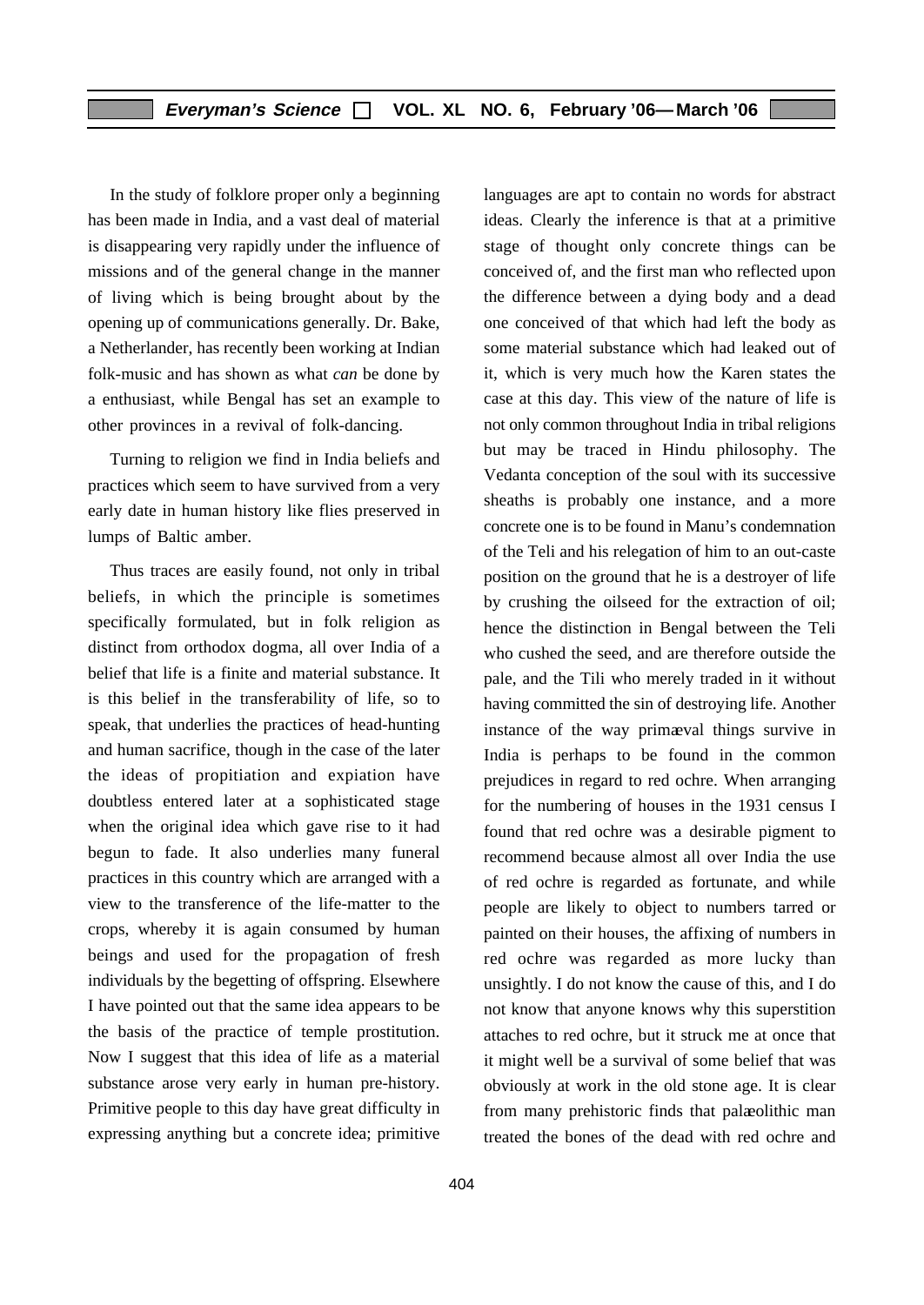the find at Offnet of a large number of heads so treated without the appropriate skeletons suggests that the use of ochre may have at one time been associated with the practice of head-hunting or with that of a separate disposal of the head in burial, a practice still popular in parts of the hills of Assam, where it was once more prevalent than it is now, in parts of Burma, of Indonesia and of Melanesia.

I have said enough to indicate I think the enormous field there is in India for anthropological research. What is most wanted at present is the organized collection of facts, of facts, that is, uncoloured by any preconceived ideas. Facts once collected and put on record can be interpreted at any time, while premature interpretation is too apt to predetermine the actual facts collected, and all the time precious material is disppearing at a rapidly increasing rate. The tremendous change which motor transport has introduced into India has only just begun to be felt, but the general improvement in means of communication is indicated by a rise in 1931 in the figures of every form of road transport except those of palki-bearers, who show a not very remarkable decrease, and a rise in the figures of persons employed in the construction of means of road transport, and a corresponding rise of over 300% in the figures of owners, managers and employees connected with mechanically driven vehicles. This change is having an incalculable effect on country districts, and you must expect to find that an incredible quantity of traditional belief and custom will disappear in a generation. Change has been fast enough in Britain. I can remember as a child taking part in more than one Easter egg-rolling. and you may search very far before you can see one there now-a-days, and

I can remember watching the performance of what must have been one of the very last bands of the old folk sword-dancers before the artificial revival of folk-dancing; but in this country I have seen whole village entirely abandon their ancient customs in the course of a few years, and there are no written records by which the rising generation of such villages can have any knowledge at all of the practices of their own fathers. It is therefore to the collection of the existing material of folk tradition before it is lost that this generation of Indian ethnographers is called, and I would further urge that intensive work on a limited area is far more valuable than extensive work which necessarily involves generalization. That can always be done later. Local diffrences are often very great and the minor differences found from district to district may be of great significance. Different areas with different environments need different treatment, and it seems to me that we suffer much too much already in India from too much centralization, and too much generalization in every form of activity.

The question is likely to be asked what, if any, is practical value of a study of Anthropology. I offer no categorical answer to that question, but I do offer a few instances in which its practical value is sufficiently obvious. Thus in Africa the substitution of Indirect Rule for the older system of direction administration is the immediate result of applied anthropology. Indirect Rule is an educative system and its objective is to evolve by a natural process an indigenous system of administration which shall conform to civilized standards without jettisoning what is good and environmentaly suitable in the native systems which Direct Rule must completely obliterate. To quote the Report of the Kenya Land Commission—"The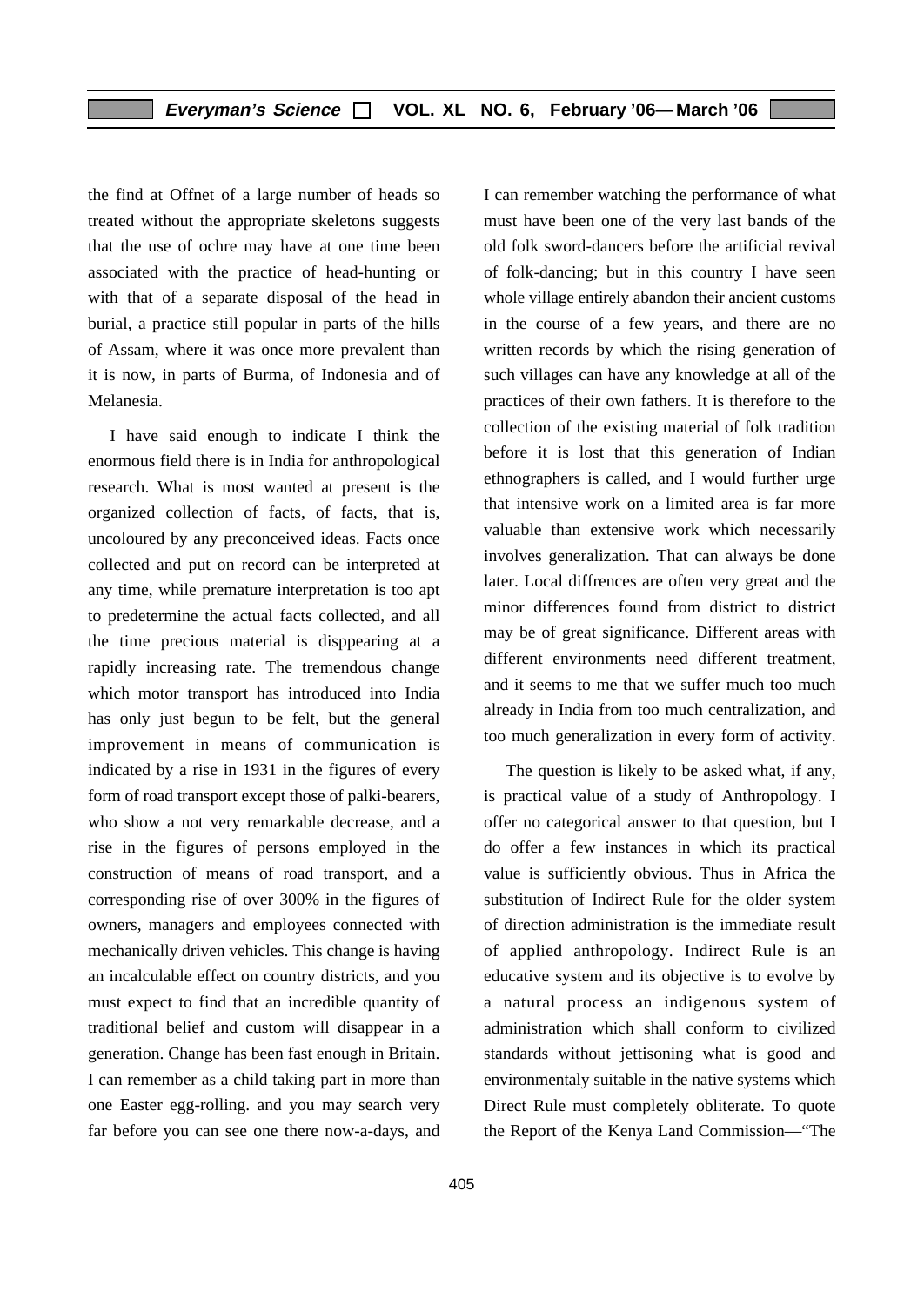principle is that it is better to take the native customs as they stand and build from them as a basis, that to rely upon some novel but imported pattern which would not be understood—" Such a principle involves of course not only the knowledge of what is but of what has been; the knowledge of the origin and *raison d'etre* of customs and belief, since no complete understanding of these is possible without the knowledge of how and why they came into existence and developed as they did. The experiences of Africa have an important bearing on the administration of the more primitive parts of India, and it would probably be wise in our administration of tribal areas to look for light not from the east but from the dark continent. *Semper aliquid novi Africa adfert,* and although the system of Indirect Rule has lately incurred much criticism and may in some cases have been carried too far, we have had only too little of it in India. Anthropologists have been accused, incidentaly by Mr. Jayaker, of wishing to create for their own edification living museums of people whose sophistication is retarded to their disadvantage. In point of fact this criticism is most unjust. What the anthropologist does seek to do is to apply his acquired knowledge and experience so to modify contracts between primitive and advanced cultures that the former may not be, as they so often have been ruthlessly extirpated by the latter, a process invariably accompanied by the decimation, if not annihilation, of the races whose culture is destroyed.

At the same time the answer to any question as to the practical value of anthropology must obviously depend to some extent of the circumstances under which the question is asked, and in the case of this country I would suggest that, apart from any administrative question, Anthropology may be able to provide a solution to certain problems of very great importance to the people of India. India shows a marked contrast to Europe in that the number of males exceeds the number of females; various explanations have been sought in differences of climate, differences of race, or differences of social custom, but no one has yet studied the subject so thoroughly as to be able to offer us any convincing explanation of the phenomenon. Again, it is for the anthropologist to consider and determine not only its causes but what will be its results. It is both, contended and disputed that in-breeding leads to an excess of masculinity. If that be true (and there are wighty opinions on that side) then the caste system is likely to be one factor in producing this excess of males. If so, will such an excess have a good result or a bad one? In the former case caste is clearly an insitution to be cherished; in the latter case we ought to do all in our power to encourage intercaste marriage. Here is a problem for the examination of anthropologists, a research problem of very great practical importance. It is not so much for the anthropologist to say whether or not an excess of males is a bad thing, as to determine the causes and consequences of such an excess; to say whether the observance of caste is a factor therein and whether intercaste marriages end to produce a more even balance of sexes. An enquiry of his kind should not be an impossible matter in a town like Calcutta. Sir John Megaw, in a much discussed paper read last February before the East India Society, emphasized "the urgent need for the people of India to adopt a new outlook of life". Such a new outlook can, I claim, be supplied by Anthropology, which should teach us to "see life steadily and see it whole". Life is very largely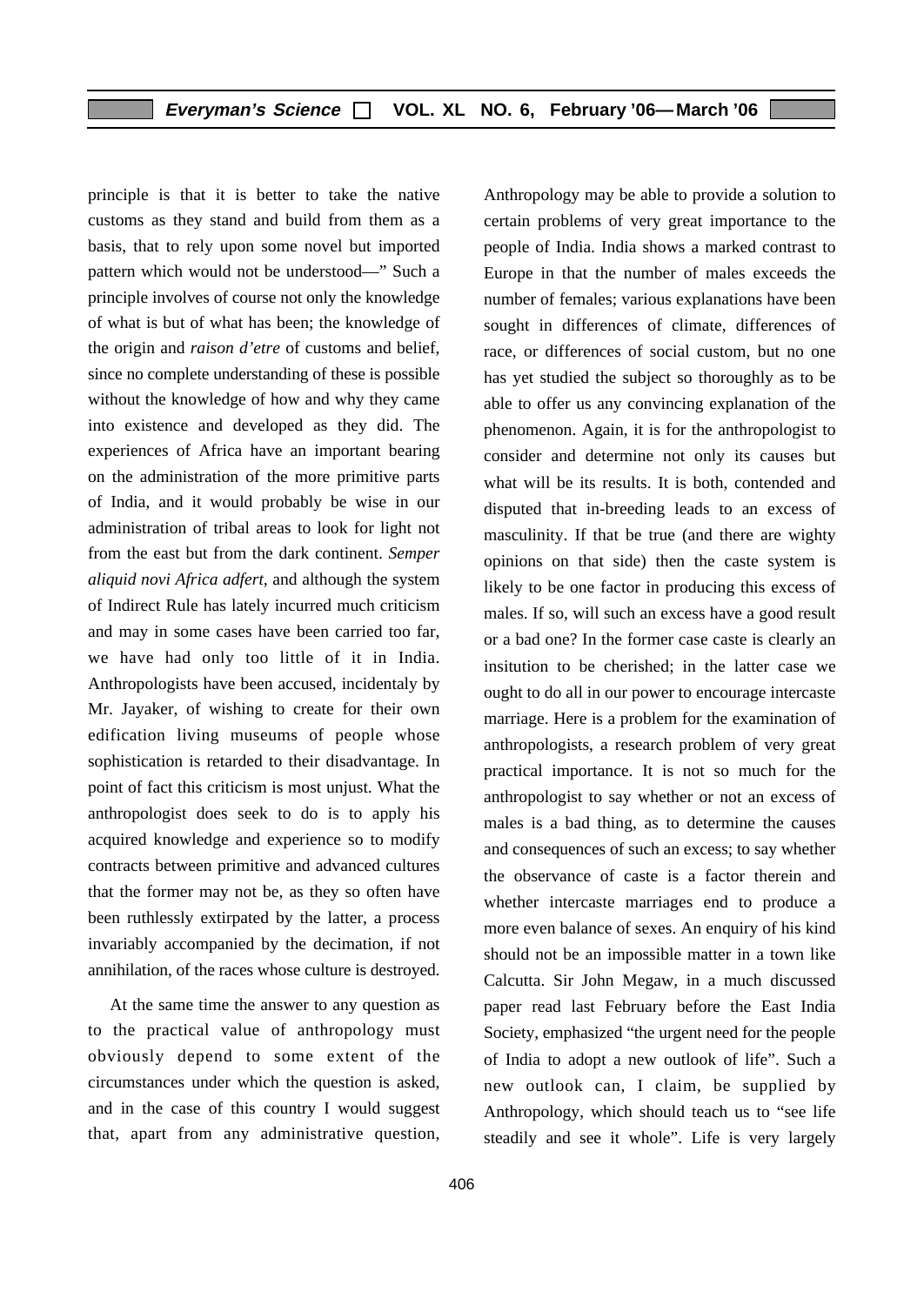governed by custom and prejudice, and often so rigidly that these factors amount to tabus for tabu in its broader sense is no foible confined to savages but an attitude of mind which they share with the most civilized, and which is common to all religions which depend on any hierarchical organization or any schematic creed. Untouchability as observed in India is a precise instance of tabu. Tabus when they arise, may be admirable and even necessary, but like all religious dogmas tend to survive long after the necessity has declined and their moral justification has vanished, a survival which is often to the moral, social, or economic detriment of the comunity which holds then. Many instances of this might be given but it will be enough here to mention a tabu on the planting of rice in certain Naga villages. Where agricultural operations are carried out vry largely by the work of the community acting together, it is obviously necessary to control the inception of successive stages, and to maintain their control a tabu is laid upon sowing and upon transplanting before the controlling official gives the word by an inaugural ceremony. Otherwsie there would be a tendency for those whose field has completed one stage with the help of their neighbours to go on to the next instead of helping the rest of the community to achieve a similar completion first. The successive operations of the agricultural year are therefore all governed by a series of ceremonies and tabus, the inauguration of which has been fixed at the time which experience has shown to be most suitable in the environment. So strong has the respect for these inaugural tubus become, that people migrating from one area to another have frequently continued to refer to the village of their origin for the dates of the cremonies to be preformed in their new village, and have thus perpetuated an agricultural calendar which is not suited to the changed environment, and although they themselves recognize that at their new and, for instance, lower and warmer altitude an earlier sowing or transplanting would be advantageous, they prefer from religious or superstitious reasons to retain the dates suited to the village of their origin and to suffer considerable economic damage as a result. Similarly the system of *tabu* was probably essential to the authority and position of the Maori chiefs, but so strong was the prohibition on touching one that a case is on record of a chief who was rescued by a missionary on the point of suffocation from a fish-bone stuck in his throat which none of his people could remove on account of that tabu.

Now the reason why tabu, useful in origin, is carried to an extreme which is merely damaging is that it has a definitely religious sanction, and all religious sanctions tend to be not only dogmatic but extremely rigid. This rigidity is no doubt a quality necessary to their enforcement in the first instance and to the survival of their initial inconveniences. At the same time its ultimate effects is to take such injunctions as, for instance, "what God has joined let no man put asunder" and "thou shalt not commit adultery", and interpret them so stringently as to make them prohibitive of divorce or the remarriage of widows under any circumstances at all, giving us a stone for bread.

Professor Haldane has recently drawn attention to the fact that human morality is usually relative. He refers to that father of modern Science Aristotle, who, he says, "saw clearly enough that right and wrong are usually quantitative. Thus according to the amount of risk taken in a given situation, conduct is judged to be cowardly, cautious, brave or rash. There is an optimum somewhere between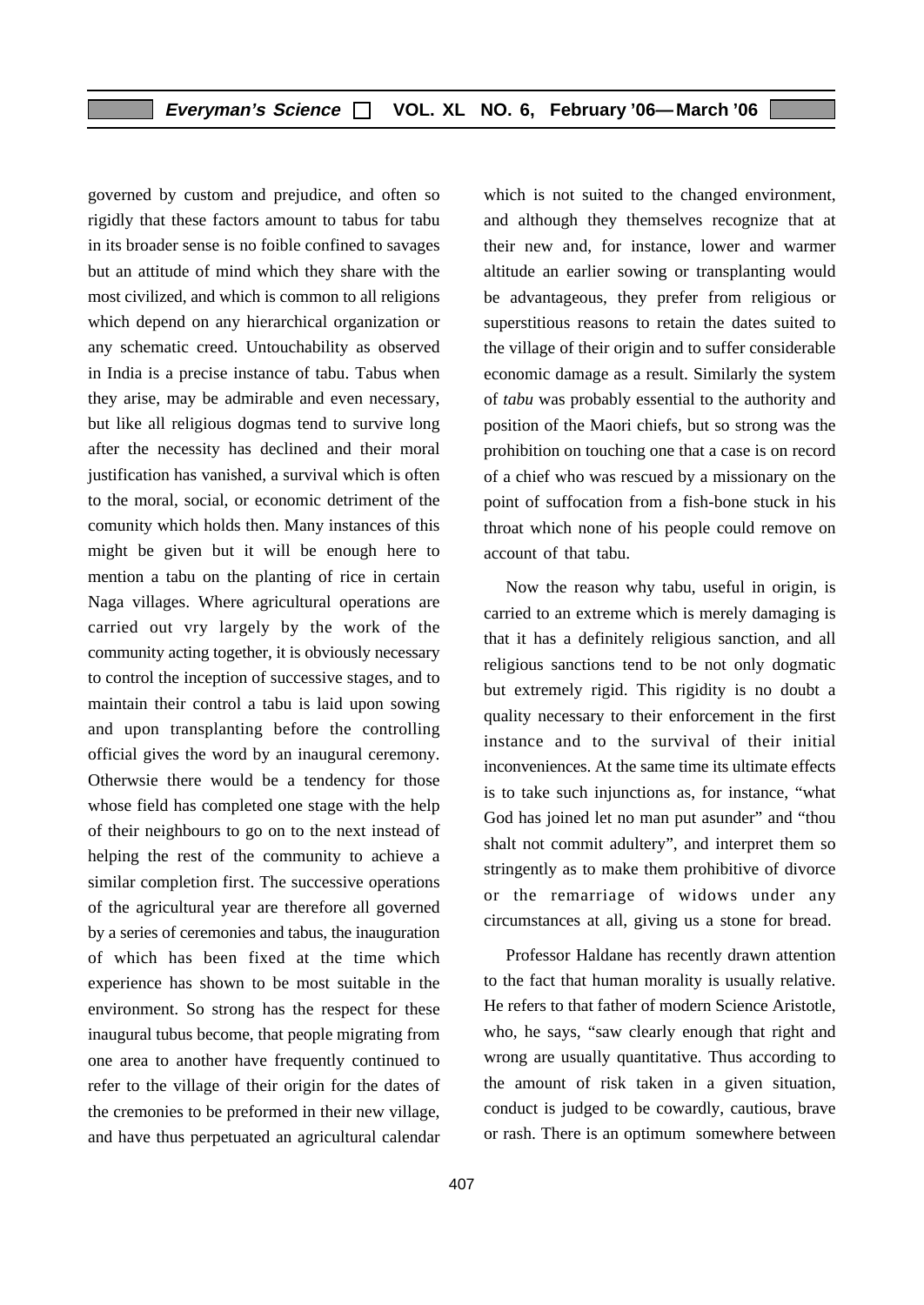two extremes just as there is an optimum temperature for a growing plant". He goes on to point out that the principle is "perfectly familiar in Science, as when a substance exhibits new properties with rising temperature, or an aggregate of many similar molecules displays characters not found in a single one." The conclusion he draws is that a human code of ethics must be plastic and capable of adjustment of changes in the economic structure of society, and a code which is rigid is a dangerous anachronism. It is however, the tendency of all hierarchical codes to aim at rigidity regardless of environment. It is just that spirit which, to use to more of Professor Haldane's illustratoins, induced British bishops in the early XIXth century to vote in the House of Lords against a bill to abolish the penalty of death for stealing by children under 16, and in this XXth century to oppose the legitimization, by the subsequent marriage of their parents, of children born out of wedlock. It is the same spirit which is abroad in India opposing changes in the marriage laws or the entry of exterior castes into temples. Because a mediaeval widow must burn with her husband or live celibate till her death, her remarriage is still discountenanced; because a thousand years ago it was considered advisable to marry off a daughter before she reched puberty therefore it is a sin not to do so today. There is ample evidence that the relative proportions of the sexes at certain ages differ in India from those in Britain largely on account of the great mortality among girls who are married and caused to bear children before they are physically fit for it. Yet the Sarada Act is virtually a dead letter and the interval between its passage and its taking effect was used to perpetrate an enormous increase in infant marriages, not only among Hindus but also among Muslims and Christians. A careful investigation into the causes of death in childbirth in Madras showed that in 6% of all confinements the mother was under the age of 15, and if any one needs light on the excessive mortality among Indian girls aged between 15 and 30 he has only to turn to the Report of the Age of Consent Committee and the horried volumes of evidence attached. Clearly there is need for the new outlook referred to by Sir John Megaw, particularly in the more rural parts of India.

Another end which I believe that Anthropology can further, is that of a better understanding between nations and races. Nor do I refer merely to the very obvious need of a mutual understanding between Britons and Indians. Misunderstandings exist no less between different racial and social elements within India and are in just as much need of liquidation. It is a commonplace that to know all is to understand all, and clearly a knowledge of the characteristics and genius of an alien race as determined by their composition, their history and their environment is likely to make it easier to allow for points of difference and to appreciate bystandards that are other than our own. The increasing ease and rapidity of communication is causing the world to shrink with a speed which is very disconcerting,and unless we can learn to put up with, as neighbours, peoples and nations that were merely names to the bulk of our forefathers, we shall find it an uncomfortable place to live in. Change is proceeding at a pace that rapidly increases as it goes along, *vires acquirit eundo*, and although in India it has been extraordinarily slow in the past, it is already very much faster and may become extremely fast in the near future. The geographer Ptolemy writing nearly two thousand years ago referred to the Nagas and placed them on his maps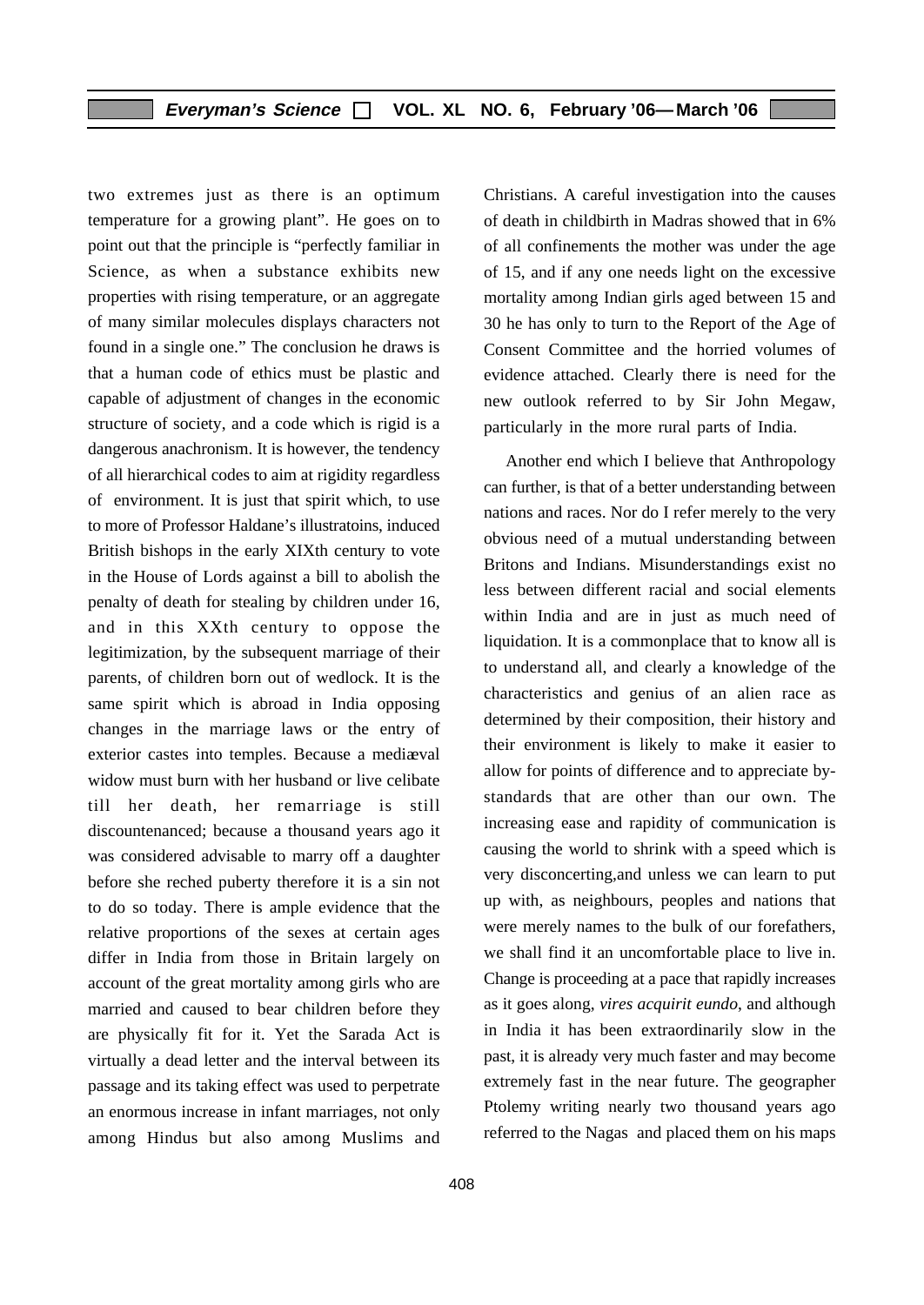approximately where they are today, but though the name remains, he would no longer recognize their country as the realm of the naked, though this change has been taking place only in the last few years, and may not yet be regarded as complete. But nearly everywhere in rural India the last 20 years has witnessed a tremendous change in the standard of living and a very rapid introduction of new ideas and new practices. *Tempora mutantur et nos mutamur in illis*, "times change, and we to fit them", may still be true, but for a great many of us the change is becoming too rapid to be at all comfortable, and there is real danger that the more backward may be entirely destroyed by failure to adapt themselves to the changed environment. What the anthropologist seeks to do is to control their contacts with a more sophisticated civilization in order that they may have a reasonable chance of adapting themselves to a changed environment and escape that complete destruction by disease and vice that contact with civilization has brought to so many people of comparatively primitive economic culture. The object is not to chain the individual to his existing environment, but by giving him the opportunity to adapt himself to changes at his own rate, to enable him to control his environment by the development of his own culture. The attempt to "civilize" has generally meant an attempt to make in a hurry a perfectly good savage into an unsatisfactory or useless imitation of an inferior Bengali or an inferior European, unsuited to the surroundings in which he finds himself and able only to subsist as a parasite on society if he can be found what Nagas describe as a "sitting-eating job". It is against this process in any of its many forms that anthropologists seek to take precautions, and it may be claimed that at least in Africa they have effected something, and I am one of those who think that it is still not too late in parts of India and Burma, and that we can do no greater harm to people who have a culture of their own already adapted to their environment, than to filch it from them, before they have any means of appraising comparative values, by the substitution of another, unsuited to the environment and disguised under the insidious pretext of "uplift", when so often merely substitutes new tabus for old, while leaving the attitude of mind, the outlook on life completely untouched. The only case I know of in which the mere museum-of-exhibits policy could be justified is that of the Andamanese, who are probably so far removed from the conditions of modern life and from any qualifications for sharing it, that it is to be doubted whether adaptation is at all possible without completing the destruction of what is left of them in the process. Fifty years of contact with the penal settlement in Port Blair has already reduced their numbers from over three thousand to a mere 450. A strict isolation is probably their only chance of survival, and they really ought to be preserved from extinction if only as scientific specimens of a type of human being elsewhere long vanished from the face of the earth.

Finally, Anthropology like any other Science is worth pursuit for a sake of knowledge alone. Great advances have been made in those Sciences which give us knowledge of our environment. Geologists can tell us the composition and history of the earth and astronomers penetrate yearly further into space. Great advances have likewise been made in the Sciences such as Chemistry and Physics which give us control over material substances and physical force—but the merest beginning has been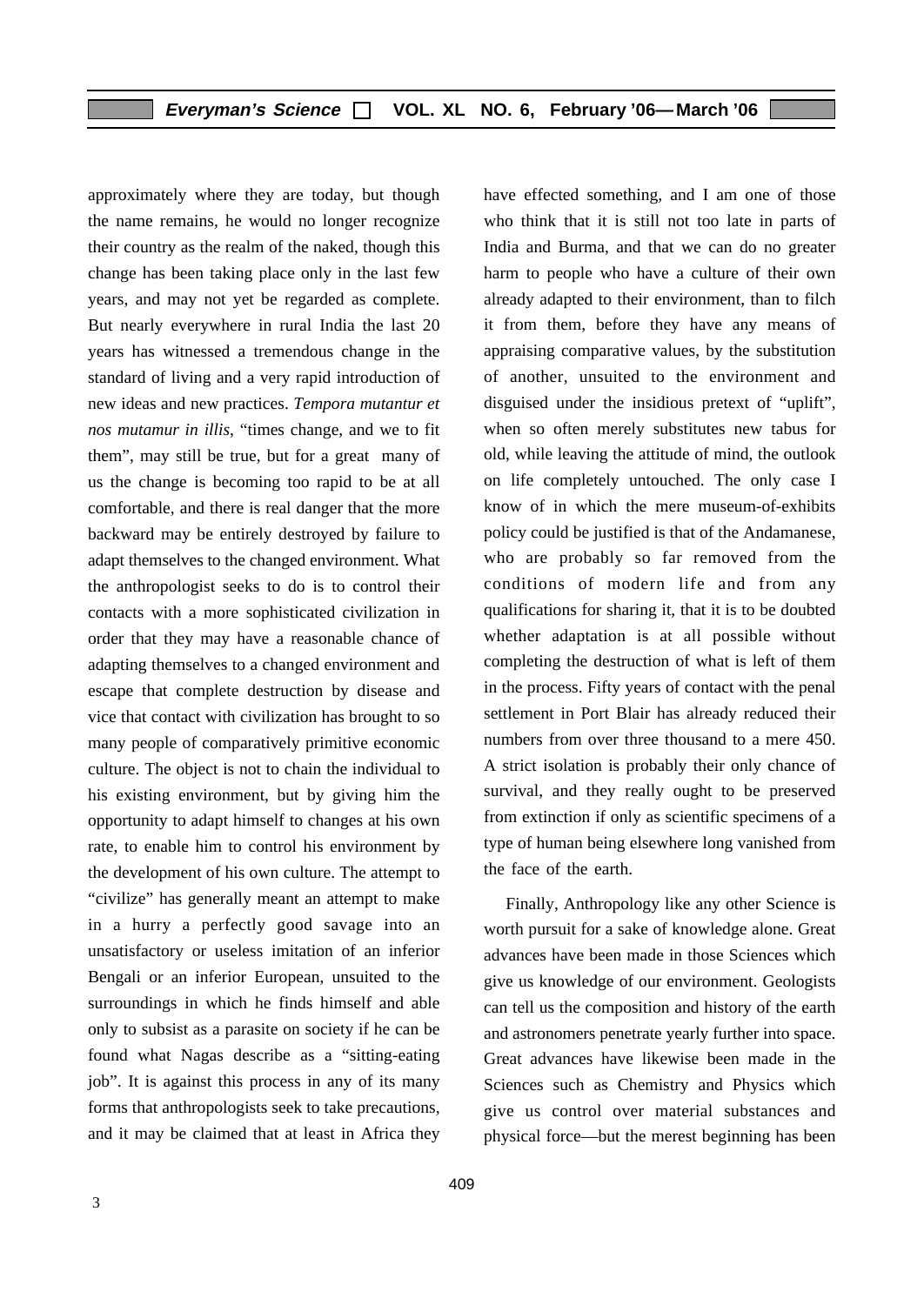made in those Sciences which give us knowledge of ourselves, a knowledge without which we can never hope to control the destiny of our race. The Sciences of Anthropology is the first step towards the acquisition of such knowledge. It has taken man about a million years to reach his present state of existence, and Sir James Jeans estimates that the earth will remain habitable for a million times that period again. What the human race will be like if it survive to such an aeon, is clearly beyond the imagination of man, but one thing may be taken as certain and, that is, that it will need all the knowledge it can have of its past and its present, of its nature and composition, and of the controls, if there be any, of its own development, if it is to

succeed in adapting itself to the changes inevitable in so great a period of time. It is impossible to say what trifle may not lead to important discoveries. or that knowldege of no practical value to one generation may not be invaluable to the next. Meanwhile much material of great importance to anthropolosists is disappearing all too rapidly, and we must search for knowledge and for truth while there is yet time. A philosopher of old has told us that Truth is great and shall prevail. Gentlemen, that philosopher was very clearly one great optimist, but even though we may see small sign of the prevalence of Truth in our generation it is all the more our duty as scientists to do all that in us lies to make her paths straight.

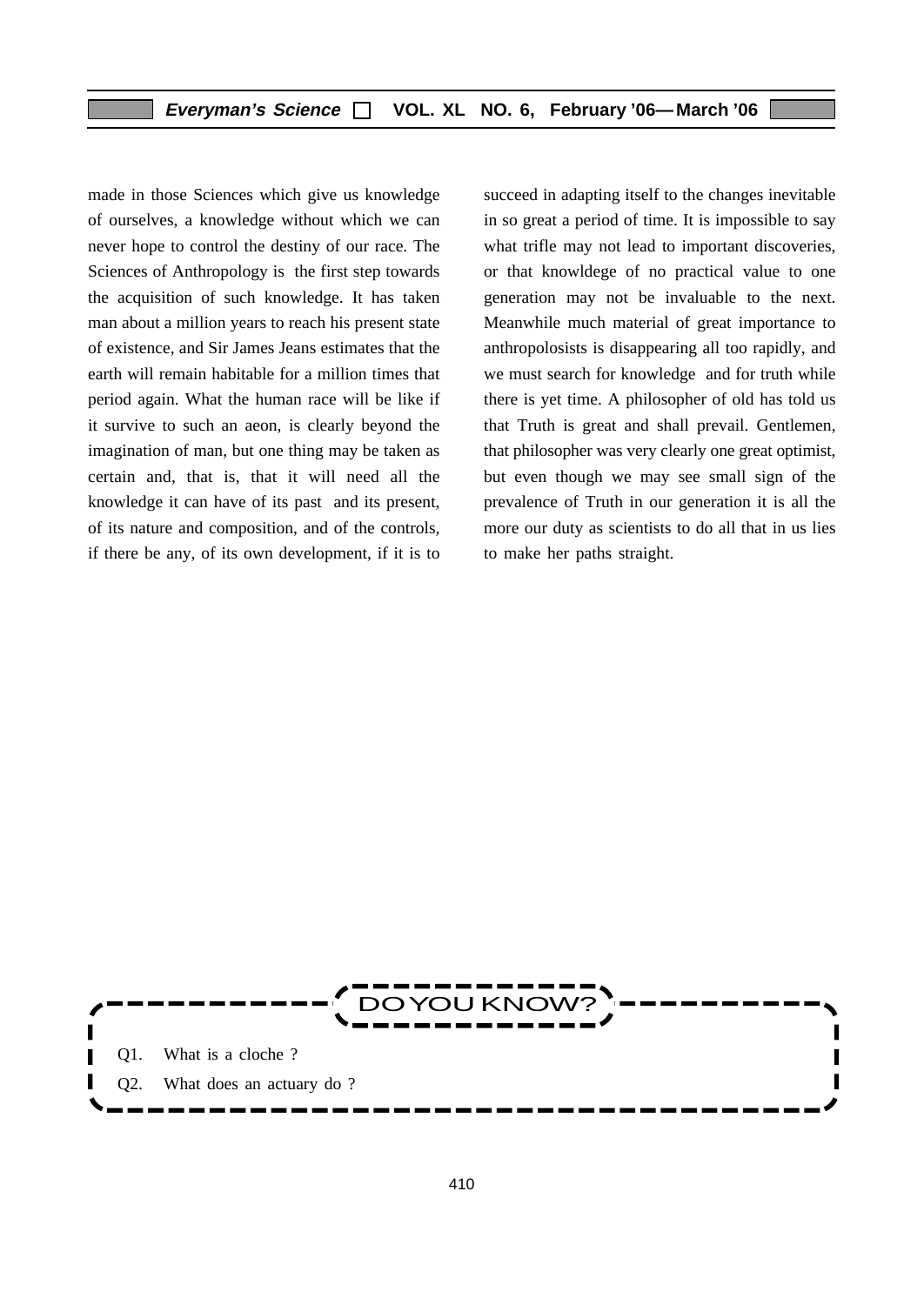# **MICROBIAL CELLULASES FOR INDUSTRIAL APPLICATION**

Ashish Vyas, Deepak Vyas and K.M. Vyas

**Research on cellulases and related hydrolases is mainly confined to animal feed, food application, brewery and wine industry. The last fifty years of research witnessed progress in isolation, purifying, characterizing and elucidating the mechanism of action of cellulases from microbes. Recent use of these enzyme in textile, laundry, pulp and paper industries have given a new spurt for screening of new microbes having extremophilic, alkaliophilic and thermotolerant properties for novel industrial applications.**

#### **INTRODUCTION**

E nzymes are considered to be the catalytic machinery of living systems. Mankind has harnessed the enzymes since the dawn of human civilization. Enzymes are remarkably effective catalyst, responsible for the thousands of coordinated chemical reactions involved in biological processes of living systems.

Enzymes are usually intra-cellular in nature but there are certain enzymes which are extra-cellular in nature. The major part of enzymes is produced by GRAS (Generally Recognized As Safe) status microorganisms given by Food and Drug Administration (FDA) as industrial enzymes like cellulases. Only a limited number of all known enzymes are commercially available and more than 75% of industrial enzymes are hydrolases. About fifty industrial enzymes are available and their number increases steadily. Probably the first application of cell free enzymes was the use of rennin isolated from calf stomach in cheese making. Rennin is a aspartic protease which coagulates milk protein and has been used for hundreds of years by cheese makers. Rohm in Germany produced the first commercial enzyme preparation in 1914. This trypsin enzyme, isolated from animals' degraded proteins was used in detergent. It proved to be so powerful that the original small packet size made the German housewives suspicious so that the product had to be reformulated and sold in larger packages. The real breakthrough of enzymes occurred with the introduction of microbial proteases into washing powders. The first commercial bacterial (*Bacillus* sps.) protease was marketed in 1959 and became big business. Novozymes company in Denmark started manufacturing it and major detergents manufacturers started to use it around 1965.

Presently, the enzymes are commonly used in many industrial applications and there is a great demand for stable highly active and specific enzymes. Godfrey and West<sup>1</sup> have in 1995, estimated that world sale of industrial enzymes would be > 1.0 billion US dollars, while world market for industrial enzymes is expected to be in the range between 1.7 to 2.0 billion dollars by the year 2005. Research on Industrial enzymes cellulases, hemicellulases and pectinases started

<sup>\*</sup> Lab of Microbial Technology, Department of Botany, Dr. Hari Singh Gaur University, Sagar (M.P.) 470 003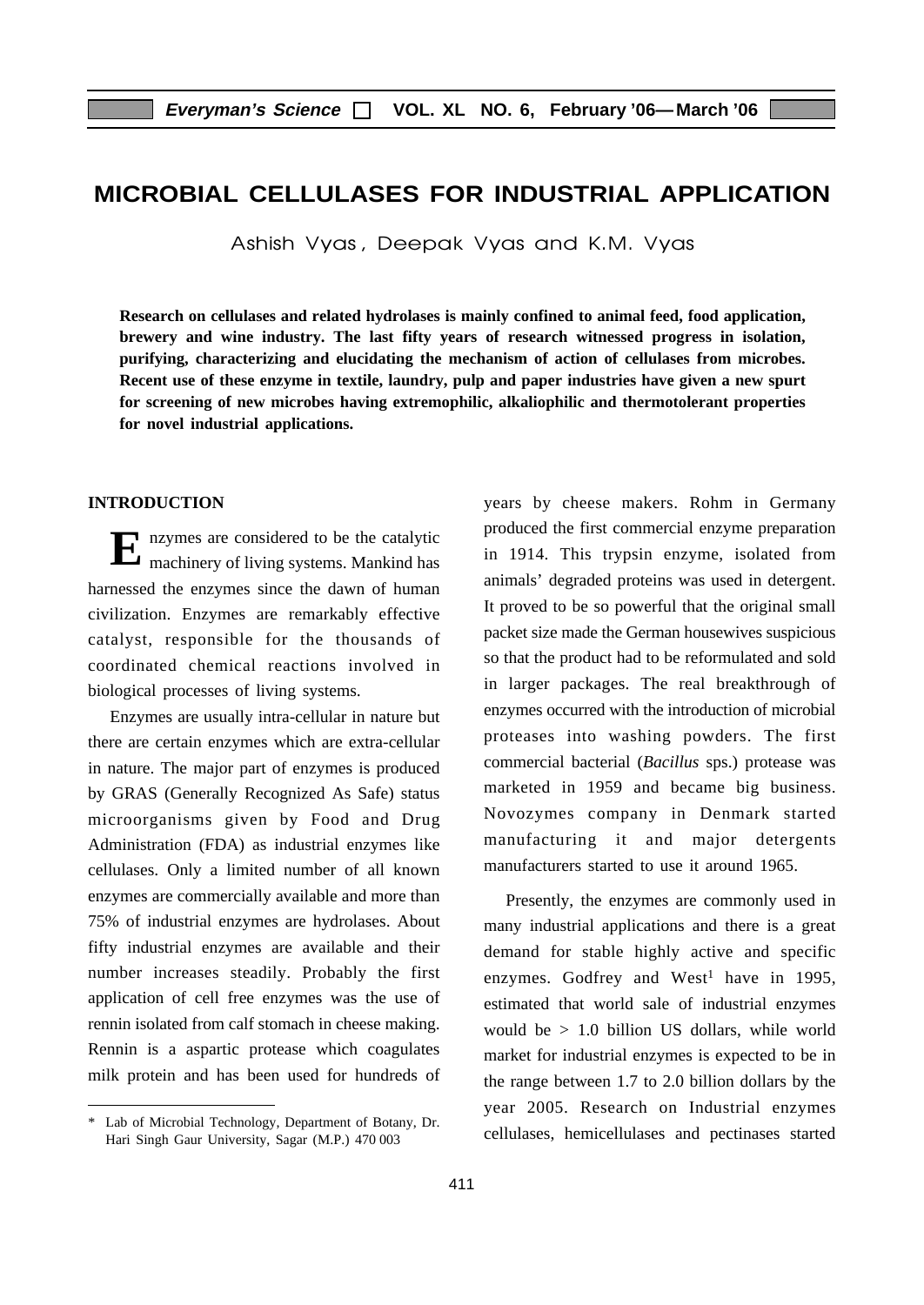early in 1950's in relation to enormous potential to convert lignocellulose to glucose and soluble sugar, animal feed followed by food application<sup> $2-10$ </sup>. Cellulose is the most abundant and renewable biopolymer on earth. An estimated synthesis rate of cellulose is approximately  $4 \times 10^{11}$  tonnes/year. Cellulose has been used by man for centuries; however its enormous potential as a renewable source of energy was recognized only after cellulose degrading enzymes or cellulases have been identified. The potential use of different microbial enzymes is presented in **Table–1**.

| 1. Amylases   | Detergent industry             |
|---------------|--------------------------------|
|               | Juice clarification            |
| 2. Cellulases | Detergent industry             |
|               | Juice clarification            |
|               | Textile washing                |
|               | Ensilage additives             |
|               | Feed additives                 |
|               | Retting additives              |
|               | Production of single cell      |
|               | protein (SCP) in solid state   |
|               | fermentation (SSF)             |
| 3. Glucose    | Glucose analysis in biological |
| oxidase (GOD) | sample                         |
| 4. Lipases    | Leather industry               |
|               | Dairy industry (cheese making) |
|               | Modification of butter fat     |
|               | Detergent Industry             |
|               | Pharmaceutical industry        |
| 5. Proteases  | Detergent industry             |
| 6. Pectinases | Juice and Pulp industry        |
|               | Juice clarification            |
|               | Enzymatic debarking            |
|               | Production of oligouronides    |

| TABLE 1 INDUSTRIAL USE OF ENZYMES |  |
|-----------------------------------|--|
|-----------------------------------|--|

| $ 7.$ Xylanases | Bleaching in paper industry   |
|-----------------|-------------------------------|
|                 | (clarification)               |
|                 | Feed conversion efficiency of |
|                 | animal feed                   |
| 8. Phytase      | Animal feed application       |

The research on cellulase is mainly concentrated on using this enzyme in food, animal feed, textile, fuel, chemical industries, waste management, medical/pharmaceutical industry, protoplast isolation, genetic engineering $11-14$  Cellulases have tremendous importance in improving the nutritional quality of fermented food for livestock's, improving the rehydrability of dried vegetables and soup mixtures, production of cello-oligosaccharides, glucose and other soluble sugars from cellulosic waste.

However, even after last 30 years of research, their application has not yet been economically feasible due to cost of these enzymes and lack of their required efficiency. The cellulase system in fungi is considered to comprise of three hydrolytic enzymes—(i) the endo  $(1, 4)$ -b D-glucanase (Synonyms : endoglucanase, endocellulase, carboxymethycellulase [EC 3.2.1.4], which cleaves b-linkages at random, commonly in the amorphous part of cellulose, (ii) the exo- $(1, 4)$ -b D-glucanase (synonyms : cellobiohydrolase, exocellulase, microcrystalline cellulase, Avicellase [EC 3.2.1.91], which releases cellobiose from either the nonreducing or the reducing end generally from crystalline parts of cellulose ; and (iii) the b glucosidase (synonym cellobiase [EC 3.2.1.21], which releases glucose from cellobiose and short chain of oligosaccharides<sup>15</sup>. Cellulase producing microbes are isolated from wide variety of decomposing substrates, manure, compost, rotting leaves, laboratory waste<sup>16</sup>. The research on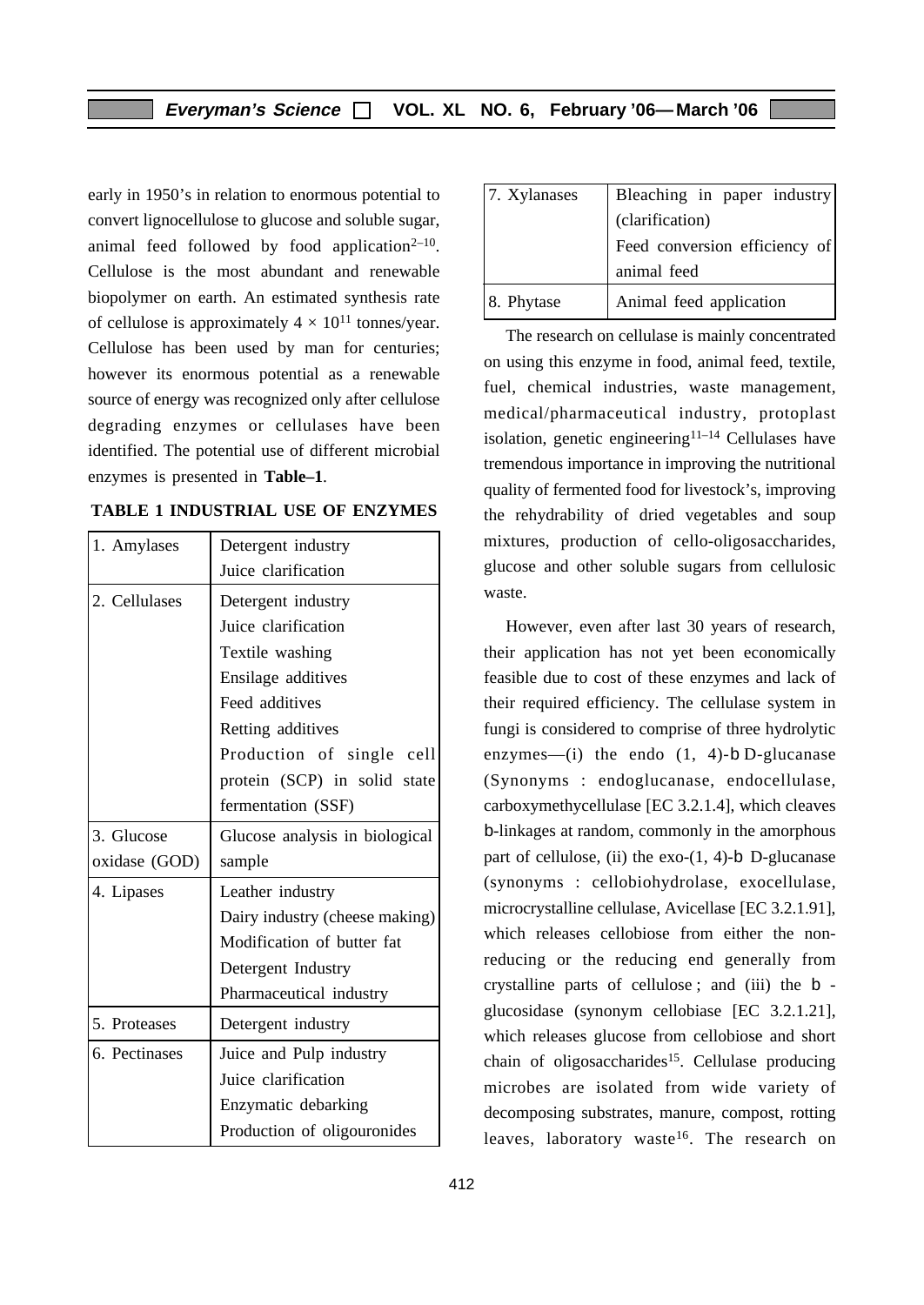cellulases in early and late 90's has taken a new spurt in using these enzymes in entirely new industrial application as mentioned below in details.

#### **CELLULASES IN DETERGENT INDUSTRY**

Cellulases have been parts of detergent since early 90s. Industrial enzymes used in detergent till now mainly constituted proteases, amylases, lipases or detergent additives. Recently, Hoshino<sup>17</sup>, Barbesrgaard<sup>18</sup> reported the addition of cellulases, remove cellulose microfibril, which are formed during washing and use of cotton based cloths. This can be seen as colour brightening and softening of the material. The mechanism of cellulase action as detergent is different from other detergent enzymes that act directly on soil and dirt on the cloths. Endoglucanase component of cellulolytic complex acts at the amorphous region of fabric resulting in loosening of fibrillar structure of the cotton cloths, which in turn help in the removal of soil and dirt from these regions. Schulein<sup>19</sup> pointed out that this mono component enzyme formulation of fungal endoglucanases is required in low quantities and does not show action over crystalline region of cotton fibres. Hence, cloths are not damaged even after repeated washing cycles.

#### **CELLULASES IN TEXTILE INDUSRIES**

Cellulases have become third largest group of enzymes used in the textile industry. Biostoning and Biopolishing have been the best known current textile applications of cellulases. Cellulase offers an ecofriendly approach replacing the harsh chemical for fabric finishing. The concept of Biostoning was first introduced in Europe in 1989 and in USA in 1990. Denim garments and blue jeans are currently very much popular and nearly 800 million pairs of jeans are produced worldwide every year. In denim fabrics, the indigo dye is mostly attached to surface of yarn and to most exterior short cotton fibres. When these jeans are repeatedly washed, they show a washed down aged effect. In textile mills, the indigo warp was heavily sized with starch, and the denim fabrics are woven into very tight structure. This made them extremely sturdy and long lasting material, but rather stiff and uncomfortable to wear initialy. Hence the aged or faded jeans became very popular. In 1970's & 80's industrial laundries developed method for production of faded jeans by washing garments with pumice stones, which partially removed the dye revealing the white interior of the yarn, leading to the faded, warn or aged appearance. The use of pumice stone for providing faded appearance was also observed to have some problems like rapid wear and tear of washing machine, large number. of second class garments, unsafe working conditions and environmental pollutions, etc. In mid-1980s, microbial cellulases provided a perfect alternative for stone washing, later known as biostoning. During biostoning process, cellulases act on the cotton fabric and break off the small fibre ends on the yarn surface, thereby loosening the indigo, which is easily removed by mechanical abrasion in the wash cycle. In view of the vast potentialities of this business, R & D Deptt. of various enzyme manufacturing companies are actively formulating various cellulolytic preparations. Cavaco-Paulo<sup>20</sup> however reproted that cellulases rich in endoglucanases component are important in the process of biostoning'.

#### **CELLULASES IN PULP AND PAPER INDUSTRY**

Pulp and Paper industry is one of the largest users of biomass today. Paper manufacturing is one of the largest industries. Cellulases and related hydrolases have been used in the pulp and paper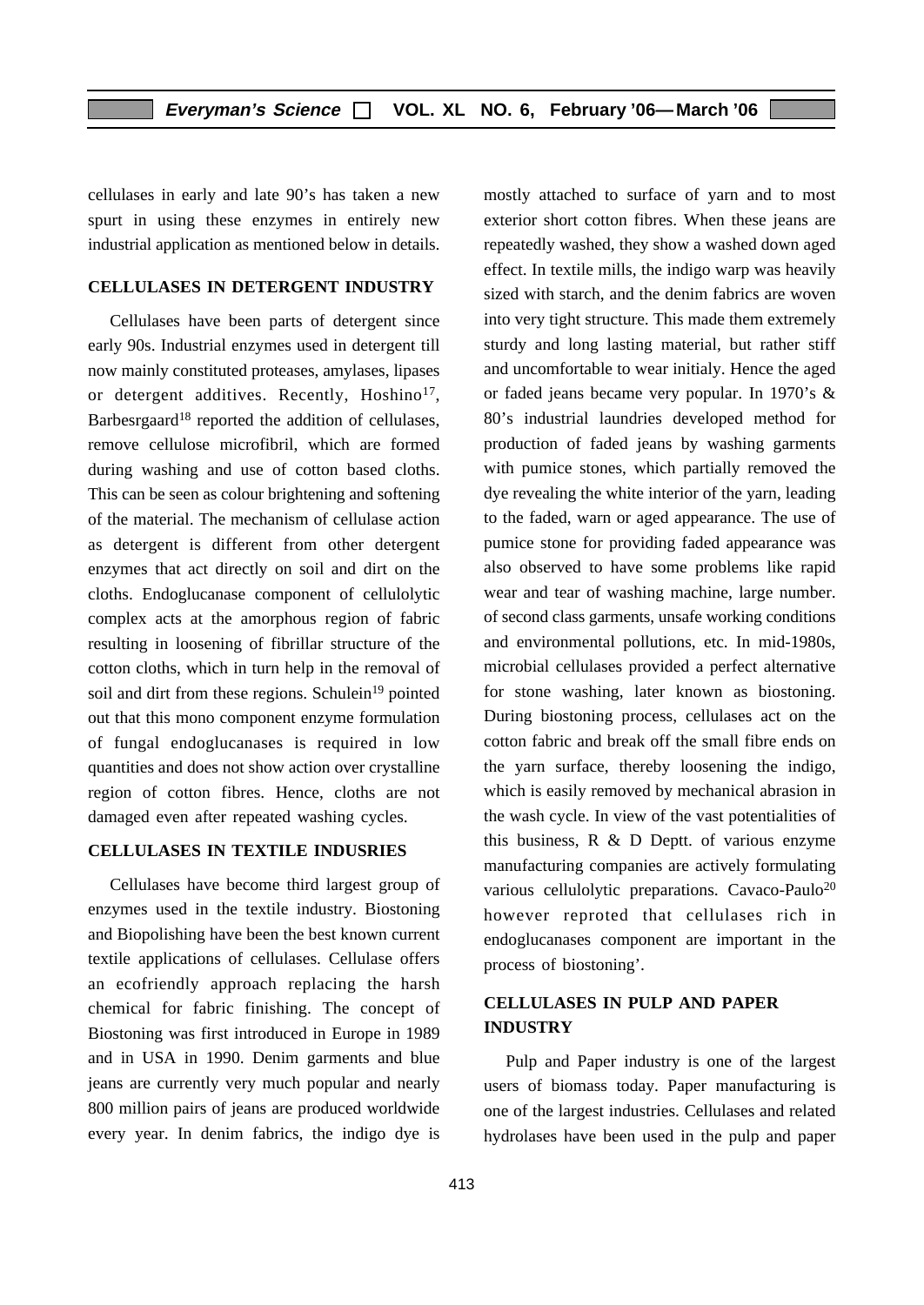industry for different purposes. Cellulases and xylanases are used in new paper modification of coarse mechanical pulp and hand sheet properties in the biomechanical pulping<sup>21</sup>. Cellulase and hemicellulase mixtures have been used for the modification of fibre properties with the aim of improving drainage, beatability and runnability of paper mills<sup>22, 23, 24</sup>. In such treatment, the enzymatic treatment was performed either before or after beating of pulp.

The application of cellulases in the de-inking has been intensively studied in both laboratory and pilot scales. The process of de-linking finds its rationality that large amount of laser printed papers and photocopies paper are wasted from number of offices. Toner or ink is a resilient, plastic polymers with embedded carbon black that are fused to fibres and do not disperse readily. These residual ink decreases the brightness, and the toner particle creates a conspicuous background on paper. Toners remain as large, flat rigid particles that separate poorly from fibres during flotation and washing stages. In paper recycling, the costly dewatering and disperson step followed by additional flotation and washing are required to improve the de-inking of paper.

Microbial cellulases mainly from *Aspergillus niger, Tricoderma viride, Penicilum* spp., *Humicola* spp. and *Fusarium* spp. have proved to be quite useful in the process of deinking. Micro-organisms producing acid cellulases can work well with acid sized sulfite paper whereas with alkaline sized papers, it is preferable to use cellulases with neutral pH optima. Gubitz<sup>25, 26</sup> however reported the pure endoglucanases from *Gloeophyllum sepiarium* and *Gloeophyllum trabeaum* were successful in deinlink operation. There has been report that application of alkaline active cellulases is useful in de-inlinking processes.

Cellulases work in several ways to enhance de-inking. They might reduce the hydrodynamic drag to increase the filtration and flotation rated during paper recycling or they might also decrease the specific surface area of the fibres and thereby reduce the interaction with contaminants. In flotation de-inking process, cellulases simply shave fibres from ink particles where fibres will settle down and ink particles will adhere to the air bubble in much better way experiencing much lesser drag from interaction with water thus, the ink particles can be carried to the top of the tank much easily and can be separated.

#### **CELLULASES IN PLANT AND FUNGAL PROTOPLAST ISOLATION**

Cellulases and related hydrolases were also used in production of plant of fungal protoplast by solubilization of plant and fungal cell walls. These protoplasts can then either be fused to produce hybrid cells having desired characteristics or used for transformation with DNA. Generally, cellulase of *Trichoderma viride, Penicillum pinophillum* were used for this purpose.

#### **GENETIC ENGINEERING OF CELLULASES**

Microorganisms generally produce low levels and multiple forms of cellulase and therefore workers have gone for isolation, cloning and expression of cellulase genes. Cellulase genes from fungi, bacteria and actinomycetes have been cloned, expressed and recombinant enzymes have been purified and characterized<sup>11</sup>. Number of genes responsible for cellulolytic acivity have been isolated and identified from various micriobial sources<sup>27</sup> (Table 2). These genetic engineering techniques can pave the way to produce hybrid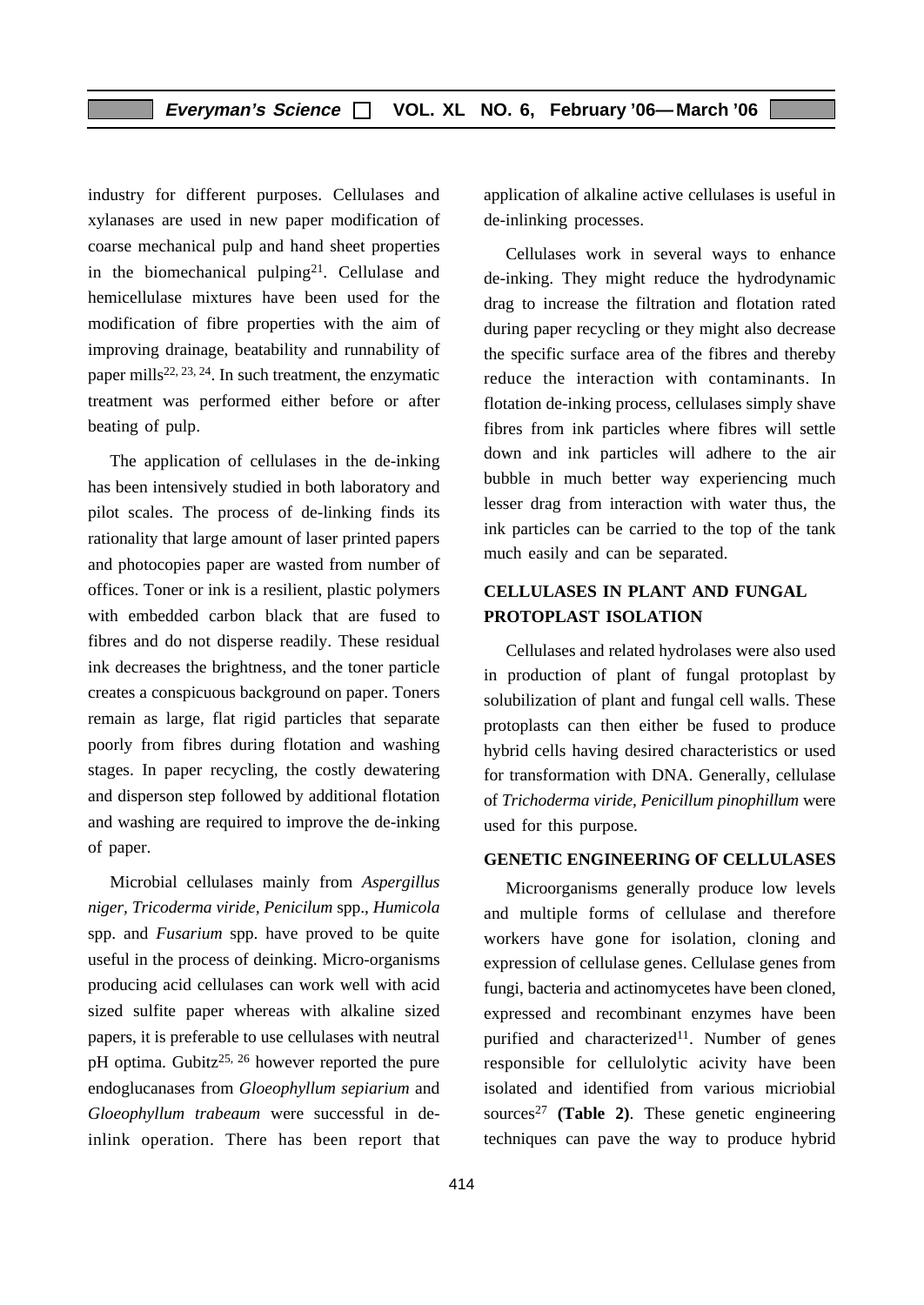strains capable of producing either one or all cellulase components at high levels.

#### **TABLE 2 : CELLULASE GENES OF DIFFERENT MICROORGANISMS**

| <b>Enzmes</b>         | Genes (s)        | <b>Source</b>            |
|-----------------------|------------------|--------------------------|
| Endo-b-1,3-glucanase  | bglH             | <b>Bacillus</b> subtilis |
| Endo-b-1,4-glucanase  | end1             | <b>Butriovidrio</b>      |
|                       |                  | fibrisolvens             |
| Endo-b-1,4-glucanase  | cenA             | Cellulomonas             |
|                       |                  | fimi                     |
| Endo-b-1,4-glucanase  | cenA             | Clostridium              |
|                       |                  | thermocellum             |
| Endo-b-1,3-1.4-       | $(EGI) + egl1$   | Trichoderma              |
| glucanase I (EGI)     |                  | reesei                   |
| Endo-b-1,3-1,4-       | eg1, eg13,       | Trichoderma              |
| glucanase III (EGIII) | egl4, egl5       | reesei                   |
| Exo-b-1,4-glucanase   | cex              | Cellulomonas             |
|                       |                  | fimi                     |
| Exo-b-1,3-glucanase   | EXG1/BGL1        | Saccharomyces            |
| $I + II$              |                  | cerevisiae               |
| Cellobiohydrolase     | CEL3             | Agaricus                 |
|                       |                  | bisporus                 |
| Cellobiohydrolase     | Cbh1             | Aspergillus              |
|                       |                  | aculeatus                |
| Cellobiohydrolase I   | Cbh1             | Trichoderma              |
| (CBHI)                |                  | reesei                   |
| Cellobiohydrolase I   | Cbh <sub>2</sub> | Trichoderma              |
| (CBHI)                |                  | reesei                   |
| Chellobiohydrolase    | cbh1             | Phanerocheate            |
|                       |                  | chrysosporium            |
| Cellobiohydrolase     | cbh1             | Penicillium              |
|                       |                  | janthinellum             |
| b-glucosidase         | <b>Bgl1</b>      | Aspergillus              |
|                       |                  | aculeatus                |
| b-glucosidase         | <b>Bgl</b>       | <b>Bacillus</b>          |
|                       |                  | circulans                |
| b-glucosidase         | BglA, bglB       | Cellulomonas             |
|                       | <b>BGIC</b>      | bizotea                  |
| b-glucosidase         | <b>BGL2</b>      | Saccharmycopsis          |
|                       |                  | fibuligera               |
|                       |                  |                          |

#### **CONCLUSION**

The progress in biotechnology of cellulases and related hydrolases has attracted world-wide attention because of its use in laundry detergent, textile washing, pulp and paper industry, protoplast isolation and genetic engineering. The present and future research on cellulases will now be focussed in producing high yield of thermostable alkaline and acidic enzymes with improved catalytic efficiency and broad substrate specificity with site directed mutagenesis of cellulase genes are being attempted to achieve these ends. Research on exploiting the existing and new cellulases should also be aimed at future approaches.

#### **REFERENCES**

- 1. T. Godfrey. Textiles In : Godfrey T, West S, Editors, Industrial Enzymology, 2nd Ed., London, MacMillan Press, pp. 360-71, 1996
- 2. M. P. Coughlan, : *Biochem. Soc. Trans* : 405-6, 1985.
- 3. Ashish Vyas ; Deepak Vyas and K. M. Vyas *J. Sci. and Indust. Res.* **64** : 281-286, 2005
- 4. M. Mandels, *Biochem. Soc. Trans*, **13** : 414-15, 1985
- 5. E. T. Reese & M. Mandels, Rolling with the time : Production and application of *Trichoderma reesei* Cellulase, Annual Report of Fermentation Processes 7 : pp. 1-20, 1984.
- 6. A. Chesson Supplementary enzymes to impove the utilization of pigs and poultry deits, In : Haresign W. Cole DJA, editors. Recent advances in animal nutrition, London : Butterworths, pp. 71-89, 1987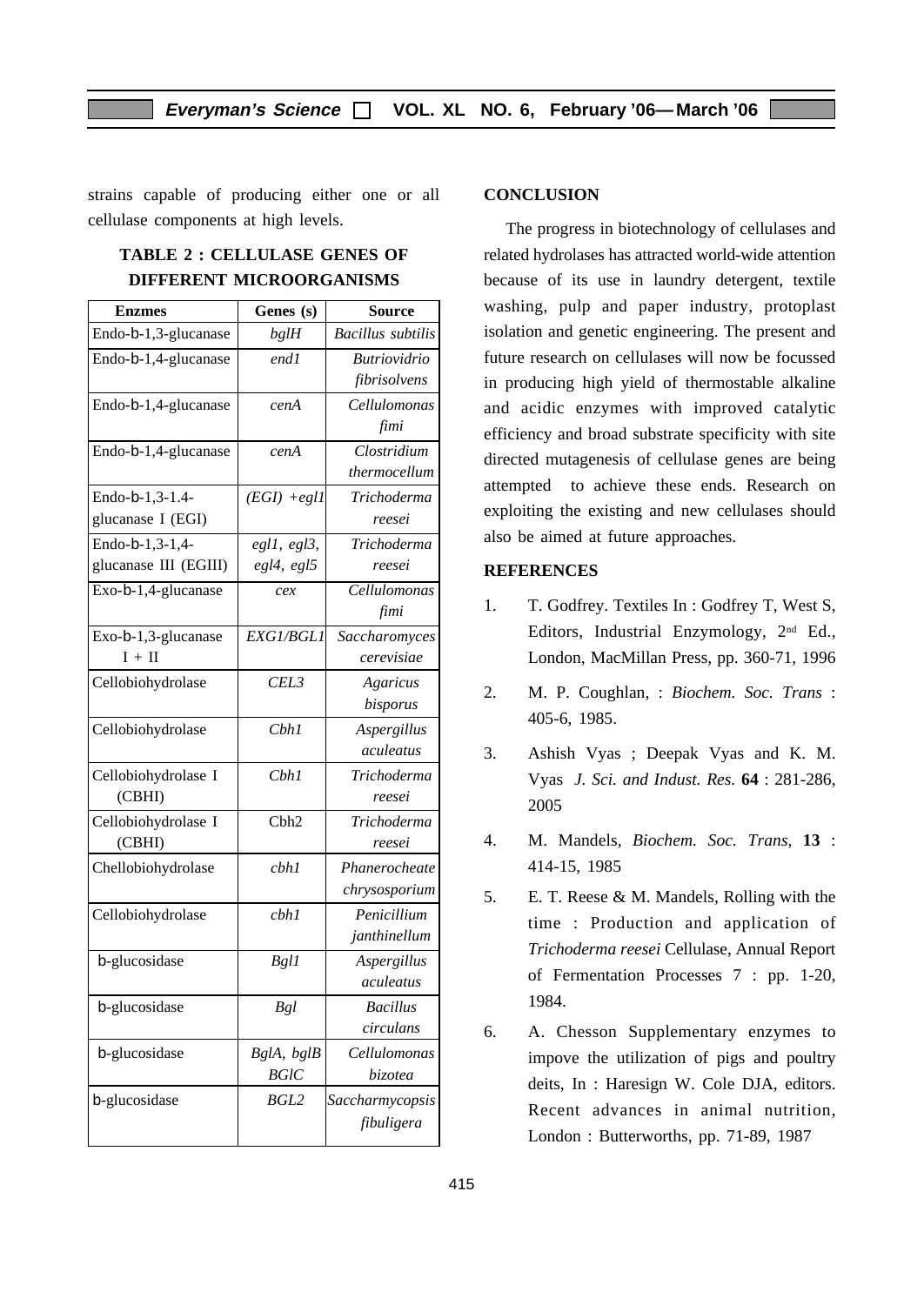#### **Everyman's Science VOL. XL NO. 6, February '06—March '06**

- 7. S. Thomke ; M. Rundgrean & K. Hasselman. The effect of feeding high viscosity barley to pigs. In Proceeding of the 31st meeting or European Association of Animal Production, Commission on Animal Production, Munich, Germany, p. 5, 1980
- 8. A. G. J. Voragen *Fruit Processing* **7** : 98-102, 1992
- 9. A. G. J. Voragen ; R. Heutink and W. Pilnik, *J. Appl. Biochem*. **2**, 452-68, 1980
- 10. A. G. J. Voragen ; H Wolters ; T. Verdonschot-Krocf ; F. M. Rombouts & W. Pilnik, Effect of juice releasing enzymes of Juice quality, In : International Fruit Juice Symposium, The Hague (NL), May Zurich : Juris Druck Verlag, pp. 453-62, 1986
- 11. P. Beguin and J. P. Aubert. *FEMS Microbiol. Rev*., **13**, 25-58, 1993
- 12. M. P. Coughlan *Biochem. Soc. Trans.* **13**, 405-406, 1985
- 13. M. P. Coughlan & L. G. Ljungdahl, The properties of fungal and bacterial cellulase with comment on the production and application. In : Biotechnology and Genetic Engineering Reviews, Vol. 3 (Russel, G. E., editor), Inter science, New Castle upon-Tyne, pp. 39-109, 1985
- 14. M. Mandels, *Biochem. Soc. Trans.*, **13**, 414- 415, 1985
- 15. M. K. Bhat and S. Bhat *Biotechnol. Adv.* **15**, 583-620, 1997
- 16. Ashish Vyas and Deepak Vyas, *J. Basi and Appl. Mycol.* **1** (2), 183-185, 2002
- 17. E. Hoshino and I Susumo Enzymes in detergency Marcel Dekker, 9, 149, 1997
- 18. P. O. Barbesrgaard ; G. W. Jenson and P. Holm. Detergent Cellulases, U. S. patent No. 4, 435, 302, Nov. Industri A/S Denmark, 1984
- 19. M. Schulein and K. Levering. Fungal cellulases composition containing alkaline-CMC endoglucanase and essentially No. cellobiohydrolase United States Patent No. 5691178, 1997
- 20. A. Cavaco-Paulo ; J. Cortez and L. Almeida *J. Soci. Dyers & Colour,* **113**, (7/8), 218- 222, 1998
- 21. M. Akhtar *Holzfor Schung*, **48**, 199-202, 1994
- 22. P. Noe, J Chevalier, F. Mora and J. Comtat, *J. Wood Chem. Technol*. **6**, 167-84, 1986
- 23. J. C. Pommier, J. C. Fuentes and G. Gama, *Tappi* J. **72**, 187-91, 1989
- 24. J. C. Pommier ; G. Goma, J. C. Fuentes, C. Rousset and O. Jokinsen *Tappi*. J., **73,** 197- 202, 1990
- 25. G. M. Gubitz, S. D. Mansfield, D. Bohm and J. N. Saddler *J. Biotechnol*., **65**, 209- 215, 1998
- 26. G. M. Gubitz, S. D. Mansfield, D. Bohm and J. N. Saddler. Effectiveness of two endoglucanases from *Gloeophyllum* species in deinking mixed office waste paper, Int. Conf Biotechnol Pulp Ind, 47th, C, 135-138, 1998
- 27. L. R. Lynd, P. J. Weimer, W. H. Zyl and I. S. Pretorius, *Microbiol & Mol Biol Rev*, **66** (3), 506-577, 2002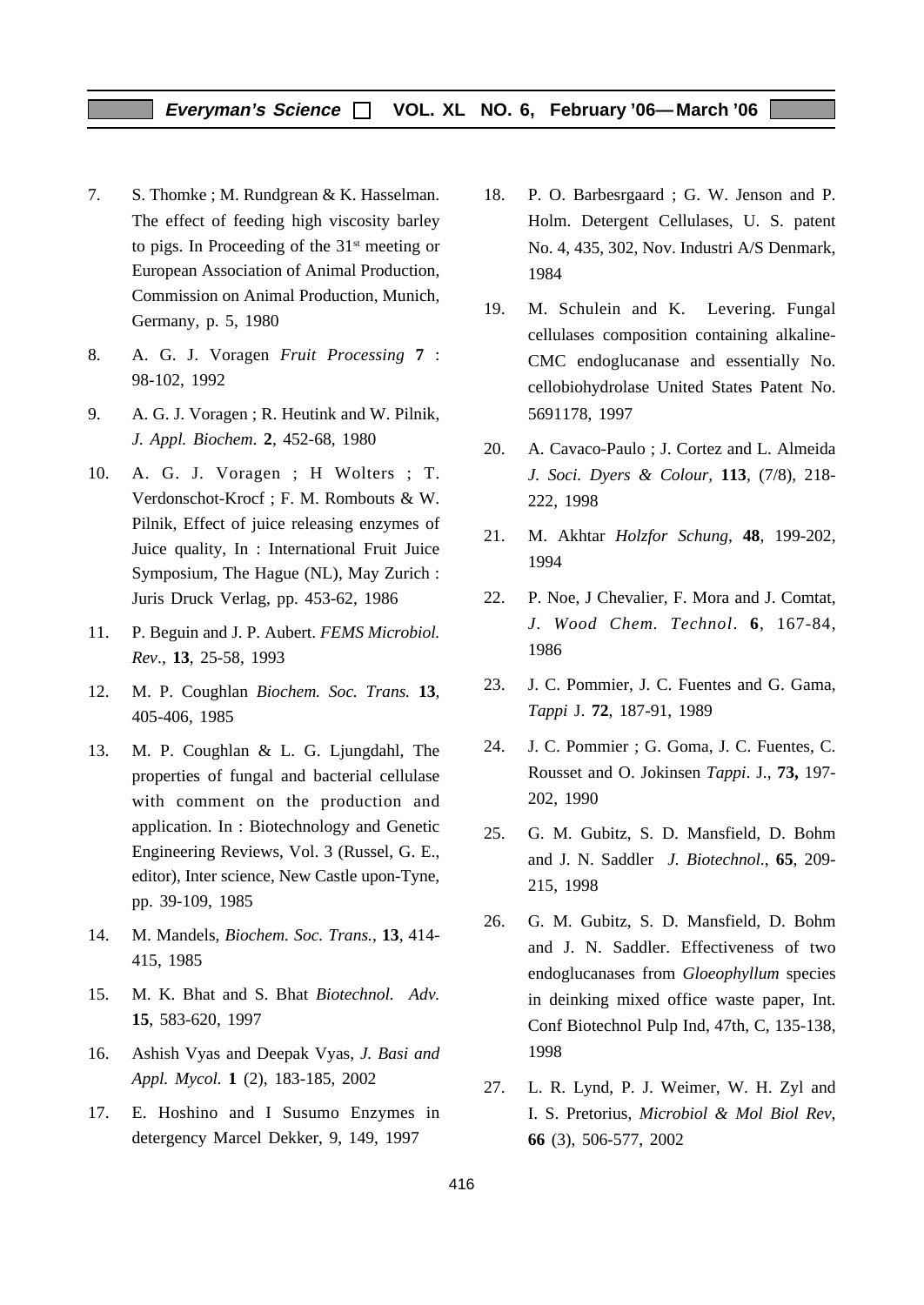# **INTELLIGENT TEXTILES**

Inderpal Rai\*

**Intelligent textiles represent the next generation of fibers, fabrics, and articles produced from them. These can be described as textile materials which act by themselves. This means that these may keep us warm in cold environments or cool in hot environments or provide us with considerable convenience, support, and even fun in our normal day-to-day activities, for example, through the incorporation of electronic devices or special colour effects. One of the main reasons for the fast development of intelligent textiles is their importance to the military industry. This is because they are used in different situations such as extreme winter condition, uniforms that change color so as to improve camouflage effects, communication and monitoring of soldiers at warfront.**

#### **INTRODUCTION**

I<br/>intelligent textiles are not confined to the clothing sector only they are becoming ntelligent textiles are not confined to the increasingly prominent, for example, as biomedical and other engineering materials. It is quite likely that the future developments of intelligent textiles outside the clothing industry may prove to be of real value. Intelligent textiles provide ample evidence of the potential and enormous wealth of opportunities still to be realized in the textile industry, in the fashion and clothing sector, as well as in the technical textiles sector. Intelligent devices will, within the next few years, significantly regulate our day-to-day lives, and many of these devices will be in textiles and clothing.

According to its response tetiles can be divided into the following groups

*Passive smart materials*, which can only sense the environmental condition or stimuli,

- *Active smart materials*, which sense and react to the condition or stimuli,
- *Very smart materials*, which can sense, react and adapt themselves accordingly, and
- *Intelligent materials*, which are capable of responding or being activated to perform a function in a manual or pre-programmed manner.

This article discusses how some intelligent textiles work.

#### **INTELLIGENT TECHNOLOGY**

A line diagram of intelligent functoning is as follows :

Trigger or stimuli  $\circledast$  Sensing + Processing + Actuation ® Controlling ® Response or Action

The sensors provide a nerve system to detect singals. The processor analyzes and evaluates the signals. The actuators act upon the detected and evaluated signal either directly or from a central control unit. The materials used are photosensitive

<sup>\*</sup> Dept. of Home Science, JNV University, Jodhpur, Rajasthan 3420011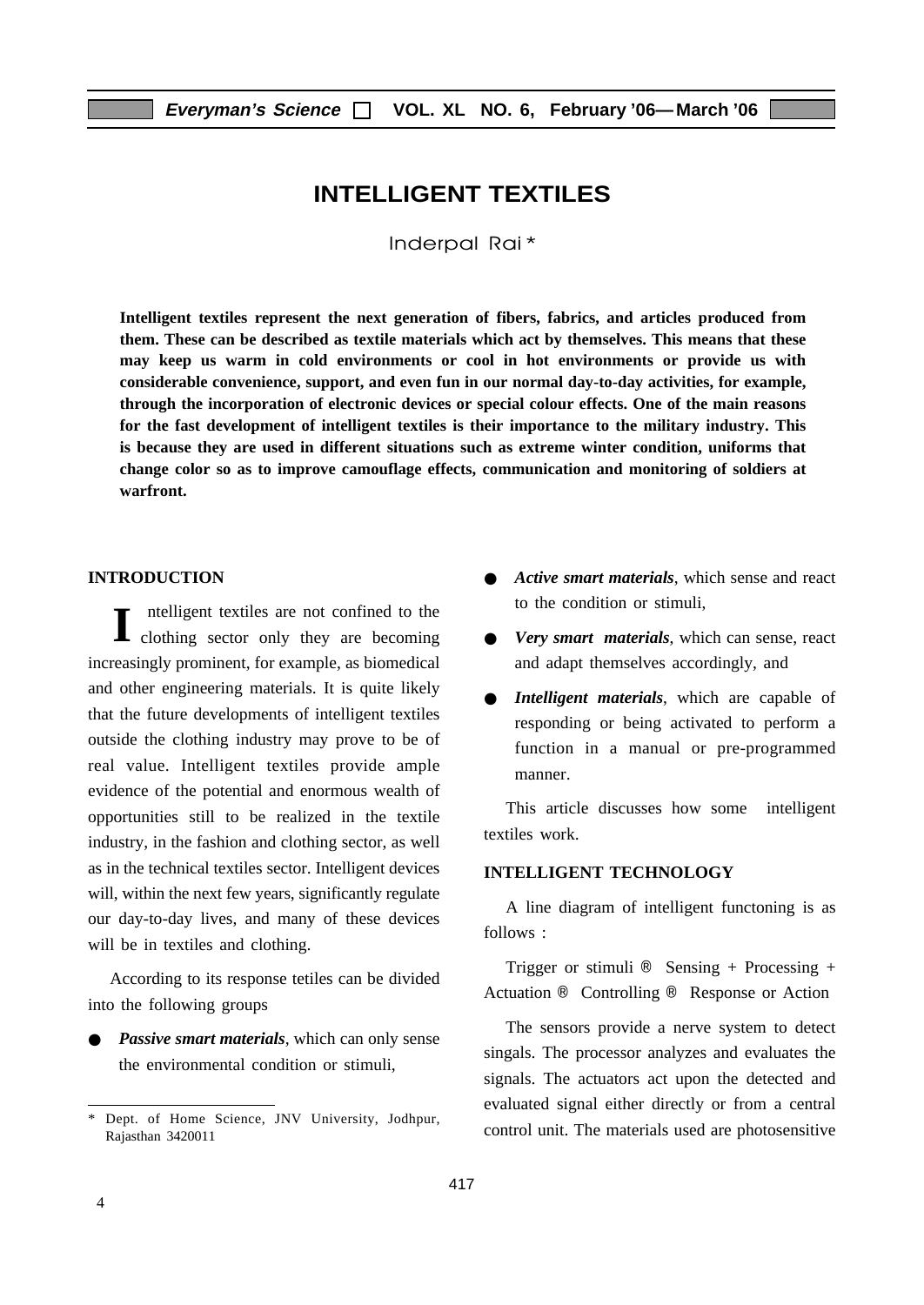materials, fiber optics, conductive polymers, thermal sensitive materials, shape memory materials, intelligent coating materials, chemical responsive materials, microcapsules and micro- and nanomaterials.

We are inspired to mimic nature in order to create clothing materials with higher levels of functions and smartness. Cloning silk fibers was a first step. The question that arose was could the skin–an intelligent material-be mimicked ? The skin has sensors that can detect pressure, pain, ambient conditions, etc. and can intelligently function with environmental stimuli. Intelligent textiles are materials and structures that sense and react to environmental conditions or stimuli, such as those from mechanical, thermal, chemical, electrical, magnetic or other sources. Intelligent textiles are no longer a science-fiction fantasy. For example, there are in the market self-cleaning carpets, memory-shaped and environmentresponsive textiles, and anti-insomniac micro-fibers. These "intelligent fabrics" have come about through advances in nano-and micro-engineering-the ability to manipulate and exploit materials at micro or molecular scale. At the nanoscale, matericals can be "tuned" to display unusual properties that can be exploited to build faster, lighter, stronger and more efficient devices and systems.

#### **NANOTECHNOLOGY APPLICATIONS IN INTELLIGENT TEXTILES**

The textile and clothing industry, normally seen as a 'traditional industry', is an important part of the European manufacturing industry and gives employment to over two million people. Increased competition, specifically from Asia, and the proposed abolition of all import quotas for textiles and clothing in the EU, United States, Canada and Norway already is forcing the industry to restructure and modernize. Significant restructuring has taken place over the last decade, however, there is a general recognition that producing traditional apparel products may no longer be sufficient to sustain a viable business, and the EU textile industries may have to move towards more innovative, high quality products in order to differentiate themselves and compete. Already, nanotechnology is being used to improve the function ability of many consumer products. Nanotechnology improved products rely on a change in the physical properties when the feature sizes are shrunk.

#### **Multifunctional Textiles**

The use of Nanotechnology is allowing textiles to become multifunctional. For instance, Plasma technology is being used to modify the top nanometer layers of textiles, allowing them to be made antibacterial, fungicidal and water repellant. Other areas of interest include heat resistant and mechanically resilient work wear, ballistic protection, sensors and camouflage.

#### **Protective Work Wear**

W. L. Gore & Associates 'Gore-Tex Work wear' which applies Nanotechnology and Dupont's Teflon to produce an anti-static membrane for protective clothing against bad weather and electrostatic discharges.

#### **Freshness You Can Wear**

Nanoparticles have been used to provide the controlled release of fragrances, biocides and antifungals on textiles, leading to the expression, 'Freshness you can wear'. Ciba Specialty Chemicals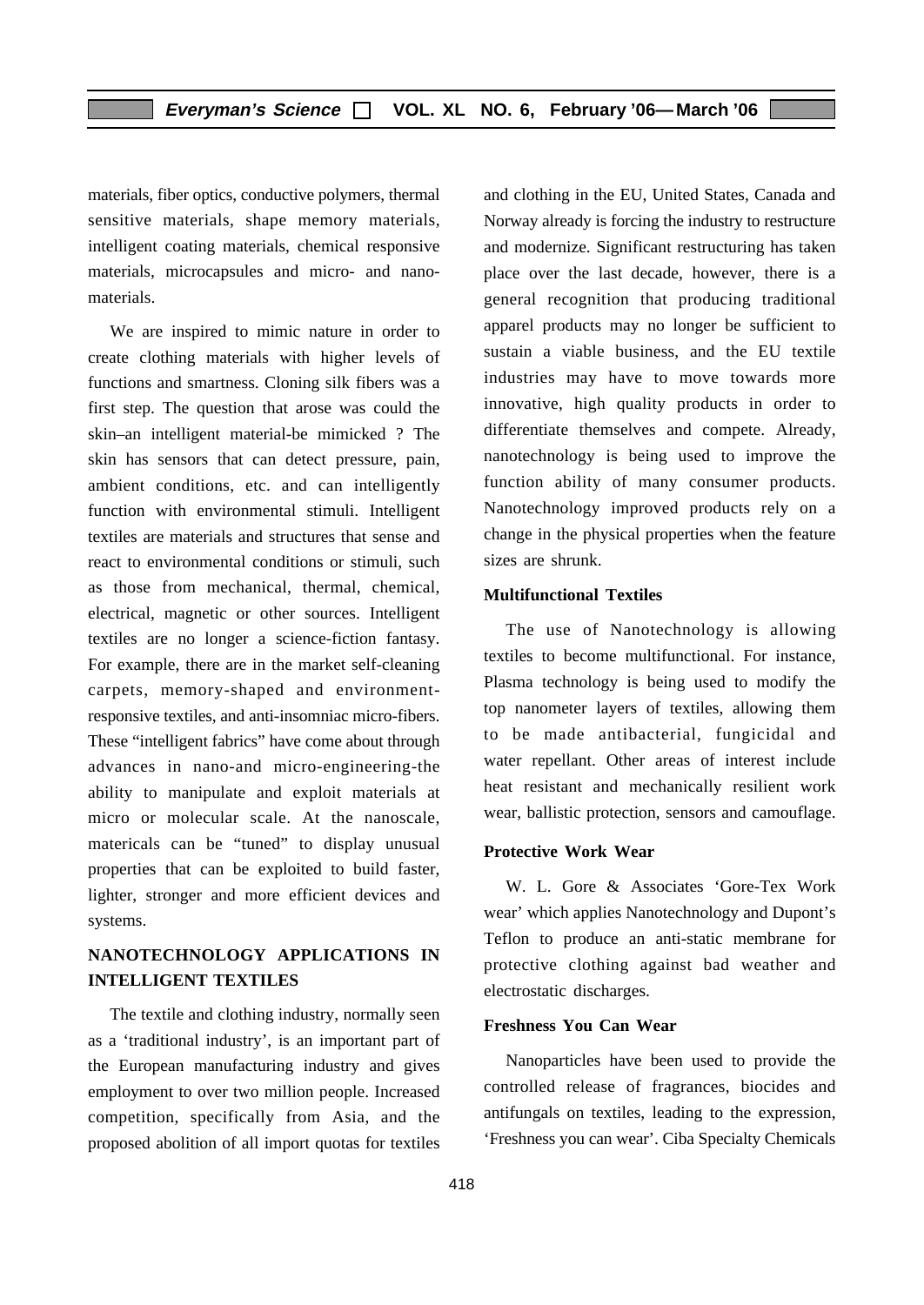(CSC) is modifying fibers on the basis of nanocontainer microcapsules that prevent bacterial growth by releasing antimicrobiotics. The same technology is used to absorb odors.

#### **Improved Moisture Absorption**

Kanebo Spinning Corp of Japan has produced a polyester yarn with thrity times the ability of normal polyester to absorb moisture. The yarn, suitable for use in undergarments, has twenty layers for containing moisture and oil content. The layers have a total thickness of fifty nanometers. Toray Industries, Inc. of Japan has developed a fabric containing bundles of ultrafine nanometer nylon threads that allow superior moisture absorption properties.

#### **Intelligent Sensor Textiles**

They will look like typical military equipment, such as tents or camouflage nets. The electronic wires and sensors woven into the fabric will perform the complex procedure of listening for the faint sounds of distant vehicles being deployed by the enemy. Within the fabric, the sensors and their connecting wiser will communicate with one another to create patterns of information. This information can then be translated by computer software into image that will enable soldiers to determine the location of detected sounds. The military already has sound detection systems that rely on radio waves, but communication via radio waves can alert an adversary to a military unit's location. The e-textiles system being developed produces no detectable energy and also requires less power than radio-wave-operated systems. Fabrics can be woven with sensors that can detect chemicals, pick up satellite singals, and perform other feats.

#### **Wearable Computers**

The generic concept of wearable computers is a small CPU in a fanny-pack connected to a cumbersome headgear that holds a display screen at eye-level. Because the wires and sensors in e-textiles are woven into the fabric, wearable computers could be constructed much like normal-looking shirts or hats or other types of cloth apparel. These computers wouldn't connect users to the Internet or send and receive e-mail, but would perform specific functions necessary to the wearers. Wearable computers constructed of e-textiles ofter context awarences. They can be designed to be aware of the user's motions and of his surroundings. Sensors called accelerometers can detect changes in speed and direction. There are visual sensors that can project images to tiny displays clipped to eyeglasses. An e-textile shirt for a blind user might include tiny vibrating motors that would provide cues about approaching objects.

#### **Medical and Aesthetic Applications**

Nanoscale titanium dioxide  $(TiO<sub>2</sub>)$  coatings give fabrics antibacterial and anti-odor properties. These have special properties, which can be activated in contact with the air or UV light. Such coatings have already been used to stop socks smelling for instance, to turn airline seats into super stainresistant surfaces, and applied to windows so they clean themselves. Dressings for wounds can now incorporate nanoparticles with biocidal properties and smart patches are being developed to deliver drugs through the skin. Successful experiments have been conducted to grow human nerve cells on circuit boards. This paves the way for brain implants to help paralyzed people interface directly with computers.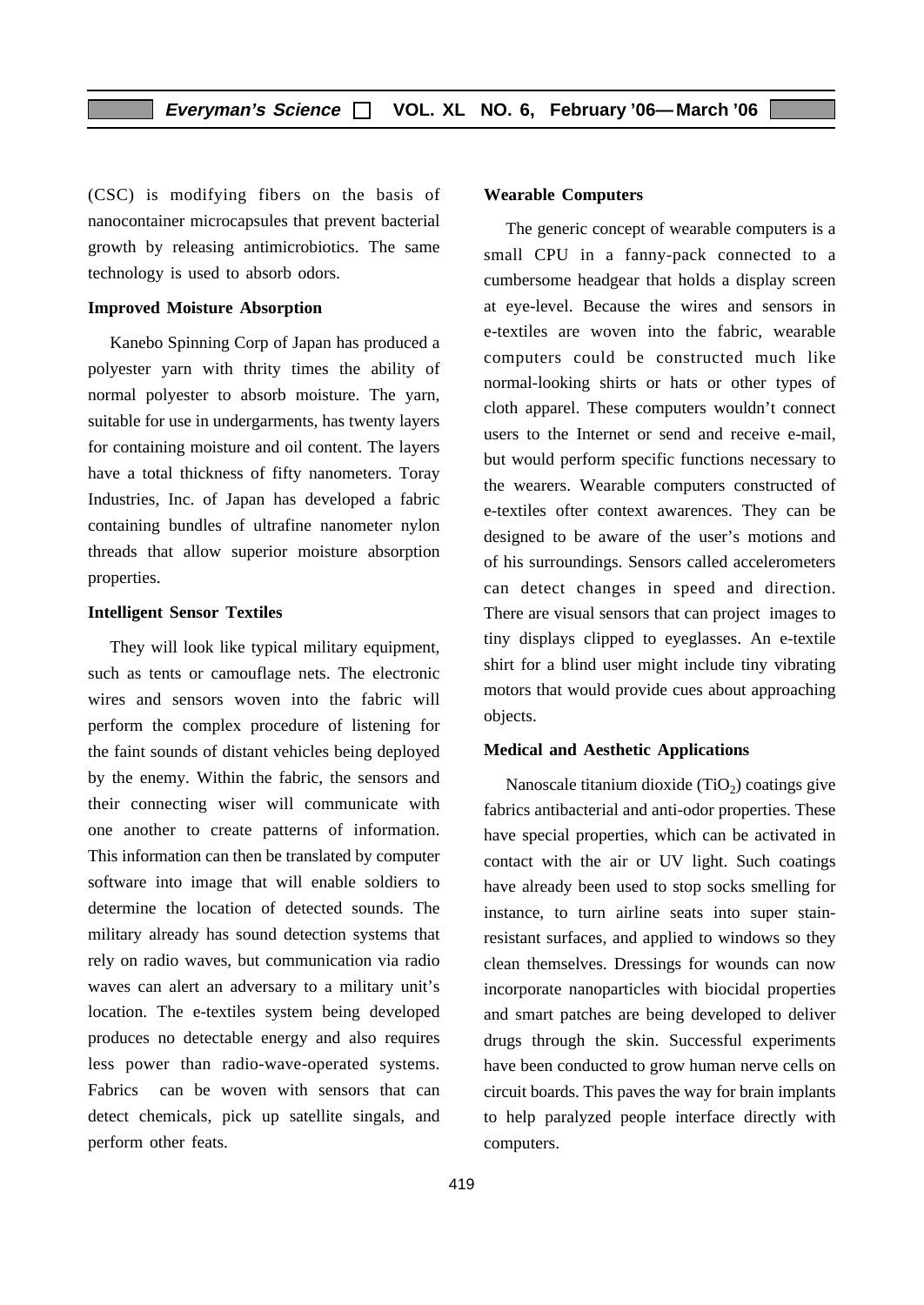#### **Intelligent Clothing for Elderly**

Scientists are developing clothes for the elderly that can monitor chronic illness through body temperature, blood pressure, heart rates, breathing and even the way they walk. They dream of garments that can trigger paralyzed limbs to move and that can smooth the motions of patients with Parkinson's Disease or Multiple Sclerosis. Intelligent textiles or "electro textiles" can be described as an amalgamation of two seemingly different fields of textiles and electronics in order to create a new generation of textile structures with electronic capabilities.

Health Monitoring vest has been developed for the elderly that can automatically measure and record vital signs, such as heart rate, temperature, and blood pressure. If doctors can evaluate symptoms during normal, everyday activities, then they can make better decisons and more precisely target and monitor the treatment. The development of intelligent textiles are soon going to mix and match sensors, processors, and communications devices that plug into knitted or woven garments made from cotton, polyester, or blends. The garments will be threaded with conductive polymer and metallic fibers that will serve as data buses and power lines. These devices will have the look and feel of typical garments and, after the attachments are unplugged, can be tossed into the washing machine.

#### **New Vision**

Intelligent fabrics and textiles will be exploited to enhance functionality, form, or aesthetics. MP3 players–the mass gadget of the moment–will disappear and instead become integrated into one's clothing. MP3 jackets, based on the idea that electrically conductive fabric can connect to keyboard sewn into sleeves, have already appeared in shops. The textile and clothing industry has been one of the first to exploit Nanotechnology in quite straightforward ways. Many developments are appearing in real products in the fields of medicine, defence, healthcare, sports and communications.

#### **CONCLUSION**

Intelligent textiles are not confined to the clothing sector : they are becoming increasingly prominent, for example, as biomedical and other engineering materials. These developments will be the result of active collaboration between people from a whole variety of backgrounds and disciplines : engineering, science, design, process development, and business and marketing. If technology is going to be increasingly part of clothing and skin, there needs to be some serious thinking about what it means for us as humans in future.

#### **Further Reading & Resources**

- 1. Jim Thomas, Nanotech, *The Ecologist*, February 2004.
- 2. Jim Thomas, Nanowatch, *The Ecologist*, May 2004.
- 3. Louis Theodore, Robert G. Kunz, *Nanotechnology : Environmental Implications and solutions* ISBN : 0-471-69976-4
- 4. Tushar Ghose, Abdelfattah Seyam, and Anuj Dhawab : *Electronic Textiles : The Evolution and Future,* College of Textiles, NC State University, RALEIGH, NC 27695, U. S. A.
- 5. 'Functional textiles'—www.empa.ch
- 6. 'Nanotechnology sees payoff in consumer markets'—www.centredaily.com
- 7. Textiles Intelligence (www.textilesintelligence. com)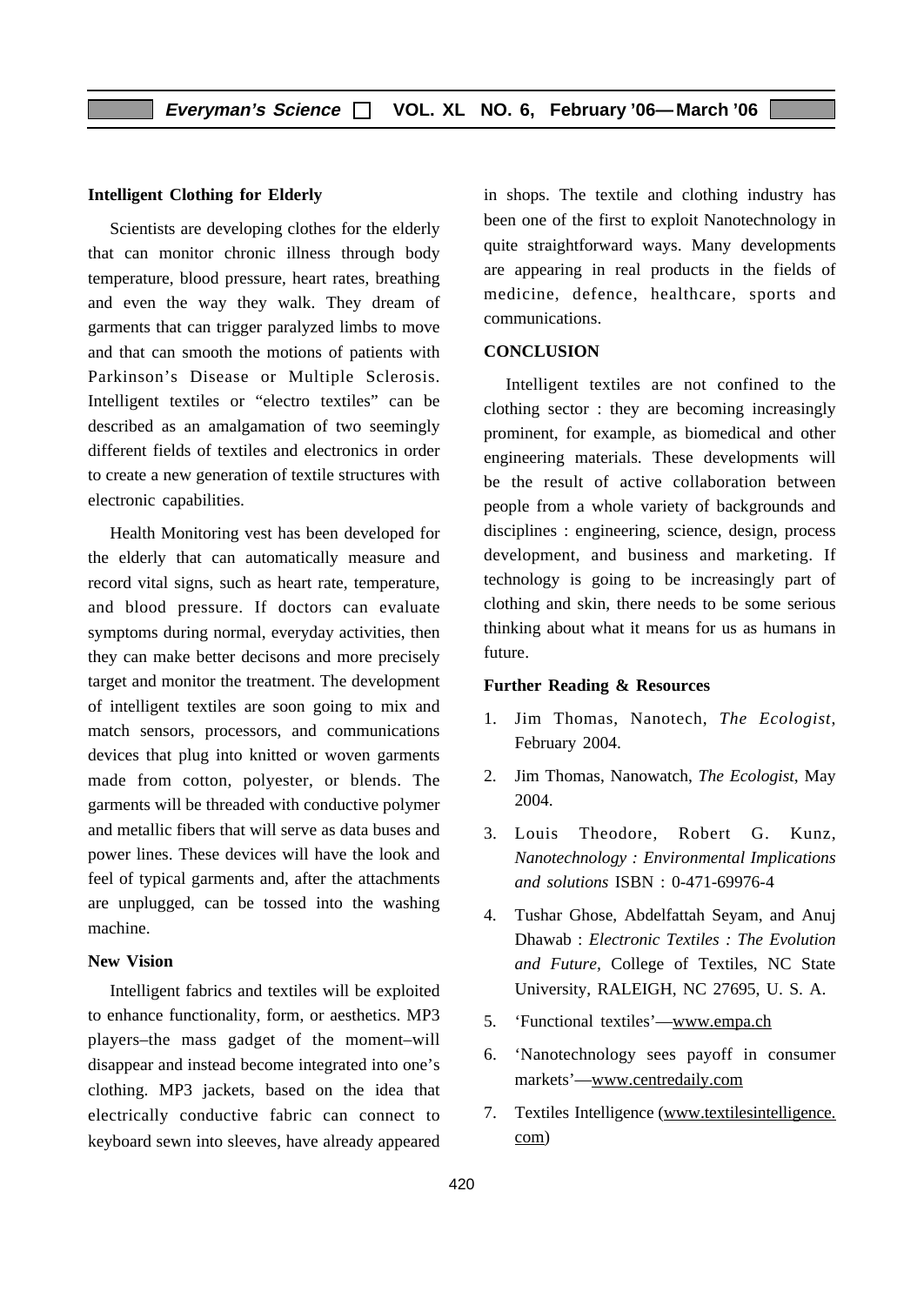# **CAPACITANCE RELAXATION PHENOMENA IN CARTILAGINOUS MEMBRANE**

P. Shaw \* T. K. Basak \*\* N. C. Ghosh \*

**The Cartilaginous membrane of human body comprises of lipoproteins. In presence of electrical stimuli the lipid constituents of the cartilaginous membrane undergo spatial orientation due to hydrophobic interaction of the lipid bilayer. The experimental findings are indicative of the spatial complexities of the lipid bilayer which may be expressed through relaxation phenomena associated with the orientation of the polar heads of the constituent lipids which were extracted from human cartilaginous membranes. The relexation phenomenon is linked intimately with the proliferation of cells in human bodies under normal and abnormal growth. It has been found that the frequency response characteristics of the lipid bilayer are significant in respect of detecting normal cell and malignant cell present in mammalian cartilage. For normal cell, there is no relaxation jump but in malignant cell there is positive relaxation jump depending on the age at which malignancy occurs.**

#### **INTRODUCTION**

C ancer is an uncontrolled and purposeless<br>
growth of tissues that is irreversible **I** ancer is an uncontrolled and purposeless and persists even after the stimulus that produces it, has been removed. It is a disorder of cellular growth in which the cells are no longer subject to the restraining influences normally controlling their behaviour. The fault causing this disorder within the cell itself affects the membrane for which variation in relative capacitance of the lipid bilayer embedded in the membrane influences the capacitance relaxation properties.<sup>1</sup> Human beings of all ages develop cancer, and a wide variety of organs are affected. In different organs and at different ages this differs widely, in youth often being rapid and in middle age slow. However, this phenomenon may vary from patient to patient even when they arise in the same organ. The role of lipid protein interaction is significant. This phenomenon has been illustrated in the experimental

findings (Figs. 3  $\&$  4) of malignant membrane which shows distinct monotonic jump of capacitance relaxation. This jump in respect of relaxation phenomenon is however absent in normal membrane which is illustrated in Fig. 5.

During recent years, it was assumed that the factor causing cancerous growth was normally present in all human cells, but that it remained inactive or 'repressed'. To the naked eye and to examining hand, it customarily presents itself as a tumour. Literally, this word means no more than a swelling and the lipids are confined within a membrene with a similar orderly arrangement. But in this context, it can be defined as an abnormal mass of tissue, the growth of which exceeds and is uncoordinated with that of the normal tissues and which continues to grow in the same way after the cause which initiated the progress has been removed. Tumours may be benign or malignant. Benign tumours remain local, they grow slowly and do not threaten life recept by reason of their size of by compressing the tissues round about it.

<sup>\*</sup> Dept. of Physics, \*\* Dept. of Electrical Engineering, Jadavpur University, Kolkata-700 032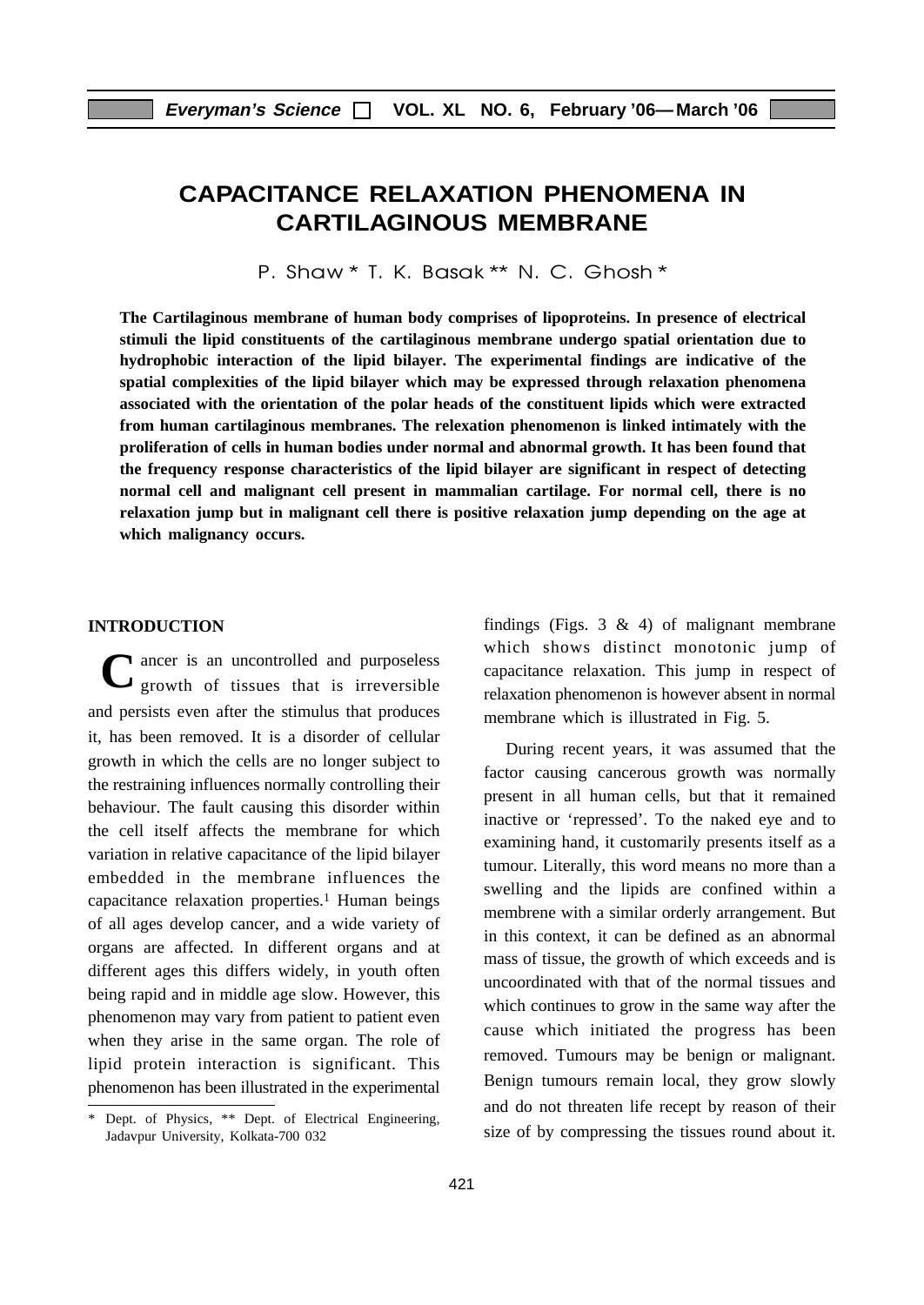Cancer was first regarded simply as tumours or swellings which grew causing destruction and ulceration of normal tissues in their vicinity. It was finally recognized that the basic difference between the cancer cell and the healthy cell lay in a defective mechanism controlling growth and that this defect was irreversible and transmitted to all the progeny of the malignant cell. There are no constant marks which distinguish the cancer cell from the normal cell. Most of the malignant tumours develop in continually renewing tissues. The mechanism responsible for invasion is complex. It seems probable that the malignant cells form some substance which damages or actually destroys healthy cells in their neighbourhood, enabling the cancer to thrust its way between them. This may well spread by infiltration. Cancer cells have some power of spontaneous movement and will break off easily from the principal mass of the tumour because they lack the adhesive properties of healthy cell. Sometimes they will burst their way through the thin wall of a vein, become detached and swept along in the current of circulating blood until they come to rest in some distant organ. Here they will anchor, establish themselves, and continue to divide and multiply until they form a colony of the main cancer and the surrounding lipoproteins here also be affected which reflect a remarkable change in the relevant relative capacitance-frequency curves $2-17$ .

#### **METHODS AND PROCEDURES**

For measurement of relative capacitance at constant low voltage level (100 mv) and over the frequency range of 100Hz to 1.0 KHz, different techniques have been employed for corroboration of satisfactory evaluation of the relative capacitance with relaxation for the membrane. The

measurements were carried out for six subjects out of thirty three ranging from 20 to 75 yrs of age for both male and female having malignancy and for those of the remaining subjects without malignancy (Fig. 2). The extracts were prepared by dissolving cleaned (by distilled water) lipoproteins in 15ml acetone and kept in the laboratory at room temperature (about 25°C) during the phases of the experiment. The system developed and described here uses the technique of passing a constant low voltage (100 mv) through the electrodes dipped in the lipoproteins extract separated by a small distance 1.5 cm). The data were recorded during measurements with the help of a programmable HP 428A Precision LCR Meter (Fig. 1). The measurement cells consisted of glass vessels and the electrodes immersed in it are made of Ag/AgCl.



Fig. 1 Precision LCR Meter (HP 4284A)



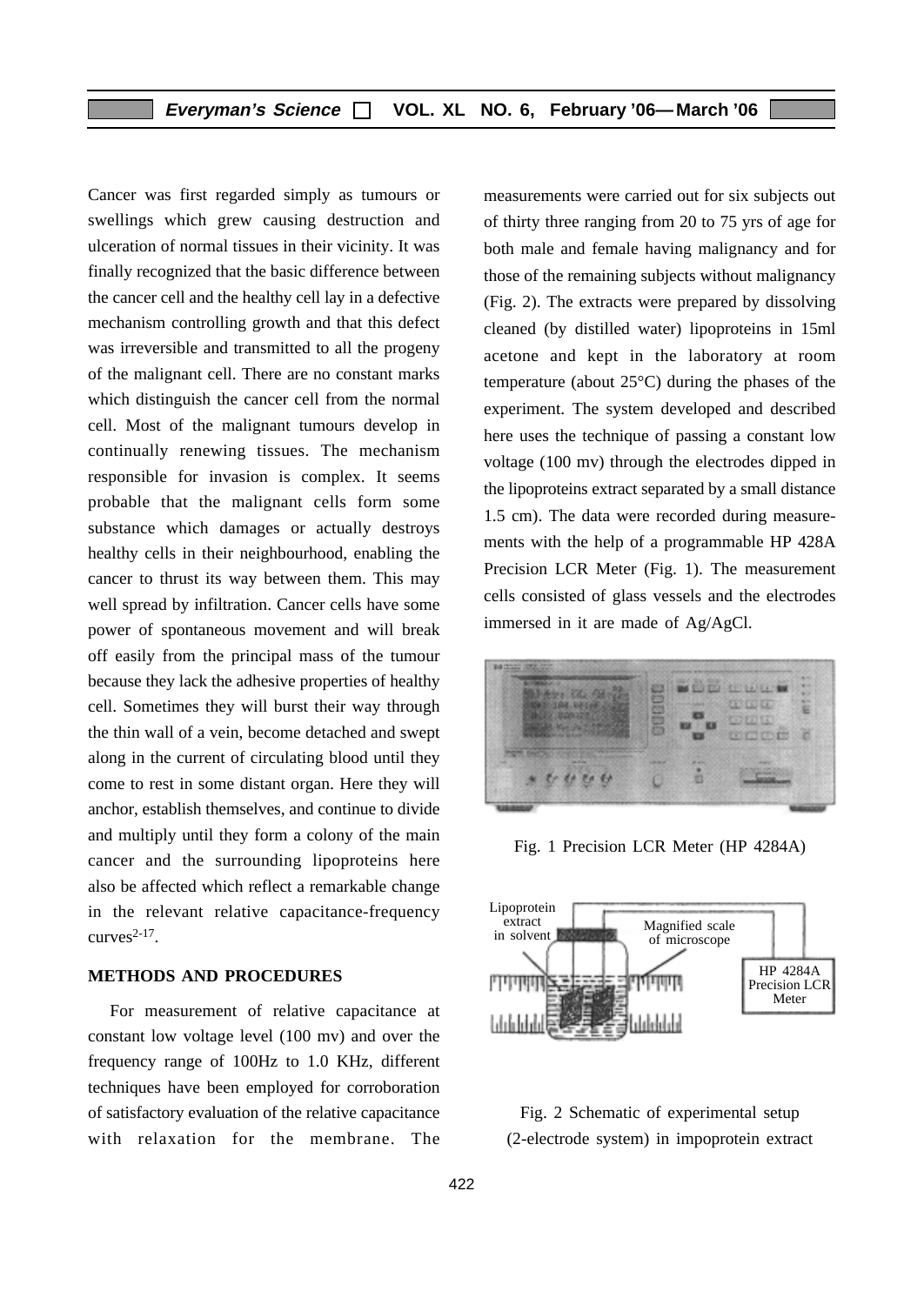#### **MEASUREMENTS AND DATA ANALYSIS**

The experiments were performed in lipid solvent for which specific amount of lipoprotein was dissolved in acetone. The voltage level for measurement was kept low around 100 mv at a room temperature which was maintained around 25°C and the frequency range was kept wide from 100 Hz to 1.0 KHz. The experimental readings were used to determine the associated relative capacitance according to the relation, given below :

$$
C_{rel} = \frac{KC_1}{C_2}
$$

Where K is a constant which depends on lipoprotein extract.  $C_1$  and  $C_2$  are the capacitances of the solvent and the lipoprotein extract in solvent respectively.



Frequency in Hz ------®

Fig 3 : Typical capacitance relaxation phenomena for abnormal (cancerous) membrane for lower age group (below 50 years)



Fig 4 : Typical capacitance relaxation phonomena for abnormal (cancerous) membrane

for higher age group (above 50 years)



Fig. 5 : Capacitance relaxation for normal membrane (below 50 yrs. and above 50 yrs.)

#### **DISCUSSION**

Early treatment of cancer requires timely detection of this disease in human body. In the present work, it was found that six subjects out of thirty three showed typical capacitance relaxation phenomena associated with relaxation jump in case of malignant subjects. For establishing the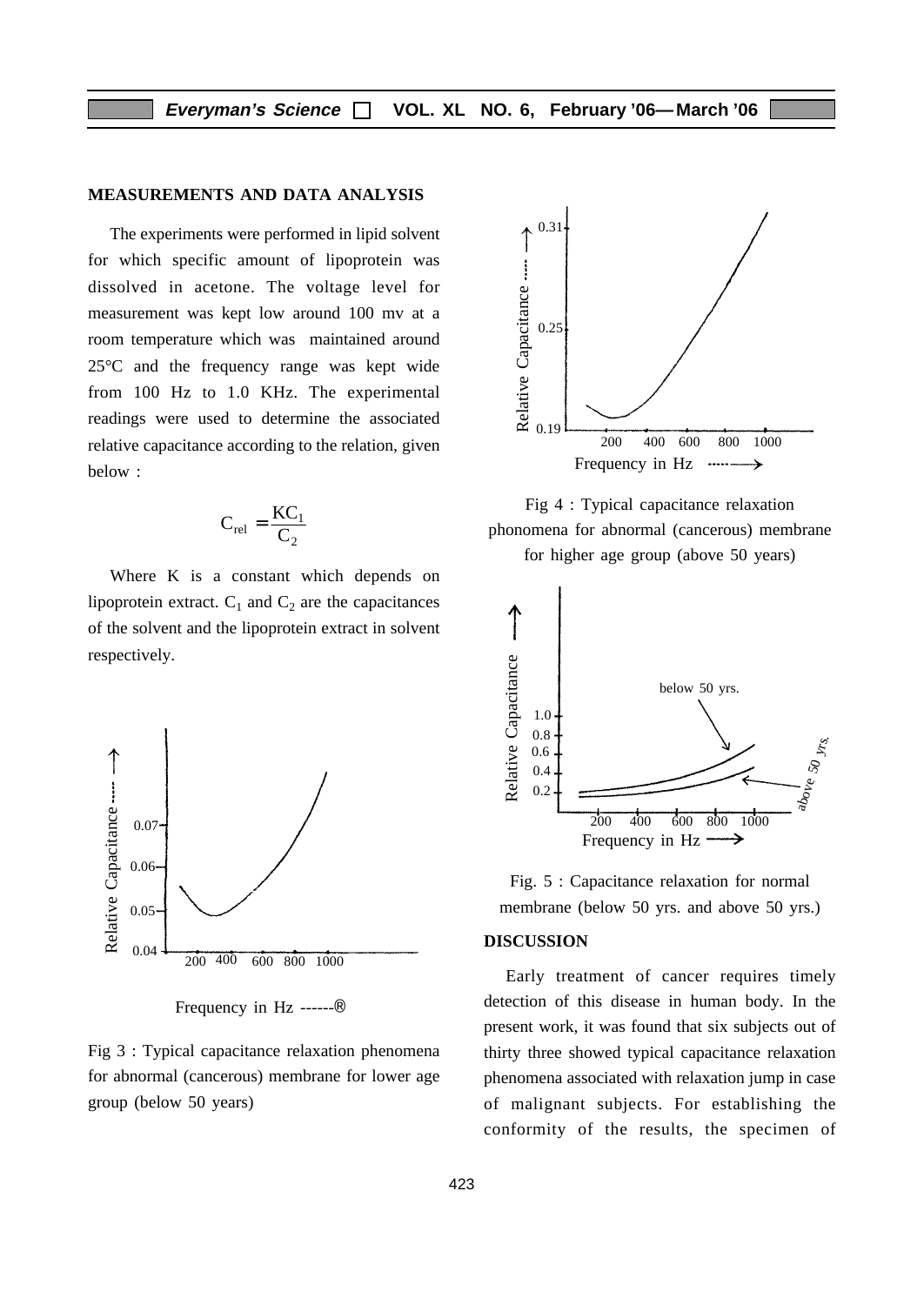membranes for normal and malignant subjects were collected from diagnostic laboratories. The membrane of the subject comprises of lipoproteins. The main constituent of which is the phospholipids. The phospholipids play an important role in membrane structure. The hydrophobic linkage of the polar heads of the lipid bilayer undergoes spatial orientation concomitant with polarization in presence of electrical stimuli in lipoprotein solvent, for which specific capacitance across the lipid bilayer undergo changes. This is due to orientational polarization of the lipid constituent of the membrane. The data obtained from the different experimental setups are indicative of the spatial complexities of the lipid bilayer which may be expressed through relaxation phenomenon associated with the orientation of the polar heads of the constituent lipids which were extracted from human bodies<sup>11, 15</sup>. The parameters describing orientation of the hydrophobic linkage have been explored in the present investigation. It has been found that the frequency response characteristic of the lipid bilayer are significant in respect of detecting normal cell and malignant cell present in human bodies. The frequency range was kept from 100 Hz to 1.0 KHz above which the results were not satisfactory for monitoring the relaxation jump. The relaxation phenomenon described above is linked intimately with the proliferation of cells in human bodies under normal and abnormal growth. The experiment has been designed in such a way that the investigation for detecting normal cell and malignant cell in human bodies is indepedent on electrode system and the nature of the solvent. For normal cell, there is no relaxation jump but in malignant cell, there is positive relaxation jump on the age at which malignancy occurs.

#### **ACKNOWLEDGEMENT**

The authors thank the Medical Practitioners for their helpful co-operation. The authors are indebted to the Deptt. of Physics as well as Deptt. of Electrical Engineering for the experimental support.

#### **REFERENCES**

- 1. D. F. Sargent. *J. Membrane Biol.* **23**, 227- 247, 1975
- 2. M. De Rosa, S. De Rosa, A Gambacorta and J. D. Bu'lock. *Phytochemistry*, **19**, 249-254, 1980
- 3. U. Dumzendorfer, N. Katopodis, A. M. Dnistrion et al : *Invest Uron* **19**, 194-196, 1981
- 4. Sir Ronald Bodley Scott (editor) : Cancer-The facts, Oxford University Press, 1981.
- 5. A. Gliozzi, R. Rolandi, M. De Rosa and A. Gambacorta, *Biophys*', *J*. **37**, 563-566, 1982
- 6. N. Katapodis, Y. Hirshaut, HL Geller et al : *Cancer Res*, **45**, 5270-5276, 1982
- 7. AM. Dnistrian, MK Schwartz, N. Katopodis et at : *Cancer*, **50**, 1815-1819, 1982
- 8. A. Gliozzi, R. Rolandi, M. De Rose and A. Gambacorta, *Biophys. Acta* **735**, 234-242, 1983
- 9. A. Gliozzi, R. Rolandi, M. De Rose and A. Gambacorta, *J. Membrane Biol,* **75**, 45-56, 1983
- 10. M. De. Rosa, A. Gambacorta, B. Nicolaus, B. Chappe & P. Albrecht, Biochim. *Biophys. Act*. **753**, 249-256, 1983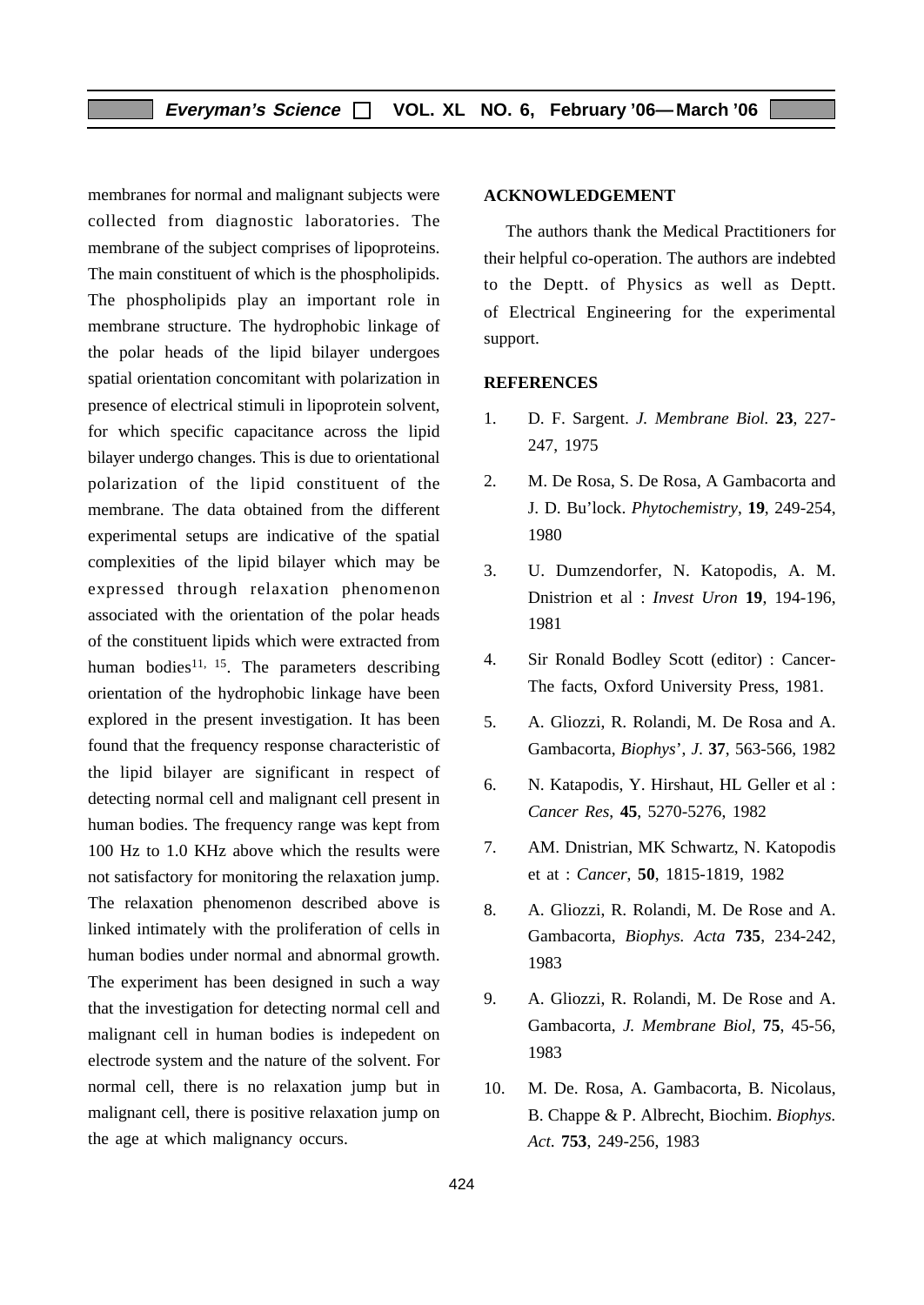#### **Everyman's Science VOL. XL NO. 6, February '06—March '06**

- 11. M. De. Rosa, A. Gambacorta and B. Nicolaus, *J. Membrane Sci*, **16**, 287-294, 1983b.
- 12. G. N. Reddy and S. Sha, *IEEE Trans Biomedical Engineering*, **31**, 291-302, 1984
- 13. A. Gulik, V. Luzzati, M. De Rosa and A. Gambacorta, *J. Molec. Biol*. **182**, 131-149, 1985
- 14. H. P. Schwan,-'Dielectric properties of cells and tissues in interations between electromagnetic field and cells'. A. Chiabrera, C. Nicolini and H. P. Schwan-EdsNewyork, Plenum, 1985.
- 15. A. Gliozzi, S. Bumo, T. K. Basak, M. De. Rosa and A. Gambocorta, *System Appl. Microbiol*, **7**, 266-271, 1986
- 16. R. Pething and U. B. Kell.- *Pess, med. biol.* **32**, 8, 1987
- 17. S. Saha and W. A. Paul, *IEEE Trans on Biomedical Engineering*, **39**, 12, 1298-1304, 1992
- 18. N. C. Ghosh, P. Shaw, T. K. Basak and K. Bhowmick-Organisation of cartilage membrane-Proceedings of National Symposium on Cellular and Molecular Biophysics (March 17-19, 1994).
- 19. P. Shaw, K. Bhowmick, N. C. Ghosh and T. K. Basak-IEEE Engineering in Medicine & Biology Society 14th Conference of the Biomedical Engineering Society of India) New Delhi, **3**. 99, 1995
- 20. Murray Robert K, Granner Daryl K. Mayes Peter A. Rodwell Victor W-(editors) : Harper's biochemistry, 25th ed. Mcgraw-Hill, 2000.
- 21. P. Shaw N. C. Ghosh and T. K. Basak, Proc. 89th Indian Science Congress. Lucknow, 2002.
- 22. P. Shaw, T. K. Basak and N. C. Ghosh, Proc. 90th Indian Science Congress, Bangalore, 2003.
- 23. P. Shaw, T. K. Basak and N. C. Ghosh, 91st Indian Science Congress, Chandigarh, 2004.

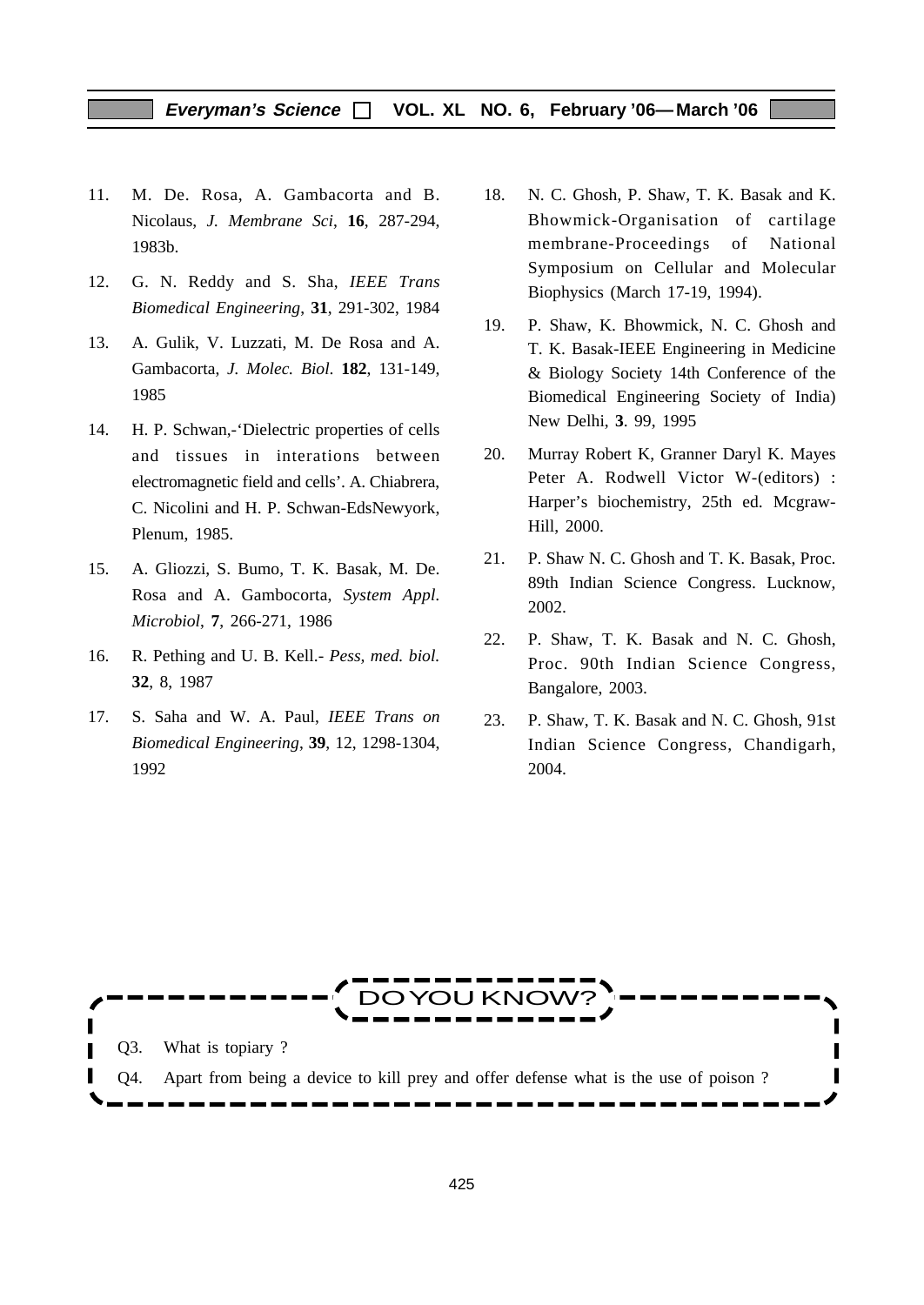# **CAMEL : A UNIQUE SPECIES IN HOT ARID DESERT ECOSYSTEM**

Champak Bhakat \* and M S Sahani

**Camel can tolerate high temperature, solar radiation and water deprivation and subsists on poor quality, thorny, vegetation. Camel hair is having great economic importance for its better utility as pure camel hair blends with other fibers in rural cottage industry. Camel milk has comparatively better keeping quality and medicinal properties. Camel hide and bone can also be used for making various types of consumer goods including fancy decorative items. Camel dung is a good organic manure and fuel. Draught use of camel carting is profitable and advantageous over bullock carting for small farmers. Camel is also gainfully utilised riding, racing, ploughing for livestock. Camel's meat, marketing camel as draft and game animal are of economic importance.**

#### **INTRODUCTION**

s crop yields are low in hot arid desert A s crop yields are low in hot arid desert<br>because of recurrent drought, the farmers of this region rely heavily on livestock enterprises for their sustenance. The livestock should be compatible with crop cultivation instead of competing with it for land and water resources. Camel rearing enterprise fits well such requirements. The abbreviation of CAMEL may be expanded as 'C'-Carrier, 'A'-Arid zone, 'M'–Multipurpose, 'E'–Ecofriendly, and 'L'— Livestock. The camel is a useful component of desert ecosystem where the flora of usually marginal land can hardly meet the requirement of human food and energy. It possesses many unique qualities, which make it distinctly superior to other livestock. This "Ship of the desert" uses various adaptive mechanisms on hot arid sand dune. For instance, cattle in the central desert of Australia with daily temperature of 40°C, is reported to have died without water in four days while camels survive for more than 15 days in the same environment. It has been estimated that a well-fed camel could carry some six months energy on it's back while cattle are unlikely to carry on more than two-three months, if run out of food. Camels are able to sustain up to 20 to 22% loss of body weight during severe famine conditions, whereas other livestock like cattle and buffalo cannot sustain beyond 10 to  $12\%$  loss in body weight<sup>1</sup>. Camel population of the world is 19.32 million and that of India is 1.03 million2. Indian camel population is mainly confined to north-western states viz : Rajasthan, Gujarat, Haryana and Punjab (93.12% of the total) with highest density (70.13%) of camel in eleven arid districts of Rajasthan3.

The scientific utilization of bio-energy camel is given on the next page :

Camel Management Unit, National Research Centre on Camel, Bikaner–334001, Rajasthan. E mail : bhakat@scientist.com,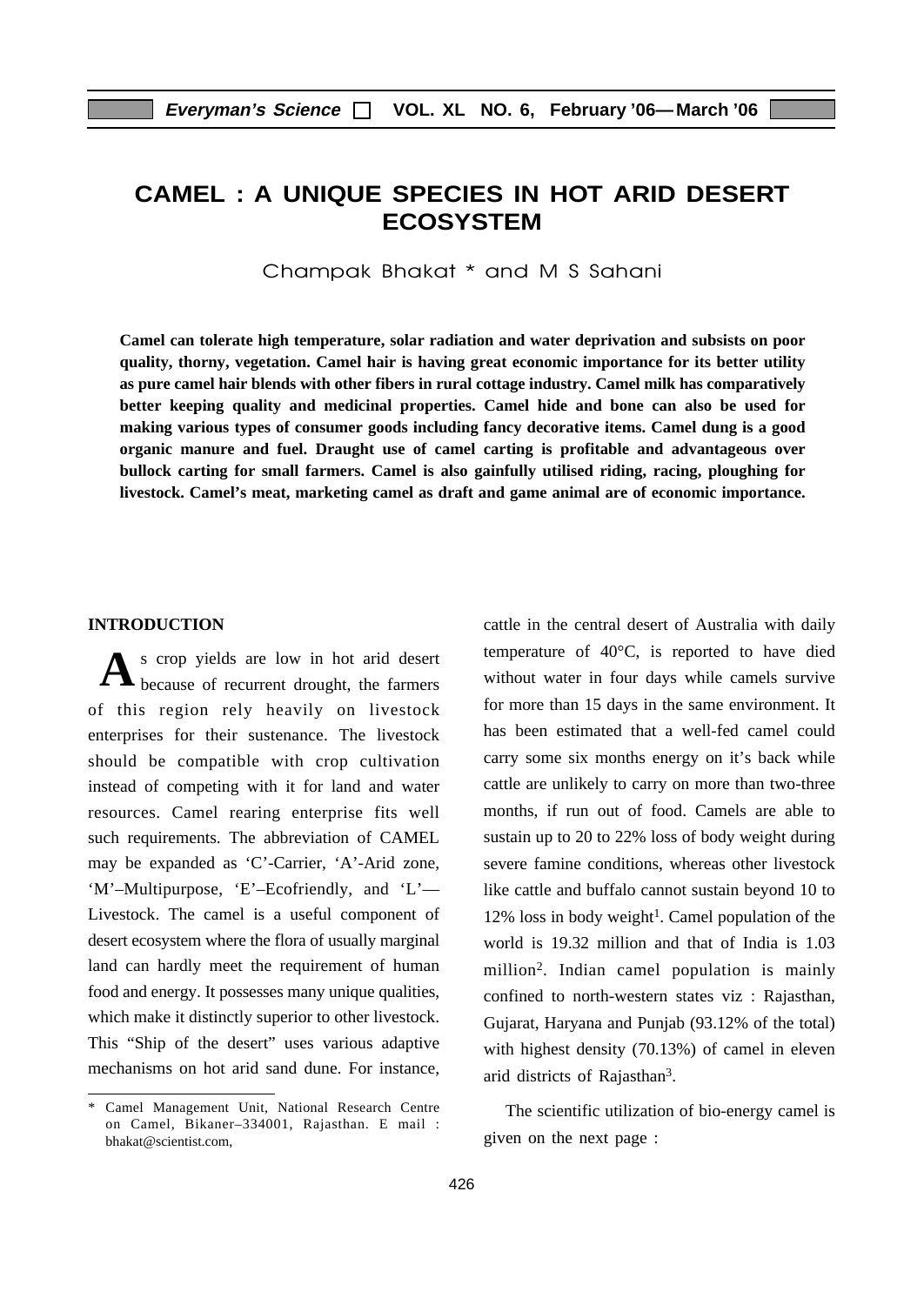#### **Draught use :**

The comparative study between camel and bullock carting systems<sup>4</sup> reveals that pay back period is almost double in case of bullock carting as compared to camel carting, whereas Benefit Cost Ratio is  $\frac{3}{4}$  th time higher in case of camel carting. Due to short pay back period and higher benefit cost ratio, camel carting is profitable and advantageous over bullock carting for small farmers. Indian camel can carry a load of 1.5 to 2 tons for 4-6 hours covering a distance of 30-40 km on two and four wheel cart without showing signs of distress<sup>5</sup>. It can work for 4 hrs at a stretch and 6 hrs with 2 hrs rest in between.

#### **Ploughing use :**

Camel can produce upto 1.16 hp energy during ploughing covering one hectare in 11 hours and can plough 500 sq. meter/hour at a depth of 16 inch. It can plough continuously for 3-4 hrs covering an area of 3000-3200 Sq meter6.

#### **Riding use :**

The slender riding camel can cover up to 100 km/day at an average speed of 15-20 km/hr over long period and stocky pack dromedary camel can cover 20-25 km/day at an average speed of about 5 km/hr and can carry burden of 200 kg on its back. The camel can travel 950 km in 29 days and can cover distance ranging from 24 to 70 km/day at an average of 43 km/day in a camel safari across the desert of Rajasthan7.

#### **Racing use :**

Camel racing in the Gulf and certain Arabian countries is an important cultural event which emphasizes the Bedouin traditions. The long limb length enabled the pacing gait to maintain even at high speeds. This gait would, therefore, appear to allow grater mechanical efficiency and therefore, speed around 9-10 m/sec to be maintained despite relatively low oxygen availability. There is a better race potential in Jaisalmeri than Bikaneri breed of camels and the female is having better endurance than male<sup>8</sup>.

#### **Defence use :**

The camel corps contributes an important wing of Border Security Force of the Indian Para Military services and used for patrolling purpose in the desert belt of international border.

The various aspects of scientific utilization of camel products and byproducts are given below :

#### **Camel Hair :**

The camel hair products are an important source of additional income. The handicraft articles made up of camel hair, provide work to rural women in the field of grading of hair, tops preparation, spinning of hair, weaving, embroidery with 100% speciality and blending with sheep wool, goat hair, cotton and other products. Camel hair is widely used in rural cottage industry of Rajasthan and Gujarat for preparation of common utility items viz : blankets, bags, mattresses, ropes, floor rugs, etc. The researches on camel hair blends with wool, silk waste and polyester have shown encouraging results. Blended products are prepared with sheep wool, goat hair and cotton. It is worthwhile to blend camel hair with polyester, wool or silk waste. It has been estimated that a camel hair fabric of 620 gm weight will be as warm as a pure wool fabric of 900 gm weight. The hair of dromedary camels are durable, strong and have low conductivity. The camels of Bikaneri breed of 2-3 years of age produce higher annual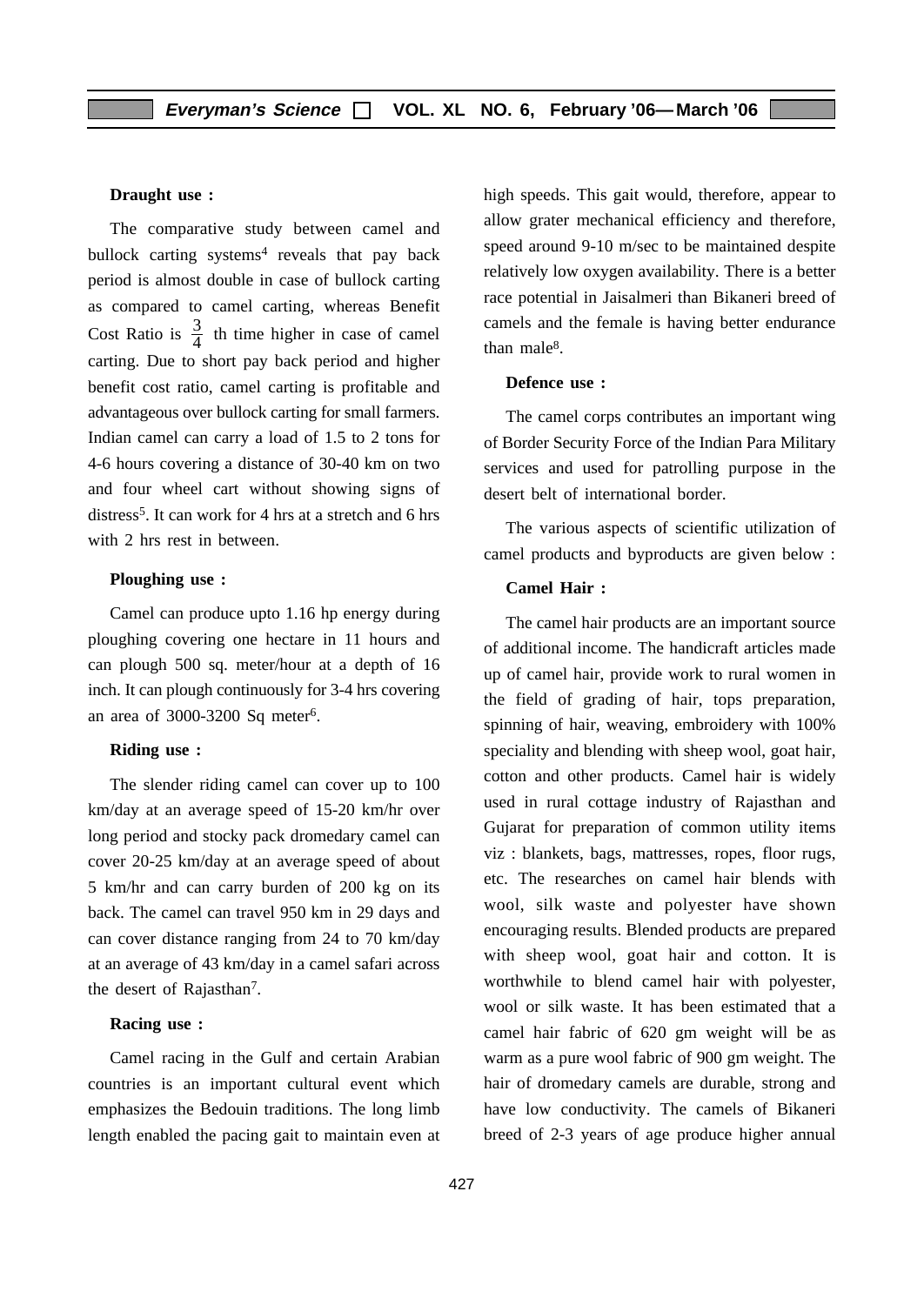hair yield as compared to other age groups and breeds<sup>10</sup>. Annual hair production of camel is depicted in **Fig 1**. The fineness of hair of Indian camels ranges from 25 to 40 micron. The proportion of medulated fibres ranges from 50 to 80%. The fibre length ranges from 5 to 7 cm. The vegetable matter contents are from 4 to 5%. The pH is 7.02. The single fibre tenacity is better than wool which ranges from 15 to 17 gm/tex. The camel hair and wool blend, polyster blend and silk waste blend have good commercial prospects. The blend slivers exhibit strength of 11 to 19 gm/text.

#### **Camel Milk :**

Camels can produce sufficient quantities of milk without any supplementation, both under extensive and semi-intensive management conditions. The composition of camel milk is comparable to that from other domesticated animals. The keeping quality of camel milk is very good and the milk is a rich source of vitamin C. The calculated average lactation length is 305 days. The average daily yield varies from 3.5 to 4.5 liters. The camel milk contains per kilo about 2930.8 KJ of energy and about 35 gm of proteins<sup>10</sup>. The total daily energy requirement of a man can be met by 4 kg camel milk and his entire protein requirement by 1.75 kg camel milk. It has, therefore, considerable potential to combat malnutrition of people in arid desert land. The camel milk contain fat 2.9% to 3.5%, SNF 8.2% to 14.3%, lactose 3.4% to 5.8%, protein 3.5% to 4.6%, ash 0.7% to 0.9% and water 81.4% to 87.0%.

#### **Camel Meat :**

It is not a common practice to eat camel meat in India, although it is used in substantial quantities in several other countries. Dressing percentage of camel carcass ranges from 40 to 60%. Camel meat contains about 22% protein and only 1% fat. It has been estimated that an average carcass weighing 210 kg would yield 10 kg fat, 160 kg meat and 40 kg bones and would thus yield 35 kg protein and 9973125 KJ energy which will be sufficient to meet the protein requirment of about 35 people<sup>10</sup>. The optimum age for camel slaughter is around 3-4 years.

#### **Camel Hide :**

Recently camel hide is used for making various type of leather goods and fancy items of public interest viz : shoes, sandals, purse, bag, stool cover, rope, jewelry box, toys and various decorative items, etc. In earlier era, camel hides were utilized to make containers for storing and carrying water, oil and ghee, etc. This hide is well suited for application of colour and in Rajasthan there is a tradition of making elaborately painted small container (*kuppi*) by using camel hide. It has good export potential.

#### **Camel Bone :**

Camel bones are important raw material for the manufacture of jewelry in some parts of the world. In India, since ivory has been banned, it has often been replaced by camel bones. Of late, camel long bones are used for making fancy and decorative items. It has same potentiality as ivory but less costly. Camel bone is also used as bone-meal and fertilizer.

#### **Camel Dung :**

Dung ranks as an important byproduct. Camel dung is good source of organic manure and dry dung is also used as fuel. For pastoralists inhabiting in barren territories, it can be the most important source of fuel. This dung can be sold by camel herd owner for good price. Camel breeders used to compensate the landowners by cash or by providing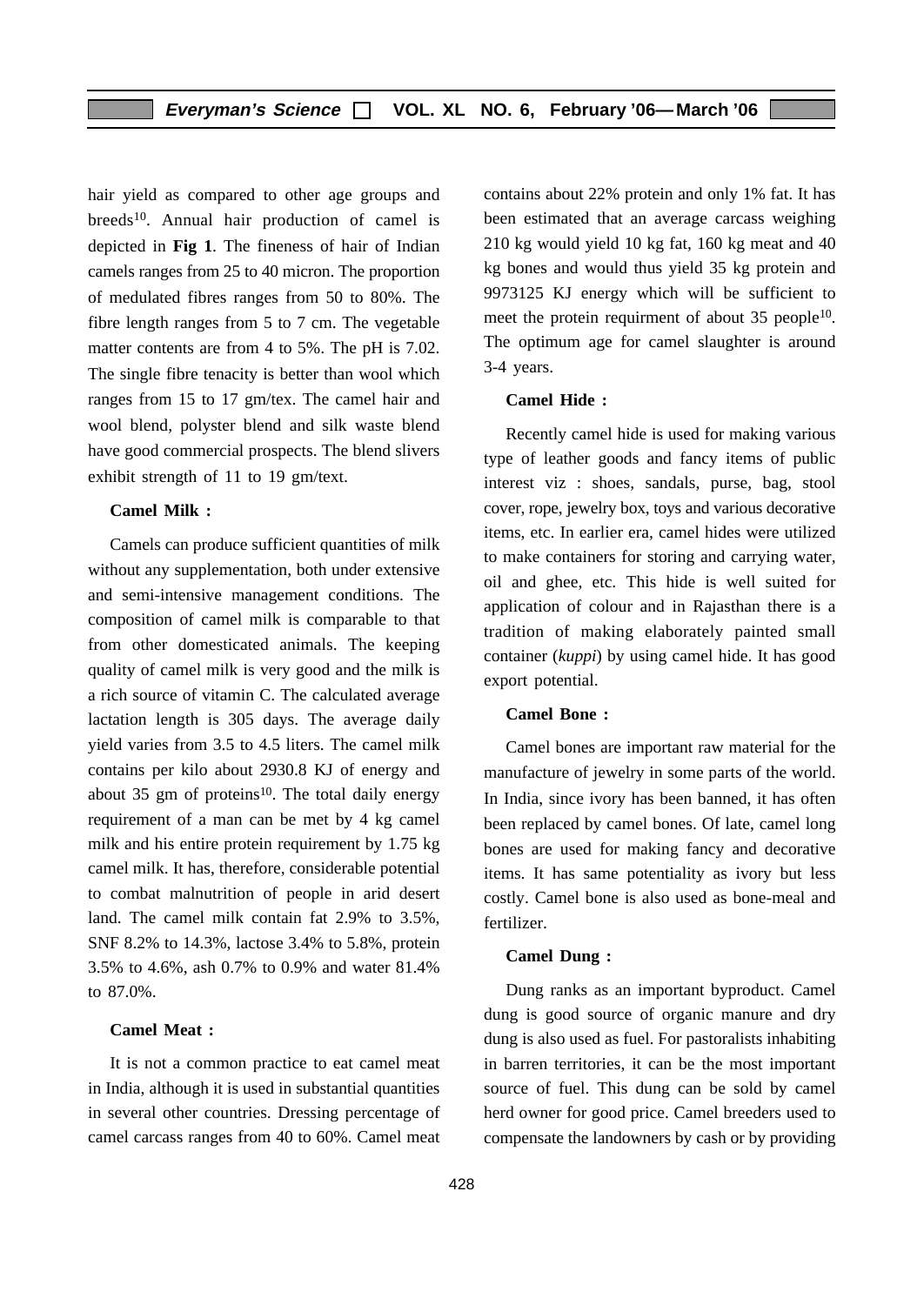camel dung for overnight stay on their fields. Brick factories are also using camel dung as fuel.

#### **Camel as Game Animal :**

In recent times, the use of camel as a game (polo) animal in the Gulf countries and certain Arabian countries gained enormous importance. Very big amount of money is involved and the ecomonic importance of camel as game animal has increased tremendously. Camel safari is very much popular among tourists. In India, camel dance, use of camel in marriage and other social programmes have a great socio-cultural importance.

#### **Camel Marketing :**

Animal husbandry nevertheless plays a vital role in the economy of India and contributes more than 60% of the GDP of the region. Camel marketing through livestock fairs in western Rajasthan has opened new avenues for farmers. Marketing of camel is considered an important trade in Rajasthan where it is widely used as draft animal. Camels are mostly marketed at big animal fair such as at Nagour, Pushkar, Tilwara, Phalodi and Gogameri in Rajasthan.

#### **CONCLUSION**

Camel is a unique and important component of the desert ecosystem because of its adaptation in behavioural, anatomical, and physiological functions. It is very essential to adopt scientific management practices to get efficient utilization of camel resources round the year for different purposes.

#### **REFERENCES**

- 1. M. S. Sahani, S. C. Mehta, *Proceding of National Symposium on livestock biodiversity* 11-12 Feb 2004, NBAGR, Karnal, Haryana : pp 13-20, 2004.
- 2. FAO, Production Year Book, Rome Italy, 2002.
- 3. N. D. Khanna, A. K. Raj, S. N. Tandon. *Ind. J. Animal Sciences*. **60**, 331-337, 1990.
- 4. C. Bhakat, M. S. Sahani, *Ind Animal Research*, **36**, 1-6, 2001.
- 5. A. K. Rai, S. Raghvendar : *Animal News*. Scotland U. K. **24**, 11-13, 1994
- 6. A. K. Rai, N. D. Khanna, A. K. Roy, Annual Report, NRCC, Bikaner, India, pp, 7-8, 1991.
- 7. N. D. Khanna, A. K. Rai, and N. Sharma, *Drought Animal News* Scotland, U. K. **24**, 13–15, 1996
- 8. S. Raghvendar, M. S. Sahani, Annual Report. NRCC, Bikaner, India, pp 7-9, 2000.
- 9. C. Bhakat, S. C Mehta and M. S. Sahani. *Ind Animal Sciences*, **72**, 275-276, 2002.
- 10. R. T. Wilson *Sudan Tropical Animal Health and Production*, **10**, 19-25, 1984.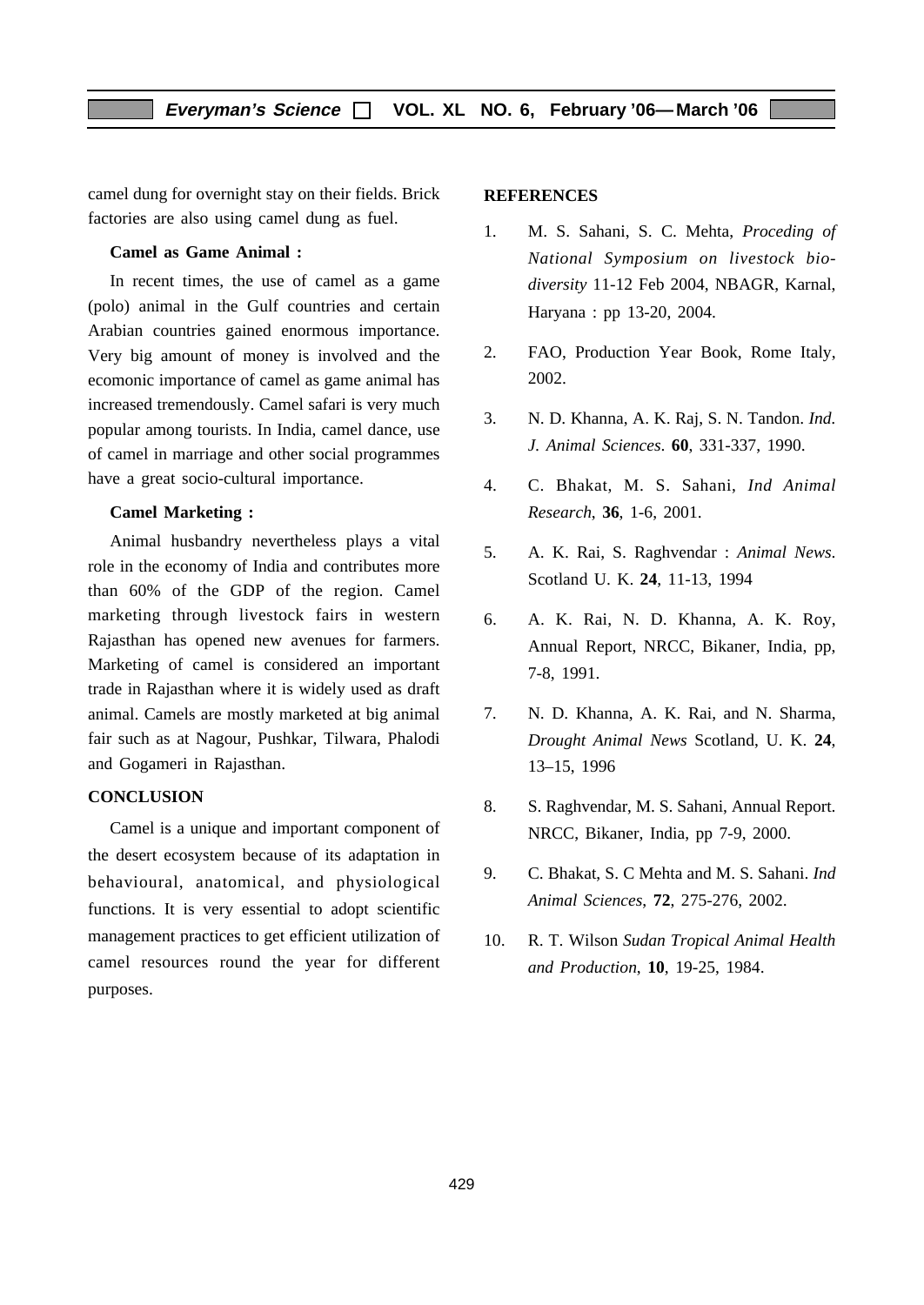## **JATROPHA–A BIO-DIESEL FOR FUTURE**

Avijit Dwary and Mahadev Pramanick\*

**The present article discusses the potential usefulsess of Jatropha oil. Jatropha (***Jatropha curcas***) belonging to family** *Euphorbiaceae***, a perennial plant produces seed with 31-37 per cent of oil, which can be combusted as fuel without being refined. This fuel known as bio-diesel, can be produced by the process of "transesterification". Jatropha plant is grown in marginal and poor soil with minimum cultural practices or in waste lands with low fertility, rockiness, shallowness of soil. Besides higher cetane number, the oil reduces emission of carbon-monoxide by 44 per cent, sulphates by 100 per cent and ozone forming potential by less than 50 per cent. Through Jatropha cultivation, not only bio-diesel can be obtained but also a tremendous opportunity will be there for employment generation in an agricultural country like India.**

#### **INTRODUCTION**

 n April, 2004. a Mercedes Benz-C220 I n April, 2004. a Mercedes Benz-C220<br>
CDI car traveled over 10,000 km of stretches on Indian roads throughout Rajasthan, Gujrat and some southery states. The car manufactured in Daimler-Chrysler's Pune plant, was being run not on petrol or diesel but on Jatropha Methyl Ester (JME), a fuel made from the seed extract of a wild plant named *Jatropha curcas* that grows in wasteland. The test was conducted by Central Salt & Marine Chemicals Research Institute (CSMCRI), a Bhavnagar based CSIR Institute. The journey has, obviously, far reaching implications.

Jatropha is a perennial plant belonging to the family called *Euphorbiaceae*. It is termed as Physic-nut or Purging nut in English, Ratanjyot in Hindi, Kattamanakku in Tamil, Jepal in Gujrati and Kanana-randa in Sanskrit. The centre of origin of the crop is Mexico and Central America. It has been introduced to Africa and Asia by the Portuguese as an oil yielding plant and is now cultivated throughout the world. In India, Central and Western parts like Gujarat, Rajasthan, Madhya Pradesh, Maharashtra and Southern states like Tamil Nadu and Andhra Pradesh are the leading states producing jatropha. The plant which flowers during the rainy season, produces yellowish green flowers in racemose inflorescence. The average ratio of male and female flower in the inflorescence is 29 : 1. It is a small tree or shrub with smooth gray bark, which exudes whitish coloured watery latex when cut. Normally the plant is 3-5 meter in height but upto a height of 8 meter has been found under favourable conditions. The fruits are 2.5 centimeter long, black and 2 to 3 halved. Fruits mature by September-October when the capsule changes from green to yellow in colour. It has nearly 420 fruits and 1580 seeds per kg. respectively.

Jatropha, a highly drought resistant species, is adapted to arid and semi arid conditions. It can

<sup>\*</sup> Department of Agronomy, Bidhan Chandra Krishi Viswavidyalaya, Mohanpur, Nadia, West Bengal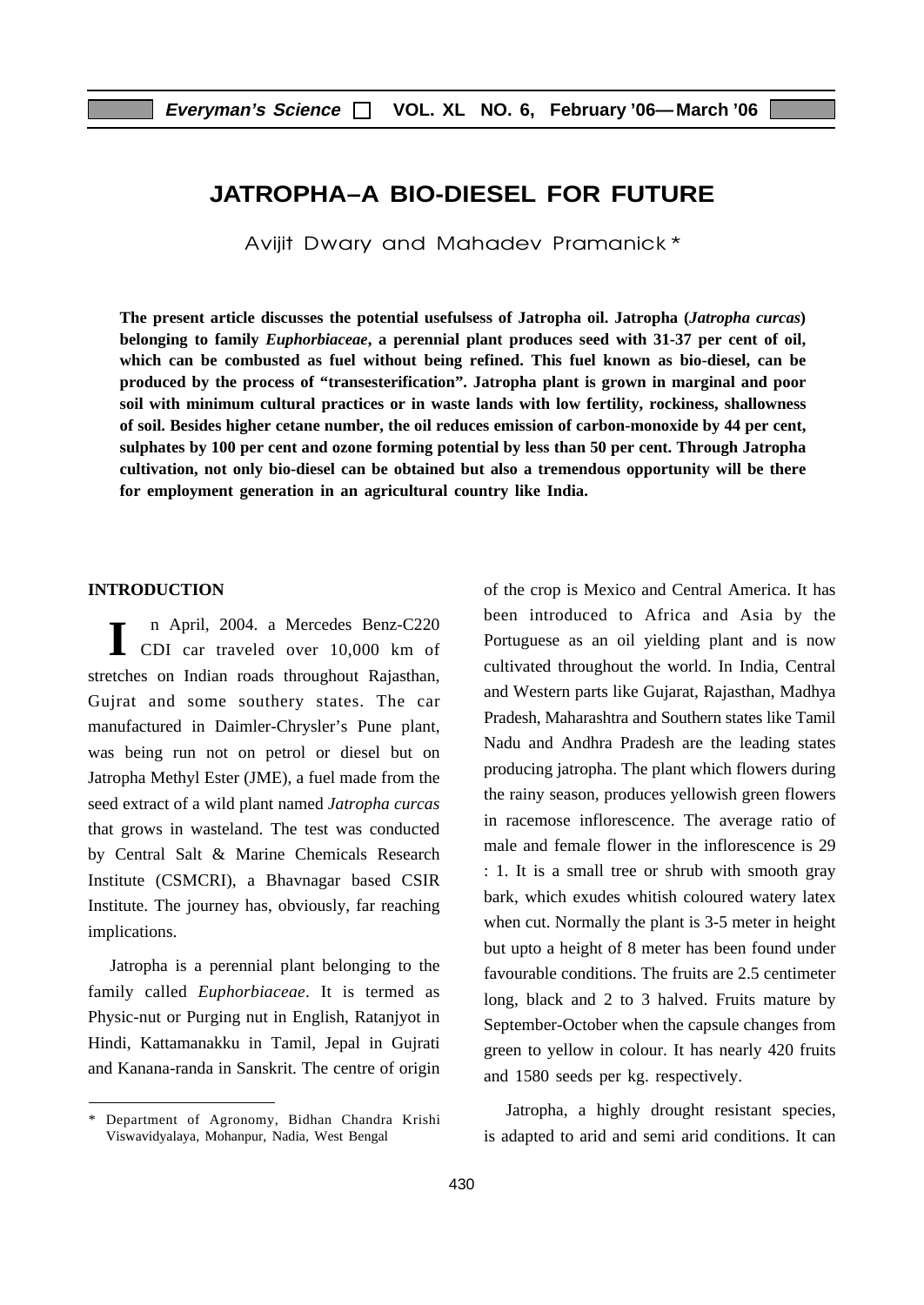be grown in low to medium rainfall areas (300-1000 mm/annum). It occurs mainly at lower altitudes (0-500 m) with average annual temperature above 20°C but can grow at higher altitudes. It grows on well-drained soil with good aeration and is well adapted to marginal soils with low nutrient content.

#### **THE BIO-DIESEL**

Jatropha, the wonder plant, produces seeds with 31-37 per cent of oil content, which can be combusted as fuel without being refined. It bears a clear smoke-free flame. In the CSIR Institute (CSMCRI) Jatropha Methyl Ester (JME) fulfilled most Euro-4 emission norms in its non-blended form. Bio-diesel's phosphorus and sulphur contents were found to be lower than those of fossil diesel and its cetane number, a measure of ignition quality was higher than the standards required in some developed countries. The oil gave the car a mileage of 15.5 km per litre in test condition and about 13.5 km per litre in normal condition, which was at per with the mileage from the fossil diesel. Using a base price of Rupees 6 per kg. for jatropha seed and a standard yield of one litre of JME from 3.5 kg. of jatropha seed, the scientist have calculated a rough price of Rupees 24 per litre of bio-diesel, comparable to fossil diesel. From the second year after planting, the plant starts yielding but maximum yield can be obtained from the fifth year onwards of planting up to 40-50 years. From one hectare of land around 3.5-3.75 tonnes of oil can be obtained.

For maximum efficiency, the Triglycerides of oil is converted into methyl ester by the process of 'transesterification'. Bio-diesel is methyl ester formed by transesterification of the oil with methyl alcohol to produce Bio-diesel and Glycerol. The reaction is catalysed by sodium hydroxide (NaOH). The simplified reaction is  $-100 \text{ kg}$  unrefined oil  $+$ 24 kg methyl alcohol  $+ 2.5$  Kg NaOH = 100 kg Bio-diesel  $+26$  kg glycerine.

Besides higher cetane number, the oil reduces emission of carbon-monoxide by 44%, sulphates by 100%, unburnt hydrocarbon by 68% and the ozone forming potential of Bio-diesel is 50% less then the fossil diesel. The neat Bio-diesel was also tried in a high-powered non-automobile engine without modifying the Engine with satisfactory result. Transesterification process also gives byproducts like glycerine and oilcake. The oilcake is a good source of organic manure which contains about 38% protein. Some cost of transesterification can be met by selling oil cake and glycerene on an attractive price.

As Jatropha is grown well in marginal and poor soils with minimum cultural practices, the crop is to be planted in wastelands with low fertility, rockyness, shallowness of soil, salinity, alkalinity and swampyness. Several organizations are now initiating Jatropha plantation in wasteland. Indian Oil Corporation and Indian Railways have recognized Bio-diesel as a natural and viable alternative to petroleum diesel, considering it's benefits to society. Research efforts at R & D center at IOC, Faridabad, and the Indian Railway's Loco works at Perambur, near Chennai, stand at the forefront in this endeavour. Being the largest consumer of diesel, the Indian Railways has started a drive to produce Bio-diesel for its captive consumption. The lead in this regard, has also been taken by the Kharagpur Division of the South Eastern Railways. Already, the Division has planted 2 lakh Jatropta trees in 110 hectares of unutilized lands, most of which lie but between Kharagpur and Nimpura. A few months ago, the Northern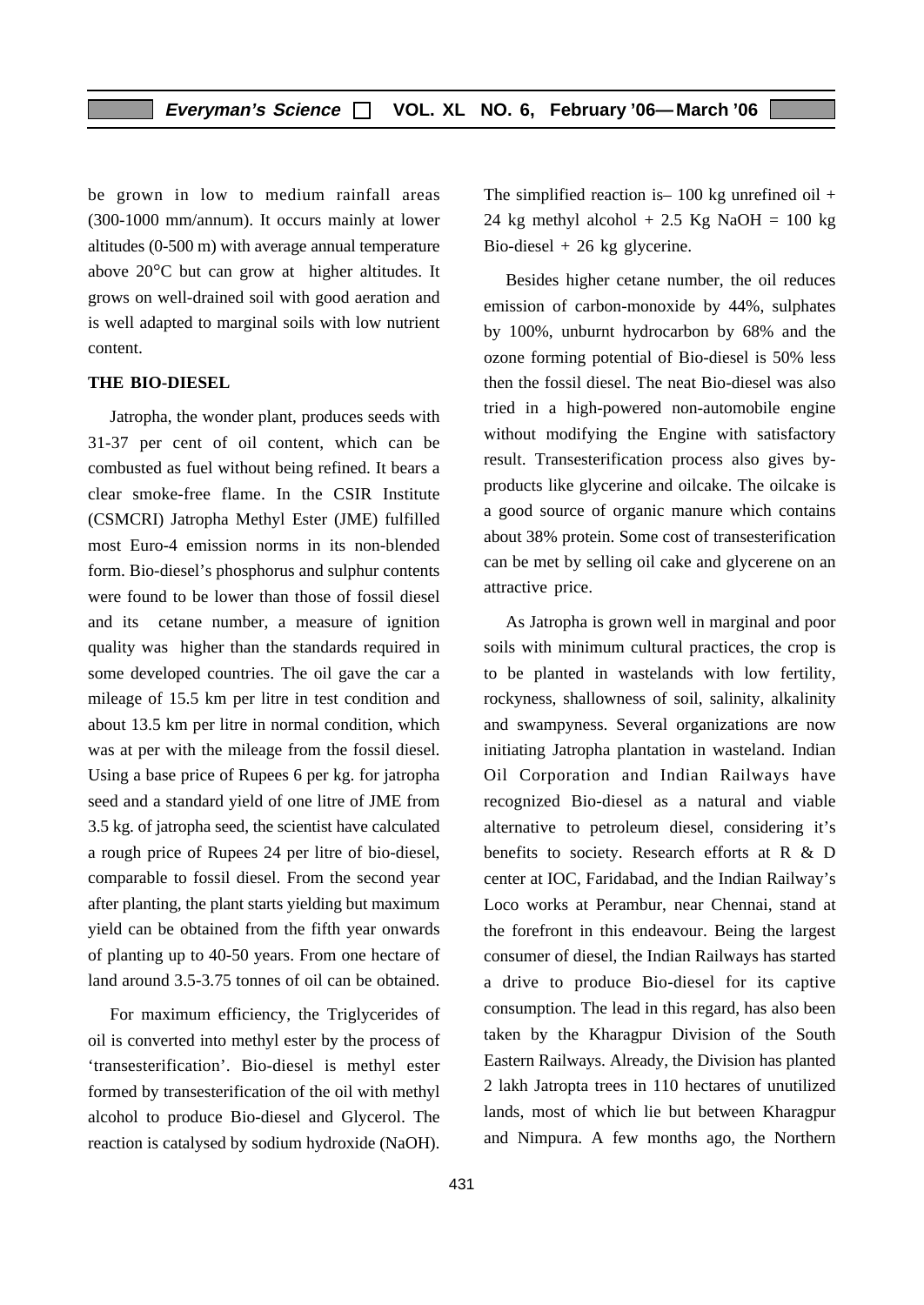Railways had test run the Delhi-Amritsar Janasatabdi Express on the Jatropha oil blended Bio-diesel, which was churned out by Indian oil Corporation.

However, making Jatropha plantation commercially viable would warrant the involvement of not only scientists but also economists and visionaries because a cycle of demand and supply needs to be created. Experts believe that over 30 million hectare of a total of 130 million hectare of wasteland in India can be brought under Jatropha cultivation, if an integrated approach is followed. On an average, one hectare of land yields 7.5 tonne of Jatropha seed or 2.5 tonnes of oil from which JME can be prepared. Gujarat, Rajasthan, Chhattisgarh, Andhra Pradesh, Haryana, Tamil Nadu are some of the states where planned Jatropha cultivation has taken place. At present, about 10 lakh hectare have been brought under Jatropha plantation, which could rise to 40 lakh hectare in the next year. If 10 million hectare of land in India is brought under Jatropha and other bio-fuel cultivation like Karanja. Jojoba, Kusum, Mahua, Neem etc. it can produce about 4 million tonne of oil equivalent to one tenth of countries requirement.

The increasing consumption and depletion of reserves in the globe clearly shows that the end

of the "Fossil Fuel Age" is not very far away. We have to be alert about the danger that may ruin the total economy of our country. Through Jatropha plantation, we can not only get bio-fuel but some other additional advantages such as erosion control of soil, increase in soil quality, promotion of women, job opportunities among the rural and tribal masses and also poverty alleviation in rural areas and renewable energy production. A cheap eco-friendly fuel may still be years away but the plant seems to hold the key to India's spiraling fuel inadequacy.

An agricultural country, like India, will greatly benefit by changing over to energy from biomass. But Jatropha alone cannot provide the entire energy equal to the petro-diesel energy produced in the nation. Naturally, bio-diesel development ought to be a distributed and decentralized activity and is likely to be labour intensive, offering work opportunity to the unempolyed. However, harvesting and collection of plant seed oil from various sources, without demands of the non-energy users, requires a well coordinated public policy. Vigorous support from various departments and particularly from agricultural scientist is required for cultivation of energy crops for bio-diesel production.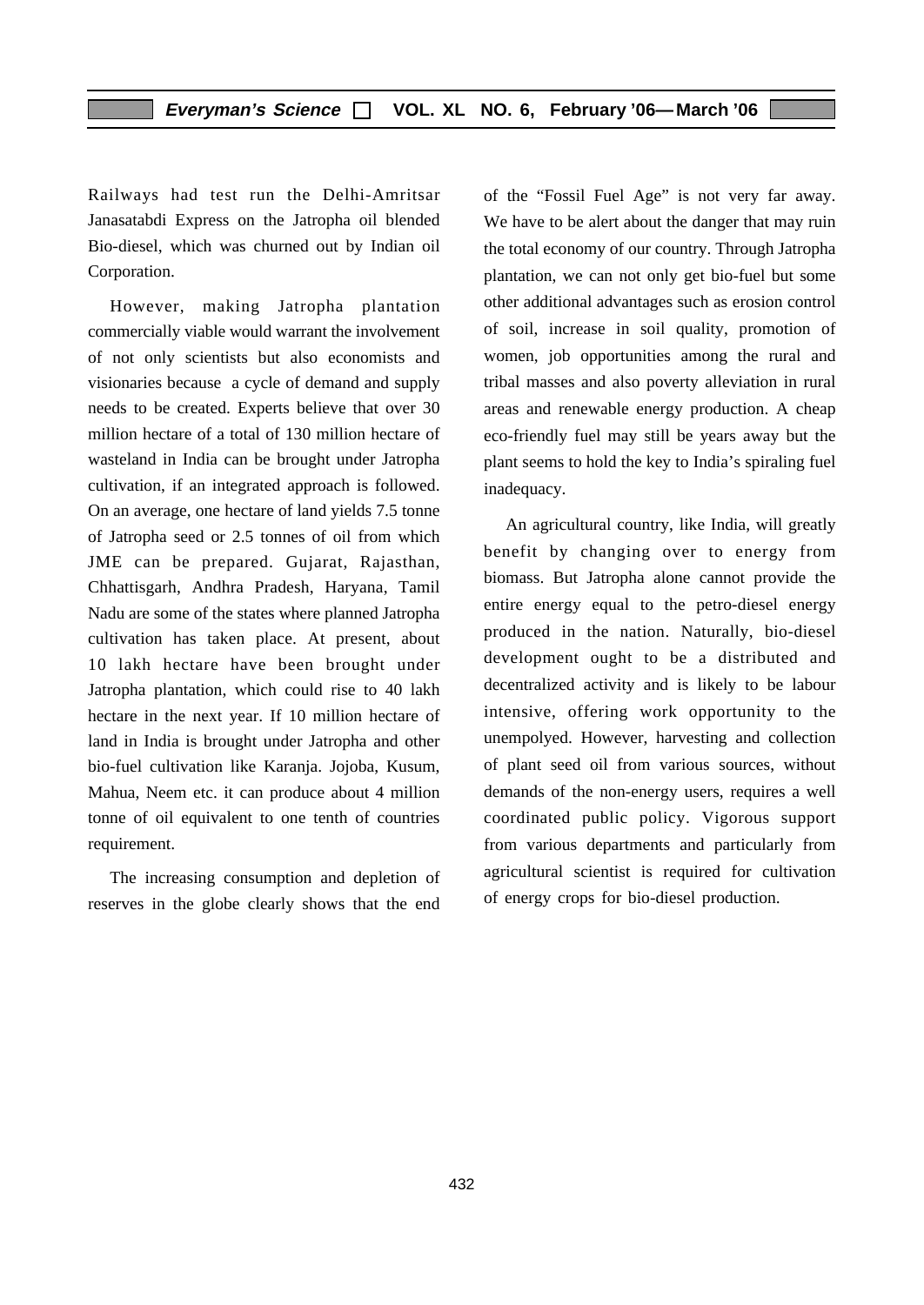# **BIODIVERSITY-MACROAND MICRO : TO BE NANOOR NOT TO BE !**

Christian Ulrichs<sup>1</sup>, Inga Mewis<sup>1</sup>, Arunava Goswami<sup>2\*</sup>, S. D. Chatterjee<sup>3</sup>, S. P. Banerjee<sup>4</sup>, Sujit Adhikary<sup>2</sup>, Atanu Bhattacharyya<sup>2</sup>

**Biodiversity is one of the simplest term to understand in the world of science and conservation management, yet it seems to be an unreachable goal to many. Why so ? Diversity of organisms at the macro level, biomolecules at the micro-level and nano-biomolecules at the meso-biological level are yet to be mapped. It is high time that we gain serious and deeper understanding about the various modern issues of biodiversity. This article is an attempt to decipher many facets of this complex multi-disciplinary subject and to highlight trecent dataset and promises of biodiversity research worldwide.**

#### **GETTING A MEASURE**

The term 'biodiversity' is a simple derivative<br>of 'biological diversity'. Biodiversity is the of 'biological diversity'. Biodiversity is the sum total of all biotic variations from the level of genes to ecosystems (e.g., species, genetic and ecological diversity). The challenge comes in deciphering a measuring unit of such a broad concept in ways that are useful. To proceed in depth with the study of biodiversity, we need to pin the concept down<sup>1</sup>. We cannot even begin to look at how biodiversity is distributed, or how fast it is disappearing , unless we can put units on it. However, any attempt to measure biodiversity quickly encounters a problem in that it is fundamentally a multidimensional parametric function. Figure 1 explains the concept in a simple way. Study of particular facets of biodiversity has led to rapid growth of science, exciting and sometimes controversial discoveries<sup>2,3</sup>. Phylogenetic and time dependent data are shedding light on the ecological and evolutionary processes that have shaped current biodiversity. There is no doubt that human interventions and modernity are destroying this diversity at a rapid rate, resulting in an outcry for *ex-situ* and *in-situ* mega-conservation efforts of biodiversity hotspots. A vital question now being asked all over the world is how badly this loss affects ecosystem functioning and modalities. Sample A contains more diversity than sample B as it contains three species in comparison to two species in sample B. But there is less chance that two randomly chosen individuals will be of the same species in sample B than in sample A.

#### *Cause and ethics*

The most striking feature of Earth is the existence of life, and the most striking feature of

<sup>1</sup> Humboldt-Universität zu Berlin, Institute for Horticultural Sciences, 14195 Berlin, Germany,

<sup>2</sup> Biological Sciences Division, Indian Statistical Institute, Kolkata 700 108, Email : [agoswami@isical.ac.in],

<sup>3</sup> Dept. of Agriculture, Writers Building, Kolkata 700 001,

<sup>4</sup> Retired Faculty, Calcutta University, Kolkata 700 019

<sup>\*</sup> Corresponding author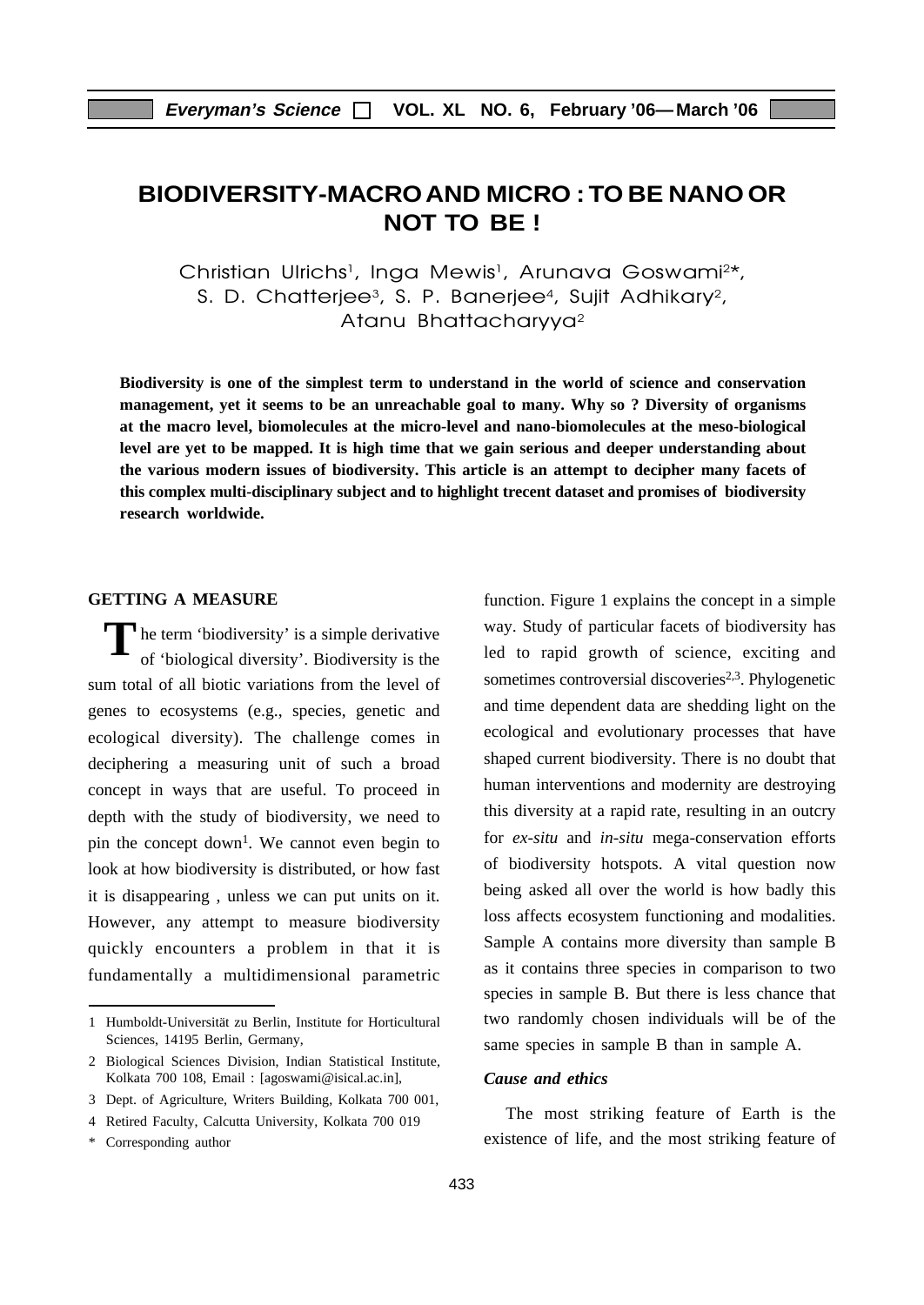life is its diversity in complexities, forms, sizes and shapes. Biodiversity has long been a source of wonderment and scientific curiosity, but is increasingly becoming a source of concern<sup>4</sup>. Human domination of Earth's ecosystems is markedly

Sample A



Sample B





reducing the diversity of species within many habitats worldwide, and is accelerating extinction. One of the more pragmatic questions raised by these threats to biodiversity is the extent to which this loss of biodiversity matters ; that is, are stability, productivity and other aspects of the functioning of both managed and natural ecosystems dependent on biodiversity ? There are strong reasons to hypothesize, as Darwin and Elton did earlier, that biodiversity might impact ecosystem processes. But ecology is no longer a discipline in which natural history observations and simple verbal logic hold the key. A 1993 book edited by Schulze and Mooney has rekindled interest in the potential effects of biodiversity on ecosystem processes, where hypotheses are now tested against the results of field experiments, mechanistic theory and quantitative field observations<sup>5</sup>.

#### *Global patterns*

Biodiversity, the variety of species, is distributed heterogeneously across the Earth. Some areas are flooded with biological variation (for example, some moist tropical forests and coral reefs), others are virtually devoid of living organisms (for example, some deserts and Polar Regions) and majority of the earth surface falls somewhere in between. Determining why these differences exist has long been a core objective for ecologists and biogeographers6. It will be a continuing, an important, and to many an impressive challenge for scientists in days ahead. Indeed, past decade has seen an enormous explosion of research documenting broad-scale (geographical) spatial patterns in biodiversity, and an explanation for the observations and their implications. Twofold interests drive this field of research. First, it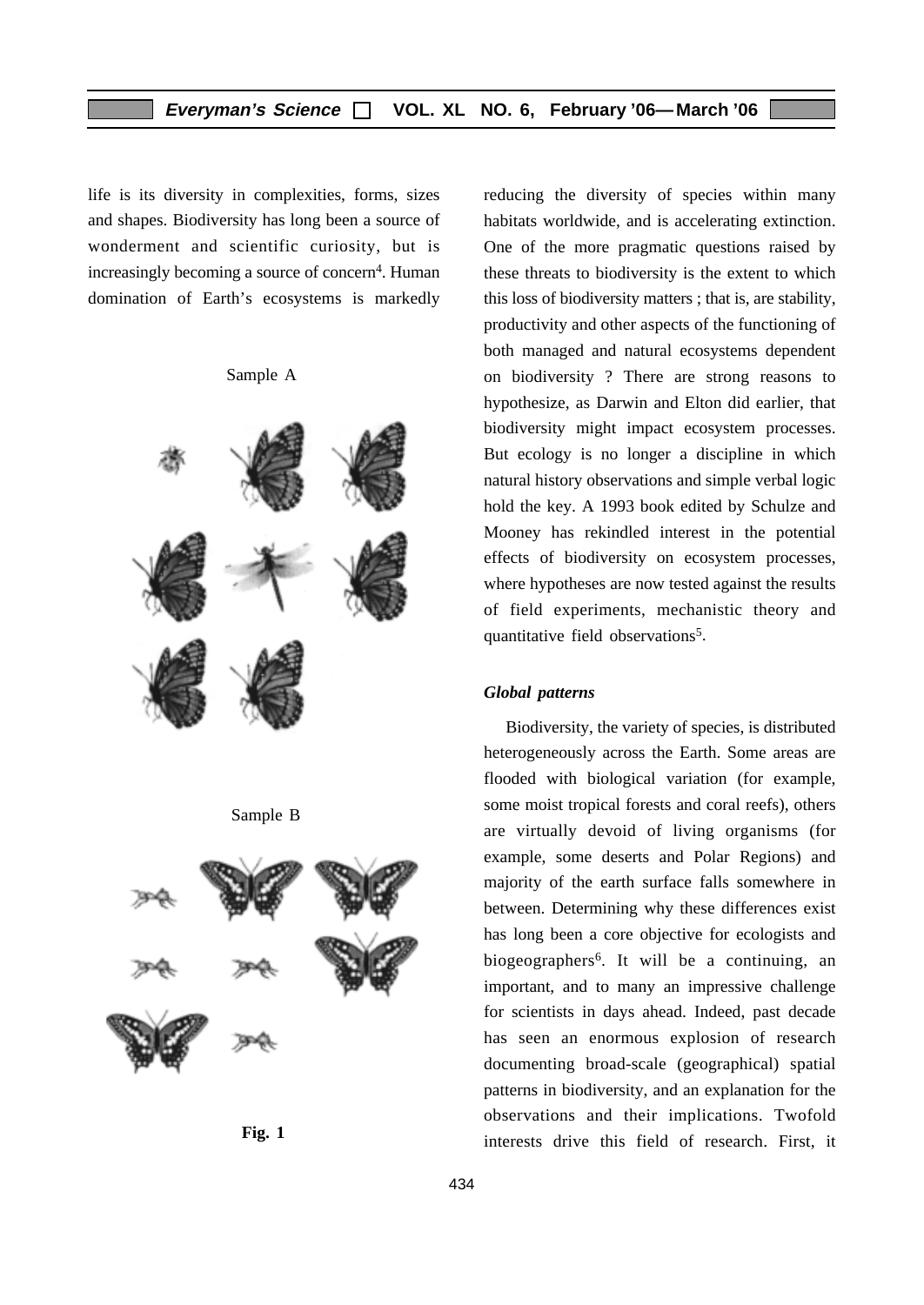provides an opportunity for improvements in the available data and analytical tools, the former resulting mostly from extensive collection of existing specimen and species occurence records. The establishment of dedicated distributionmapping schemes, and the use of remote-sensing technology (to measure vegetation and other environmental variables) will be useful for this mapping effort. Second, it generates concern over the future biodiversity. Thus the resultant need is to determine its current status, to predict its likely response to global environmental change, and to identify the most effective schemes for *ex-situ* and *in situ* conservation and sustainable use<sup>7</sup>.

#### *Consequences of altered biodiversity levels*

Humans have extensively altered the global environment, resulting into changes of the global biogeochemical cycles, transforming land and enhancing the mobility of biota. In the past three centuries, fossil-fuel combustion and deforestation have increased the concentration of atmospheric carbon dioxide  $(CO<sub>2</sub>)$  by 30% (with more than half of this increase occurring in the last 40 years). The concentration of free methane, CFC and other gases that contribute to climate warming has doubled. In this century these greenhouse gases are likely to cause the most rapid climate change that the Earth has experienced since the end of the last glaciation 18,000 years ago and perhaps a much longer time. Nitrogen for fertilizer and other human activities has more than doubled the rates of terrestrial fixation of gaseous nitrogen into biologically available forms. Agricultural and urban system run off of nutrients have increased severalfold in the developed river basins of the earth, causing major ecological changes in estuaries and coastal zones. Humans have transformed 40-50% of the ice-free land surface, changing prairies, forests and wetlands into agricultural and urban systems. Human interventions directly or indirectly interfere about one-third of the net primary

productivity on land and fish harvest that use 8% of ocean productivity. We are currently using 54% of the available fresh water, with use projected to increase to 70% by 2050. Finally, the mobility of people has transported organisms across geographical barriers that long kept the biotic regions of the Earth separated, so that many of the ecologically important plant and animal species of many areas have been introduced in historic time8.

#### *Search for a general biodiversity-stability relationship*

A long-term study to define experimentally the relationship between diversity and stability in plant communities was started by David Tilman in 1982. The experiments were done in four grassland fields of US (Cedar Creek, Natural History Area, Minnesota). This vast area was divided into over 200 experimental plots, and researchers gathered information on species richness, community biomass and population biomass over a time scale<sup>9</sup>. The results of this and other extensive studies show that diversity within an ecosystem tends to be correlated positively with plant community stability (that is, decreased coefficient of variability in community biomass). At the same time, population variability affects biodiversity minimally. Two mutually non-exclusive, hypotheses called the averaging effect and the negative covariance dominate the basic arguments for a positive relationship between diversity and stability for primary producers at the community level. Briefly, these two hypotheses argue that species richness in diversity increases community stability because diverse plant communities respond differentially to variable background inputs. The differential responses of populations add up, through time, to give climax community dynamics. Therefore, within an ecosystem, diversity tends to be correlated positively with ecosystem stability. This correlation does not necessarily relate to population-level stability. Much work is still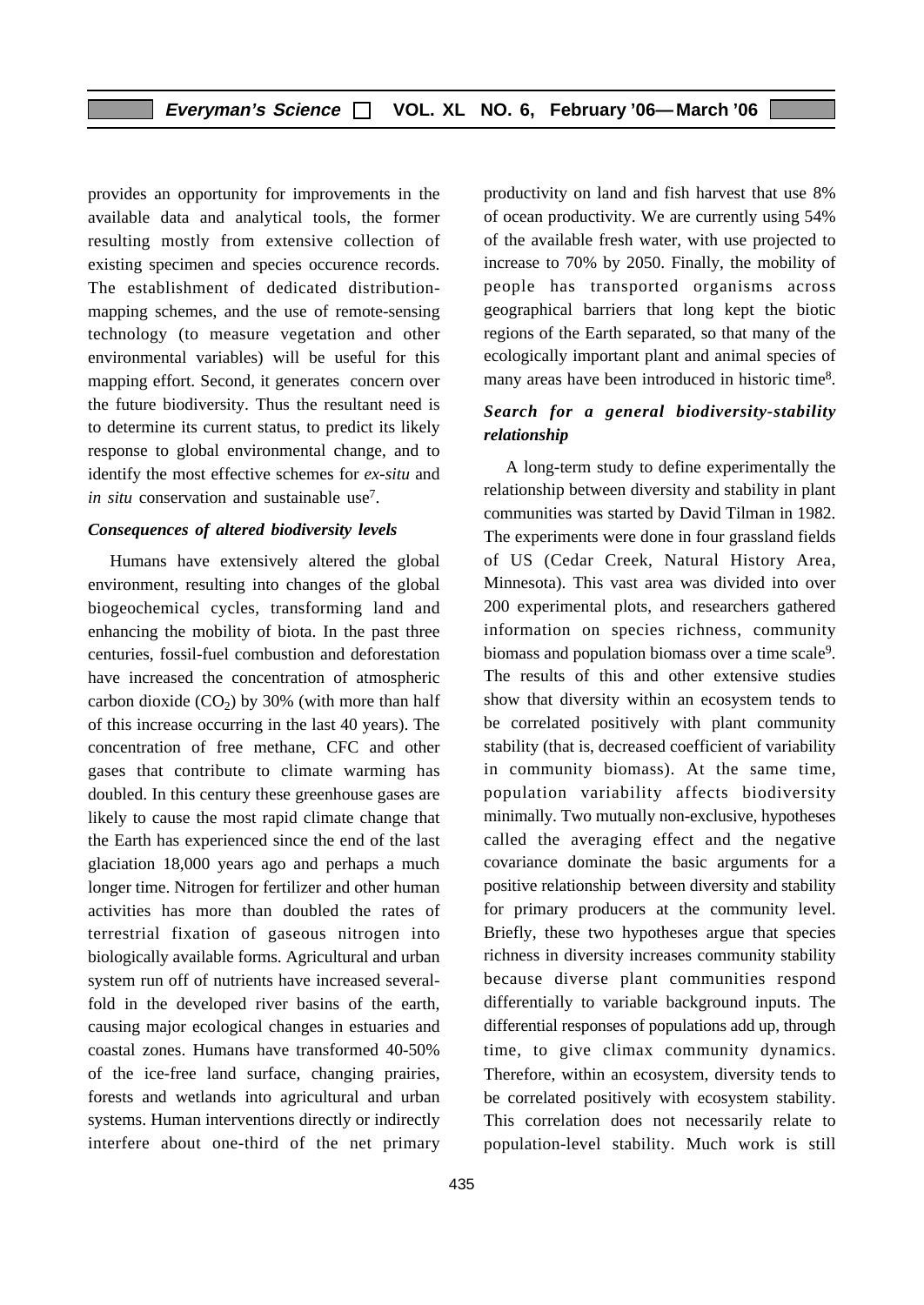required to determine the driver of the diversity stability positive relationship. However, it seems that community-level stability is dependent on the differential response of species or functional groups to variable conditions (e.g. climate, soil, other plant communites etc.), as well as the functional redundancy of species that have important stabilizing roles<sup>10</sup>.

#### *Conservation of biodiversity at the micro-and nano-scale : a new trend !*

The screening of tropical plant derived products for novel pharmaceuticals, agricultural and other industrial products is in the news nowadays. Biologically derived nano-particles (e.g., nanosilica produced by phytoplanktons, experimentally derived natural nanoparticles in acidophillic fungi, VAM, bacteria and some plant extracts etc.) have very recently joined the show. The study of role of bionanoparticles in the physiology of the plant and animal world opens the gateway for the exciting new areas of bio-nanotechnology. The search madness is slowly gripping the world, once envisioned in the term of 'mesophysics', by physicist, Feynman. With the adoption of UN biodiversity convention resolution, major efforts are underway to scan the tropical countries' flora and fauna at the macro (species level), micro- (DNA, RNA, genes and biomolecules, secondary metabolites of plant and animal origin) and nano-biomolecule (biomolecules of the 10-8 meter range) levels. The convention has highlighted the effort of the researchers from the industrialized and developing countries to carry out investigations into the existing flora and fauna of the world with an attempt to attract industrial investment in this area, which in turn will stabilize the rapid loss of biodiversity. This mammoth effort needs support from international research communities<sup>11</sup>.

#### *Conservation in macro-, micro and nano levels a campaign for biodiversity*

Macro-and micro-organism biodiversity conservation signals a cultural phenomenon these days. We, naturalists, have a visceral desire to conserve not only the organisms as such but also the habitats of these organisms. 'Wilderness' might have many meanings. So, let the 'biodiversity' carry the load. Conserve 'biodiversity' and you preserve species richness, habitats and opportunities for living-all three in a go.

#### **REFERENCES**

- 1. Etienne RS, Latimer AM, Silander JA Jr. Cowling RM. *Science.* 311 (5761), 610, 2006.
- 2. Blaustein AR. Dobson A. *Nature*. 439 (7073), 143-4, 2006
- 3. Fierer N. Jackson RB. *Proc Natl Acad Sci U S A.* 103(3), 626-31, 2006
- 4. De Cauwer B, Reheul D, Nijs I, Milbau A. *Common Agric Appl Biol Sci.* 70(1), 17-49, 2005
- 5. Wing SL, Harrington GJ, Smith FA, Bloch JI, Boyer DM, Freeman KH. *Science*. 310(5750), 993-6, 2005
- 6. Natidoo R, Adamowicz WL. *Proc Natl Acad Sci* U S A. 102 (46), 16712-6, 2005
- 7. Cherry M. *Nature*. 437(7063), 1217, 2005
- 8. Odling-Smee L *Nature*. 437 (7059), 614-6, 2005
- 9. Savolainen V, Cowan RS, Vogler AP, Roderick GK, Lane R. *Philos Trans R Soc Lond B Biol Sci.* 360(1462), 1805-11.
- 10. Fukami T., Wardle DA. *Proc Biol Sci*. 272(1577), 2105-15, 2005
- 11. Gavrilescu M, Chisti Y. *Biotechnol Adv*. 23(7-8), 471-99, 2005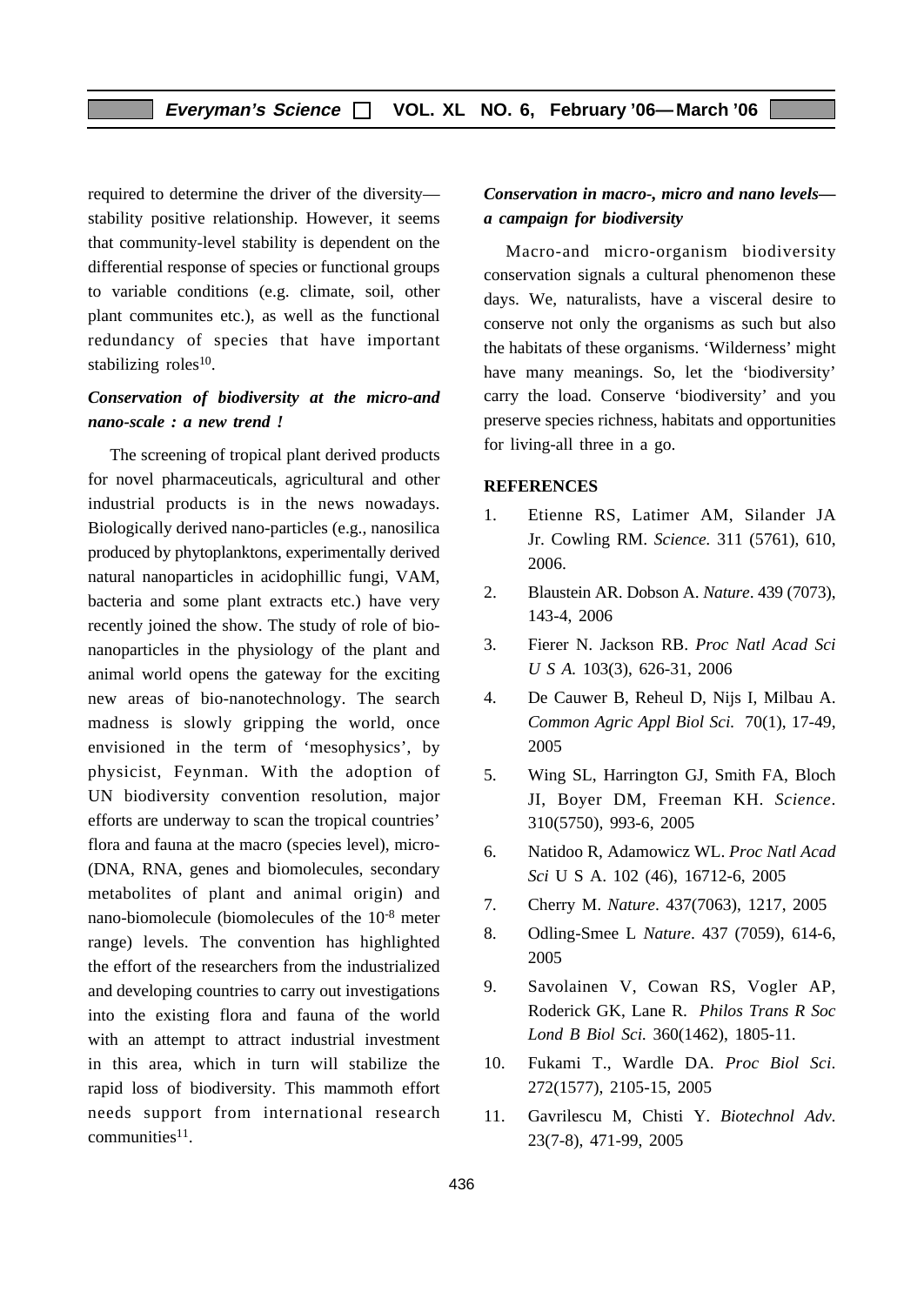#### **SHORT COMMUNICATION**

# **BACTERIOPHAGE—LIVING ANTIBIOTICS**

D. Balasubramanian\*

**W** hat is infection ? One form of life living on another and multiplying ; the little ones on another and multiplying ; the little ones preying on a larger body. The prey ("host" in polite circles) fights back using chemicals that it releases to kill the invader, through mechanical engulfment and melt-down of the predator. The infecting little beasties are equally prepared. They work with numbers—multiplying fast on the prey and overwhelming it. Their generation time is in hours or minutes. Within a day of infection, their number in the infected body can run into billions : a runaway chain reaction. Jonathan Swift, of *Gulliver's Travels* fame, puts this idea across when he wrote about how the tiny Lilliputians could overcome and tie up the giant. And, as the noted biologist Joshua Lederberg reminds us (in his article in an issue of the *PNAS, USA*), Swift alo wrote thus :

So, naturalists observe, a flea

Hath smaller fleas that on him prey ;

And these have smaller still to bite 'em,

And so proced *ad infinitum*,

Indeed, life has layers an onion. We live on the earth feasting and depending on its bounties, eating up some plants and animals. On animals prey microbes—or to put it from the latter's point of view, one animal is ample for zillions of fleas to live on. Parasites live on some of these fleas. Then, there are viruses that live on bacteria, these are given the special name : bacteriophage. These are the smallest fleas known, and they teeter on the twilight zone between the lving and non-living. A virus is the last post or frontier—beneath, it is the world of the non—living—no *ad infinitum*, the chain stops with the viruses.

Eating habits and preferences become less stringent and more diverse as we ascend the tree of life. Many viruses at the bottom are rather finicky about what they eat or prey on. Bacteriophage lambda (that is its name) lives on the bacterium *E. coli* ; it does not grow on most other bacteria. The phage called P22 likes the microbe *salmonella typhimurium* (the one that causes food poisoning and stomach infection) best as its host. The parasite that causes malaria is a little higher than viruses in the totem pole of life, since it has its own metabolic machinery. It is picky too about what it eats—it resides inside a mosquito and eats the blood that the mosquito sucks off you and me. The mosquito is a little more adventurous : it can live on man, cattle and other animals. Fleas and flies are even more open-minded ; they go wherever filth and grime is. As we go up the ladder of evolution, there is even greater gastronomic diversity.

<sup>\*</sup> L. V. Prasad Eye Institute, LV Prasad Marg, Banjara Hills, Hyderabad 500034, e-mail : dbala@lubly:itph.net. Article published earlier in The Hindu, Reproduced with permission.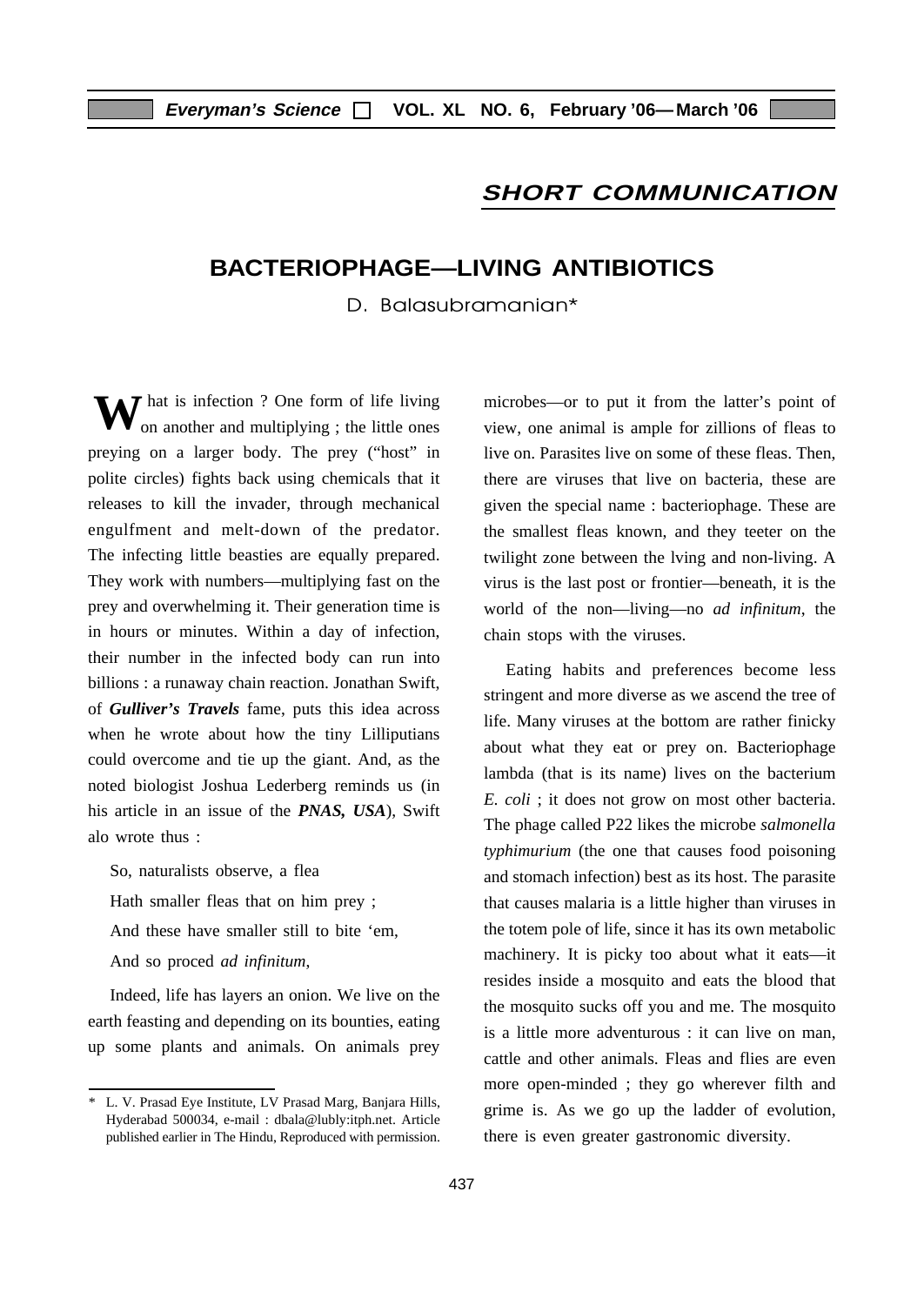Back to infection. If I am infected by *E. coli*, my guts are its breeding grounds and they multiply there merrily, eating off me. And when *salmonella* enters my body, it breeds there happily and can debilitate and weaken me to death. Not that I take it lying down ; I mount an immune response and produce fighter molecules that are so exquisitely shaped to fit the top surface of the bugs and knock them out ; I unleash special cells called phagocytes ("eating cells") that finish the microbes off by devouring and digesting them. But that is only one layer of defence. We need to arrest the growth of the bug itself. It better be quick or they multiply.

In this light, the discovery of Frederick W Twort in 1915 and of Felix d'Herelle in 1917 becomes important. They are the ones who discovered that there are viruses which specifically feast on bacteria. These viruses are referred to as bacteriophages (the Greek word 'phagein' means to eat, to devour). Almost immediately, several scientists realised the importance of this discovery. Here is a method to specifically knock out unwanted bacteria that infect our body. It there is a way by which we can isolate a specific bacteriophage and administer it to the infected individual, the phage will feast on the bacterium, multiply rapidly and thus finish off the bacterium and the body becomes free of bacterial infection. There is no danger of infection by the bacteriophage itself because the only thing it will touch is its 'host' bacterium.

As Professor Lederberg reminds us in his article, this idea was the central theme of the famous romance *Arrowsmith*, written by the American author Sinclair Lewis who won the Nobel Prize for literature in 1930. The hero Arrowsmith, inspired by reading the accounts of d'Herelle's attempts in the discovery of phage, to control plague in the

community by administering phage to its residents. However upset by his wife's death from an accidental infection, he abandons experimental controls and administers the phage indiscriminately. As a result, no definite conclusions could be drawn as to whether phage helped in controlling the disease or not.

In real life, phage was indeed studied carefully for its role in cholera. Three scientists did attempt to clean up a contaminated water supply by administering cholera phage into the water. But what seems to have turned the attention away from phage was the discovery of antibiotics that were isolated from microbes. The period 1930-1960 saw a flurry of activity that led to the isolation and effective use of antibiotics such as penicillin, tetracycline and the like. Antibiotics were found to have the advantage of being broad spectrum that is, they can kill a variety of bacteria and are not specific to one type or the other, as phages are. There are other problems in the use of phage as well. When administered with phage, the human body reacts shortly thereafter by producing immune response against the phage. Antibodies are produced that can knock out the phage. Also, if taken orally, the phage can be inactivated and degraded by the body's acids and gastric juices. Thirdly, bacterial strains also evolve rapidly, several of which become resistant to phages. Even more important than these degradative and immunological defences was the discovery by Carl Merril, of the National Institute of Mental Health in Washington DC, that the body has mechanisms of eliminating the phage that is administered to it. This occurs with the help of the cellular network contained in the sheet or the skin covering various organs in the body, refered to as the reticuloendothelium system or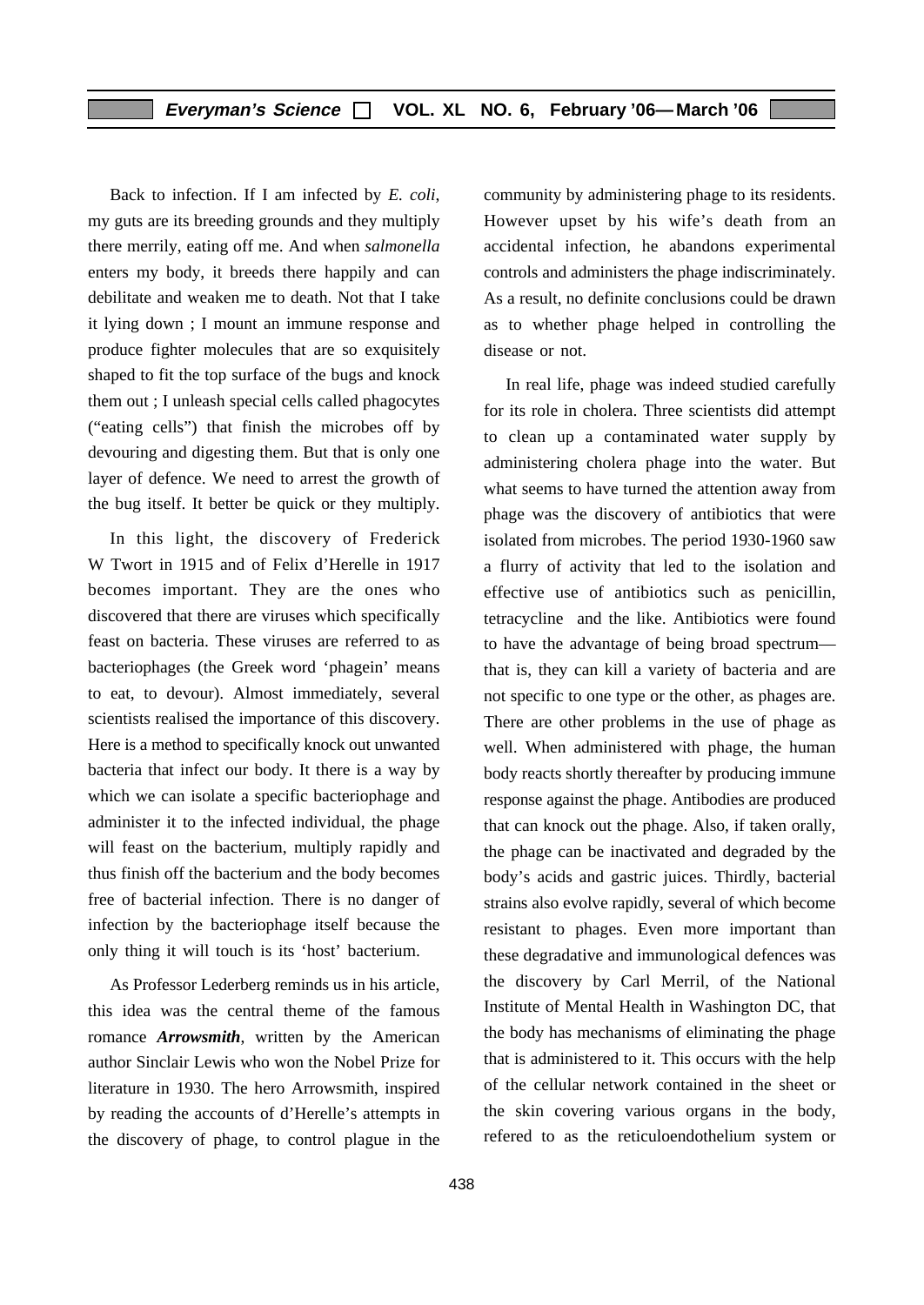RES. This mode rapidly eliminates the bacteriophage from circulation.

With the recent worry that infecting bacteria are increasingly becoming antibiotic-resistant, it becomes imperative to try other modes of containing or killing them. It is with this in view that bacteriophages have been revisited. Carl Merril and his associates at the NIMH have joined hands with Dr Sankar Adhya of the Laboratory of Molecular Biology, National Cancer Institute, NIH, Bethesda, Maryland and colleagues at a commercial firm called Exponential Biotherapies in New York, and devised a new strategy to use bacteriophage as anti bacterial agents and have published their finding in the same issue of *PNAS, USA*, wherein Dr Lederberg's commentary appears.

How did they overcome the difficulties connected with the phage administration that we mentioned earlier ? They first inoculated mice with phage and then isolated those variants of the phage that survive in the circulation. The so-isolated phages were again passed through the mouse indeed, ten times over so that the phage that is isolated at the end of these ten passages is a robust one that is not eliminated by the RES but becomes RES tolerant and circulates for long periods of time in the body. Secondly, they purified the phage rigorously so as to reduce the toxin content and thus reduce side-effects ; thirdly, they used bacteriophages that are specific to the bacterial strains used to infect the experimental animals. Two infective bacteria were tried. One was *E. coli* and the second was *Salmonella*. The phage used to control *E. coli* was Lambda, while that to control *Salmonella* was P22. Using the above methods, they were able to obtain long-circulating, toxinfree and bacterium-specific Lambda and P22 strains of phage.

Armed with these phages, they infected mice with bacteria. When *E. coli* was injected without any phage, most animals died within 24 hours because the bacterial count became so high and infection levels so fatal that the mice could not withstand it. However, when they injected the long-circulating bacteriophage W-60 after infecting the mouse with *E. coli*, the symptoms of the disease vanished after a 100 hours. In other words, while infection by *E. coli* caused death within 40 hours, such an infection followed by the injection of the selected strain of phage protected the animal against illness.

A similar experiment, involving *Salmonella* infection and chosen strains of P22, gave equally encouraging results. Merrill, Adhya and co-workers conclude that the use of toxin-free, bacteria-specific phage strains along with the serial passage technique may provide insights for developing phage into therapeutically effective antibacterial agents.

What is exciting about this experiment is that it is now possible to surmount a defence mechanism based on the phage. Secondly, unlike penicillin or tetracycline, phage are living antibiotics ; they grow, multiply and proliferate in the body. It is also possible, using modern molecular biology techniques to fine-tune the phage so that there are no risks or side-effects. We thus enter the age of living antibiotics.

Writing about this in his "Commentary", Professor Lederberg points out that one can use the phage technique not only in pestilence but in famine as well. Can we not also deal with bacterial infestations of plants ? Blights in potato, maize, wheat and citrus are caused by fungal pests. Virus-like agents are known in many fungi. Would it not be possible to use these long-lived and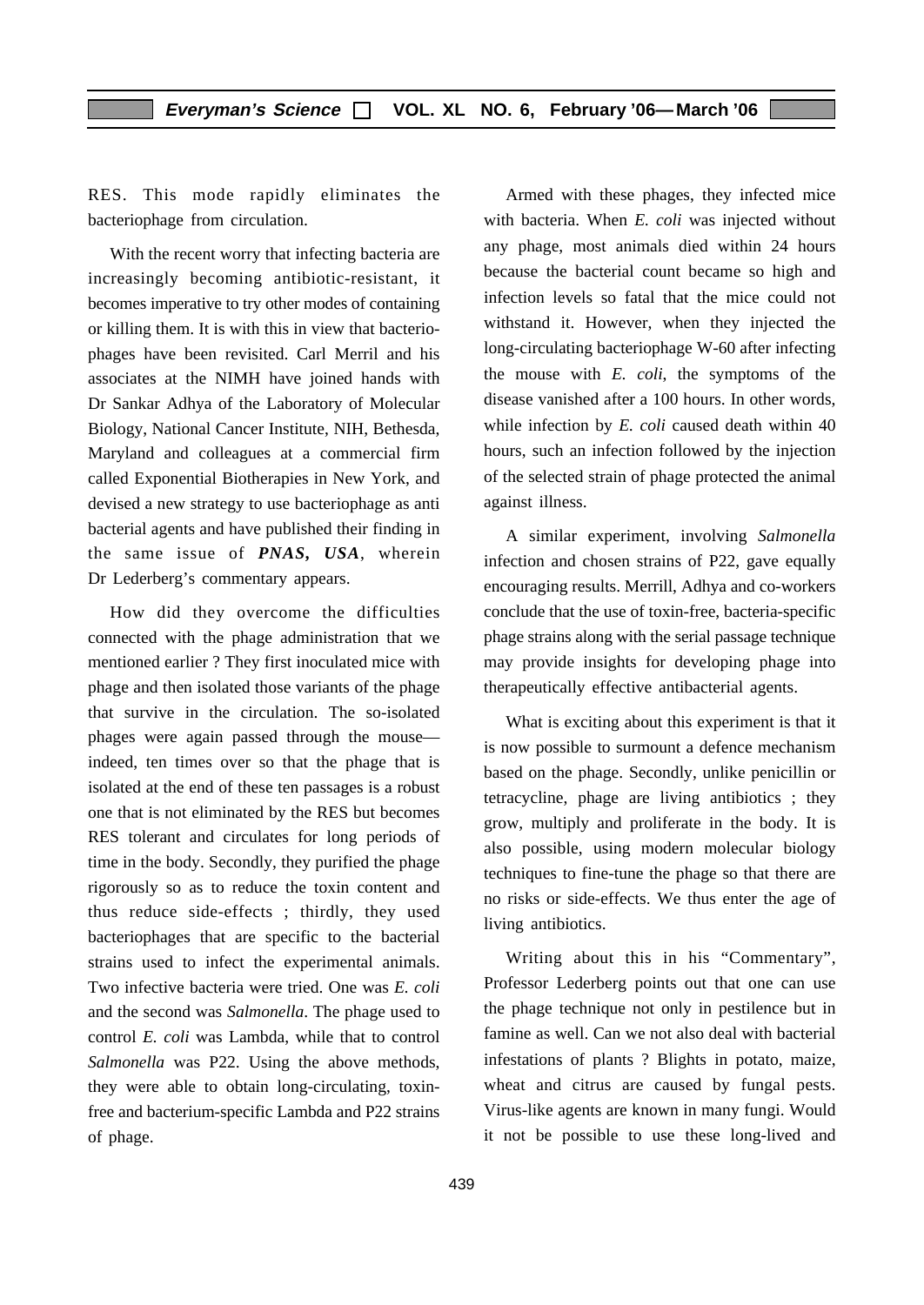specific viral bullets to knock-out the infested fungi and to counter crop blight and famine ? Lederberg says :

There would be a worthy challenge to contemporary bio-technology. Hopefully, that would also be accompanied by the most prudent enquiry about what might go wrong, but the long-term prospects of earth's food supply are not so robust that we can afford to ignore such opportunities.

I had the pleasure of talking to Dr Sankar Adhya about his work during one of my visits to the NIH, and he was beaming with enthusiasm about the possibilites. He underscored the advantages of phage therapy. Selection methods provide fine-tuning for long circulation. Massive doses of phage can be safely given, say a billion phage per milliliter of blood, so that their action can be quick and safe, with no time-lag given for the body to elaborate its immune defence against the phage and weaken its therapeutics. And, he thinks in terms of decorating the surface of the phage with peptide signals that can target it to specific organs or tissues in the body. He also talked about the possibility of phage therapy against enterococci-like streptococcal infections and against cholera, two diseases prevalent in India, and particularly in Bengal, the region where Sankar Adhya hails from, and we wish him all the best in this novel approach of his.

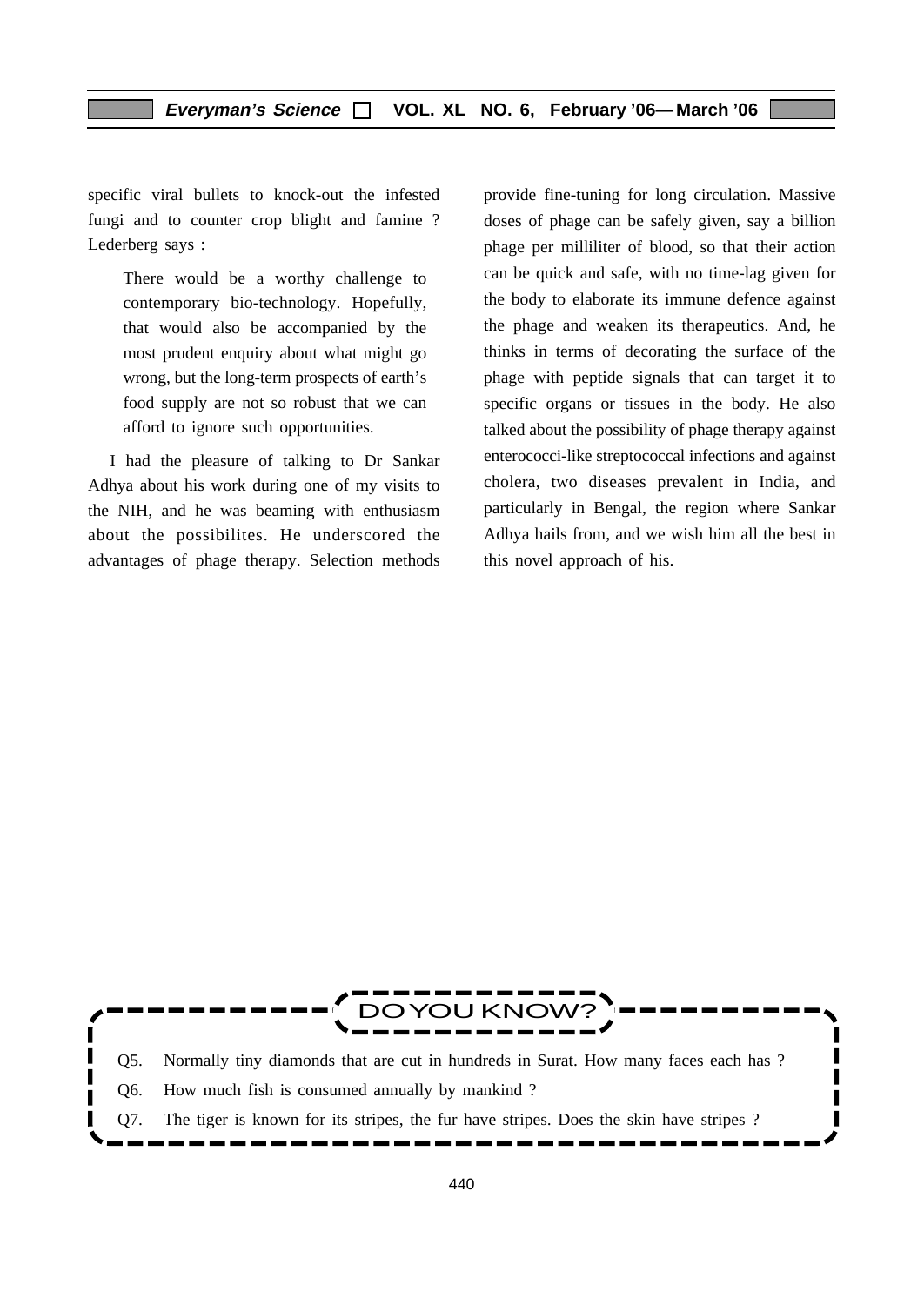# KNOW THY INSTITUTIONS

#### **ARYABHATTA RESEARCH INSTITUTEOF OBSERVATIONAL SCIENCES (ARIES), NAINITAL**

The Aryabhatta Research Institute of Observational Sciences, with acronym **ARIES**, is an autonomous institute under the administrative control of Department of Science and Technology (DST), Government of India. It is devoted to basic scientific research in the frontier areas of astrophysics and atmospheric physics. The name ARIES incidentally signifies the zodiacal sign of Sun at two historically important epochs of the Institute separated by 50 years, the first one being its formation on April 20, 1954 under the Uttar Pradesh State Government while the second one is its reincarnation on March 22, 2004 under the Government of India. It was known as U. P. State Observatory (UPSO) till the formation of Uttaranchal in November 2000. The Institute came into existence in the holy city of Varanasi at the initiative of Dr. Sampurnanand, the then Education minister and later the Chief Minister of Uttar Pradesh and Prof. A. N. Singh, a Professor of Mathematics at Lucknow University. It was moved over from dust and haze of the plains to the more transparent skies of the hills in Nainital in 1955 and to its present location at Manora Peak (longitude 79°27´E ; latitude  $29^{\circ}22^{\prime}N$ ; altitude 1951 m), a few km south of Nainital in 1961.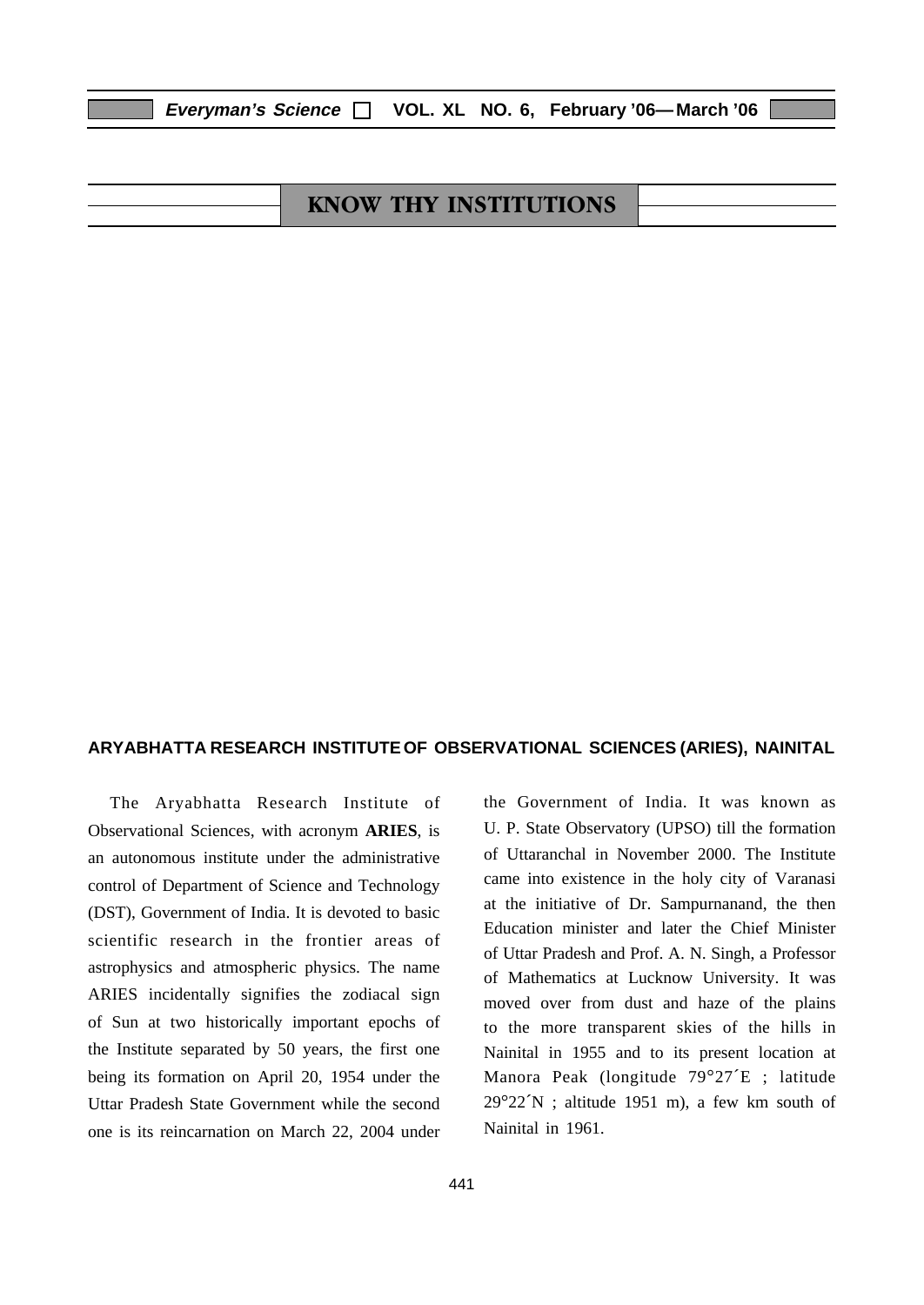Director of the Institute is the Principal Executive Officer. The staff of the Institute comprises of scientists, engineers, supporting scientific and engineering staff, administrative and other supporting staff.

#### **LOCATIONAL ADVANTAGE**

The strong point of ARIES is its geographical location. The longitude (79° East) locates it almost in the middle of about 180 degree wide longitude band having modern astronomical facilities between Canary Islands ( $\sim 20^{\circ}$  West) and Eastern Australia (~ 155° East). Therefore, the observations which are not possible in Canary Islands or Australia due to day light, can be obtained from ARIES. With its latitude of  $\sim 30^{\circ}$  North, astronomical objects of both the Northern and Soutern hemispheres are accessible from the place. Because of its geographical location and existence of good observing conditions for a good part of the year (September to June), the Institute has made unique contribution in many areas of astronomical research, particularly those involving time critical phenomena despite having only small ( £ 104-cm) size optical telescopes. Two best examples of this are the contribution in the discovery of Uranus rings in 1977 and the earliest optical observations of the Gamma-Ray Burst (GRB) afterglows in 2001. Others are optical observations of a large number of GRB afterglows including the first two successful obsevations from the country ; nearby galaxies ; star clusters and both extrinsic and intrinsic variables. Study of quasar variability, discovery of several new variables and micro-lensing events are a few latest additions to the above list.

The location of the site is also suitable for carrying out cetain unique aspects of atmospheric studies and can supplement the studies done on low altitude based stations. The possible research areas include the 'excess' atmospheric absorption at short wavelength by clear-sky atmospheres as predicted by radiative transfer models, aerosolcloud interactions, gravity wave propagation, mesospheric temperature variability and the role of black carbon in radiative forcing.

#### **OBJECTIVES**

The objectives of ARIES are :

- To promote, guide and carry out front-line basic research through establishing state-of-art observational facilities ; provide interactions with the Universities and other institutions ; conduct research programmes leading to Ph. D. degrees and arrange advanced level schools/ workshops in astrophysics and atmospheric sciences.
- To establish, maintain and manage in-house laboratories, workshops and other units to assist scientific research in areas related to activities of the Institute.
- To co-operate and collaborate with other national and international institutions/ organisations and laboratories in the fields relevant to the objectives of ARIES.
- To create trained human resources in Science and Technology.
- To conduct Science popularization programmes with particular reference to space sciences so as to strengthen the scientific temper of students and people at large in the country.

#### **Facilities**

The Institute, which started with a 25-cm refractor in 1955, installed other four telescopes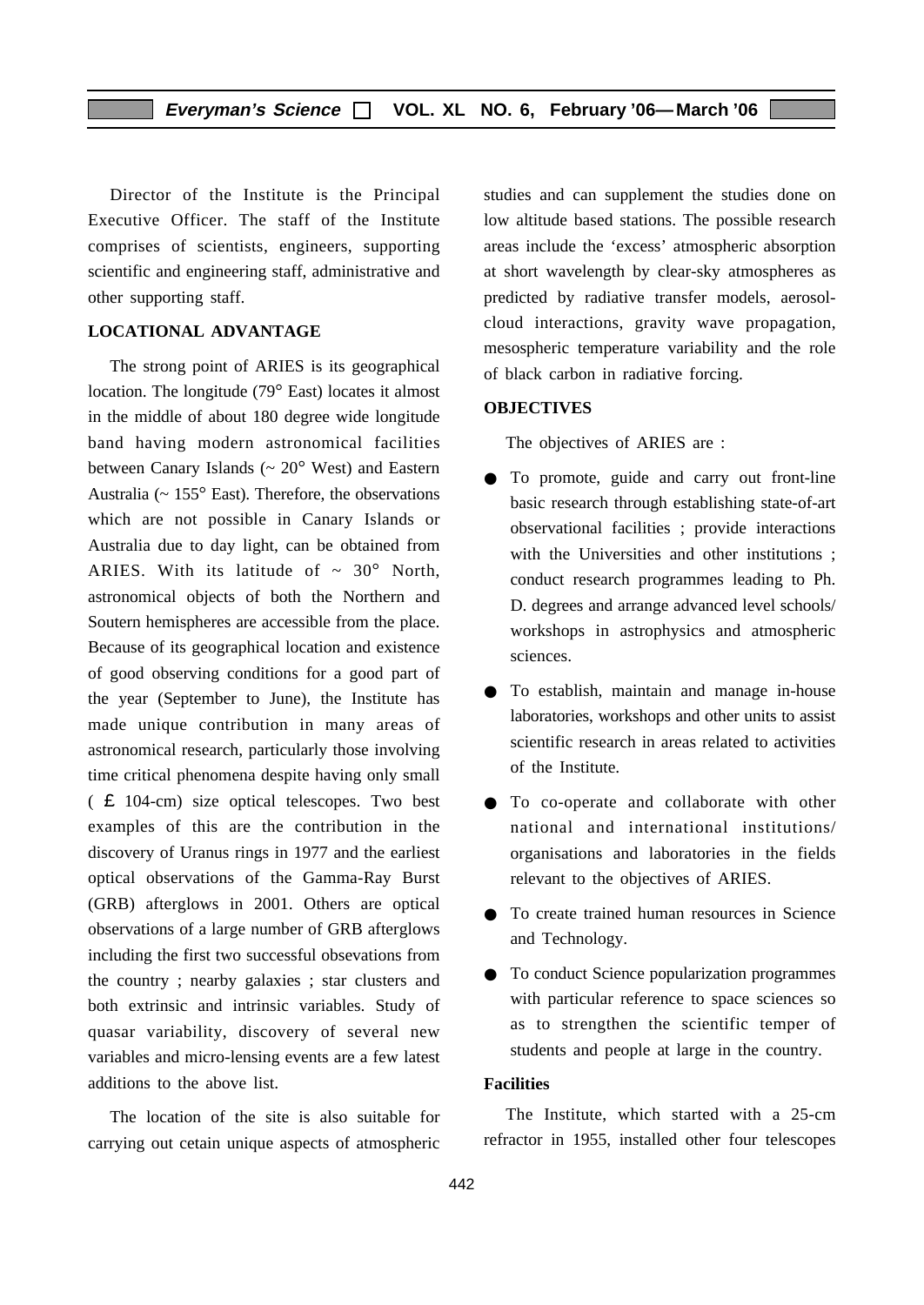namely 38-cm, 52-cm, 56-cm and 104-cm till 1972. The 104-cm Sampurnanand reflector telescope is the mainstay of the photometric, spectroscopic and polarimetric observations at ARIES. The focal plane instruments available for the telescope are Cassegrain plate holder, Meinel camera, photoelectric photometer, near-infrared JHK photometer, a laboratory spectrum scanner, modern cooled CCD cameras, imaging polarimeter, three channel fast photometer and an optical multichannel analyzer. ARIES also has two 15-cm reflectors equipped with  $H_a$ , Ca II K and CN filters and CCD cameras for carrying out observations of solar activities namely sunspot, faculae, plages, flares, prominences, etc. with a time resolution of up to 25 millisecond.

The Institute was one of the 12 global centres established by the Smithsonian Astrophysical Observatory, USA, during the International Geophysical year (1957–58), but the only centre in India for optical photographic imaging of manmade earth satellites using a 79/51-cm f/1 Baker-Nunn Satellite Camera along with a precision timing system capable of recording upto ten millionth part of a second. The first photograph of an artificial satellite was taken on 29 August 1958. The use of camera for optical imaging of the satellites was stopped in 1976 due to the advent of modern techniques in this area. It successfully photographed a total of over 45,700 satellite transits including that of the Apollo-11, Apollo-12 and Apollo-17 and the *Indian Satellite Aryabhatta*. Now, this camera is being converted into a wide field  $(-5)$  5 square degree) Schmidt-telescope for carrying out astronomical survey work.

As a result of optical tracking of artificial earth satellites, the position of the centre of the location of the Baker-Nunn camera at ARIES is determined with a precision of 10 m and can, therefore be used as *reference point for geological survey work*.

For the studies related to atmospheric science, ARIES has a multi-wavelength radiometer (MWR) ; an optical particle counter (OPC, model 1.018 of Grimm Aerosol Technik, Gmbh, Germany) ; Aethalometer (Magee Scientific, USA model AE-21) ; a 5-channel Microtops Sun photometer (Solar Light Co., USA), and an automatic weather station (Campnell Scientific Inc., Canada). They are routinely used to characterise long term behaviour of aerosols and other related phenomena.

In order to meet the requirements for maintenance, design and fabrication of the instruments, ARIES has electronics and electrical workshop, a mechanical workshop, fine technics laboratory which includes aluminizing unit and optics workshop, a well maintained library with more than 11,000 volumes of research journals and excellent collection of books and a modern computer center.

#### **ACCOMPLISHMENTS**

The Institute is well known for its precise observations in the area of astrophysics and atmospheric science. Comensurating with its observing capabilities, the Institute started a number of front-line research programmes during the last decade e.g., optical follow up observations of GRB afterglows, radio and space born astronomical sources, intra-night optical variability in Active Galactic Nuclei (AGN) as well as gravitational microlensing and milli-magnitude variations in the rapidly oscillating peculiar A type stars. As a part of atmospheric studies, characterisation of aerosol at an altitude of about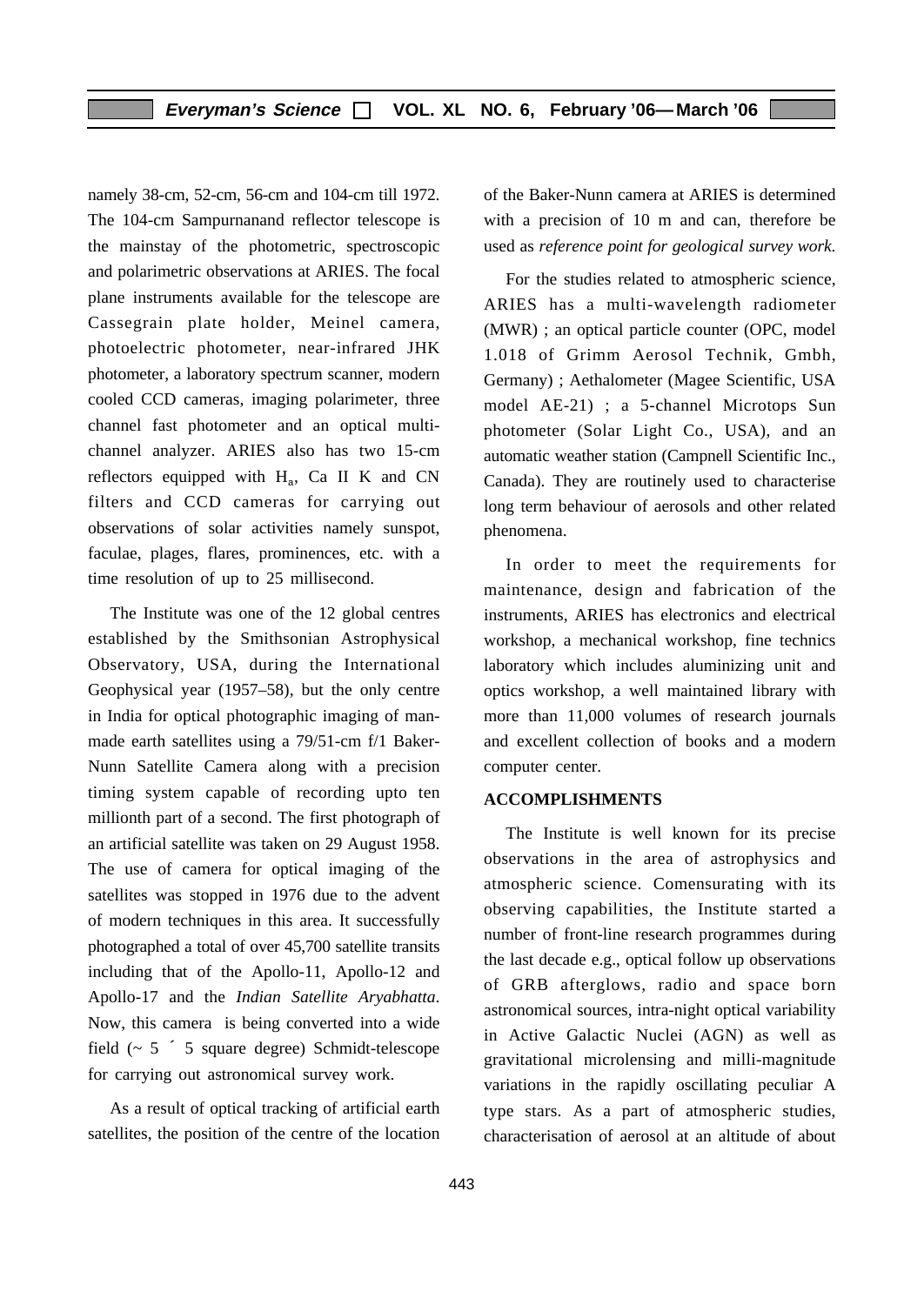2 km is going on since 2002. In 2004, the Institution completed 50 years of scientific research, discovery and training of manpower by maintaining a wide range of close collaboration with institutions and scientists from both within the country and abroad. The Institue has contributed significantly in the studies of nearby galaxies, variability of AGN, optical follow-up of transient events like Novae, Supernovae and GRBs, dark matter, stellar populations, stellar variability, stellar energy distributions, star clusters, planetary physics, solar activity, solar spectroscopy, airglow emission and aerosol content at high altitute in Himalayas. These contributions have resulted over 800 research papers. Out of these  $\sim 75\%$  are published in reputed refereed journals,  $\sim 15\%$  in proceedings of conferences / meetings / workshops and remaining in circulars. The Institute has also contributed to over 40 Ph. D. theses so far. Main highlights of the work done so far are given below.

- In the country, first photoelectric observations of stars and occultation of a star by a minor planet, near-IR, Fabry-Pero spectroscopic, optical observataions of a GRB afterglow and micro-lensing event have been taken at the Institute.
- The Institute actively participated in the discovery of rings around Neptune, Uranus and two additional rings around Saturn.
- The Institute's scientists have not only observed a large number of comets including Comet Halley, eclipsing binaries, variable stars, star clusters, high energy optical transients, nearby galaxies and AGN but also published many new results on them. For example, the slope of initial mass function above one solar mass

in young star clusters has been found to be similar to the Salpeter's value in the solar neighbourhood ; the duration of star formation in a molecular cloud is several Myr and the plane defined by the interstellar dust is tilted with respect to the formal galactic plane. Many new variable stars and AGNs have also been discovered including a rare rapidly oscillating Ap star in the northern part of the sky.

- Out of many new molecular species predicted in the Sun's Photosphere and Sinspots by Institute's Scientists, the presence of SH,  $C<sub>2</sub>$  and SiO has been confirmed observationally.
- As a result of optical tracking of artifical earth satellites, the location of Manora Peak has been determined with a precission of 10 metres in the frame of reference of Standard Earth. This information is valuable for the geological survey.

Citations of the Institute's contributions in reputed scientific journals indicate that a good number of them are internationally recognised.

#### **CONCLUSIONS**

Together with other astronomical institutions in India and abroad, ARIES is playing a useful role in the promotion of pure scientific research. Setting the agenda in astronomy, the decadal Vision Document 2004 published by Indian Academy of Scienes, Bangalore says that the unique contributions that ARIES can make are in the area of studies of galactic and extra-galactic variables, all sky polarisation survey, optical identifications of radio, UV and X-ray sources, optical observations of high energy transient events and in the studies of star formation and stellar evolution. The aerosol characterization at ARIES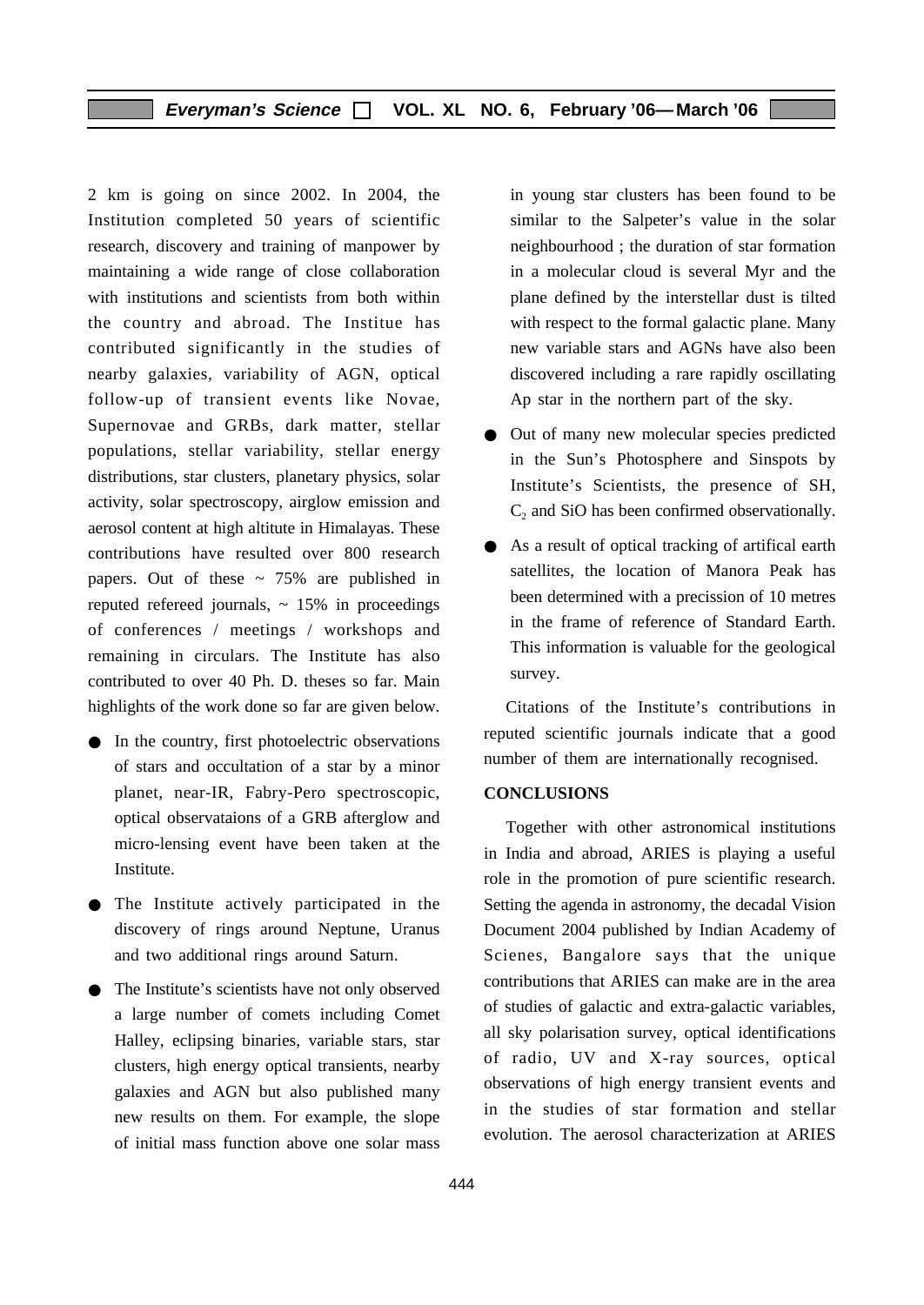#### **Everyman's Science VOL. XL NO. 6, February '06—March '06**

has contributed significantly to the ongoing ISRO-GBP Aerosol Climatology and Effects Project.

Thus one can sky that with dedicated staff and expanding facilities for research, ARIES is expected to make an increasingly valuable contribution to the country's scientific and technological development by attracting young talented students and faculty. Research work in the experimental side of ARIES is expected to have useful applied fallouts specially in the field of electronics, softwares and Information Technology.

*For details contact* **:** Director, Aryabhatta Research Institute of Observational Sciences (ARIES), Manora Peak, Nainital-263 129, (Uttaranchal) India

Phone : +91-5942-232655, 233727, 233734, 233735, 235136, 233583

 $Fax : +91-5942-233439$ 

E-mail : library@aries.ernet.in

Website : http://aries.ernet.in/

# ANSWERS TO "DO YOU KNOW?"

- A1. Cloche is a small translucent cover, used to protect delicate plants.
- A2. Actuary is a skilled mathematician and statistician who applies estimates based on mathematical probability upon all kinds of financial risks, problems and calculations.
- A3. The name is derived from the Latin word 'Toporius' for ornamental gardener.
- A4. Poison is actually a saliva rich in protein which helps snake to digest its prey better.
- A5. 58.
- A6. Approximately 100 billion tons.
- A7. Yes.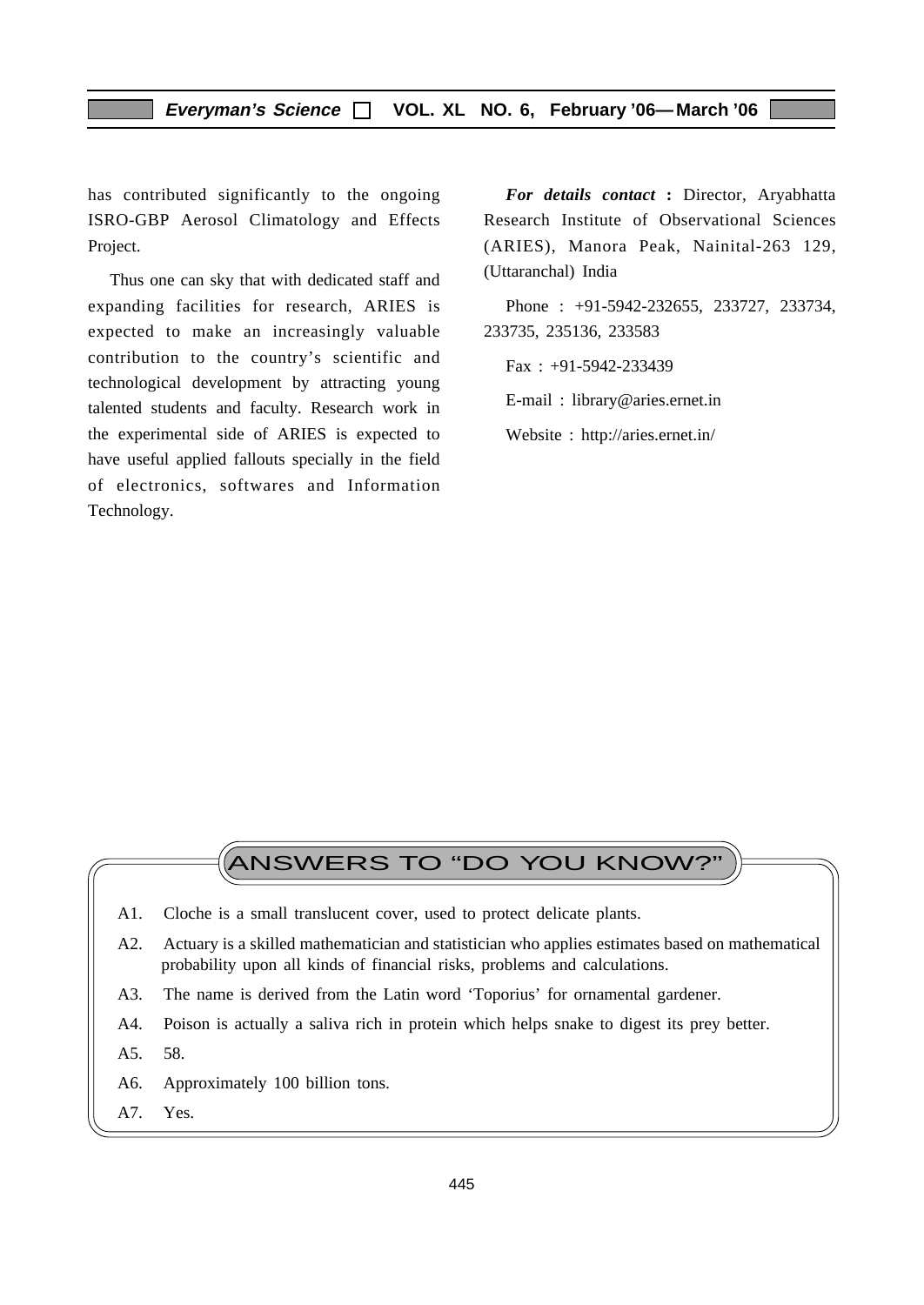# **Conferences / Meetings / Symposia / Seminars**

| <b>Date</b>             | <b>Topic</b>                                                                                                         | <b>Contact</b>                                                                                                                                                                               |
|-------------------------|----------------------------------------------------------------------------------------------------------------------|----------------------------------------------------------------------------------------------------------------------------------------------------------------------------------------------|
| 20-23 June<br>2006      | 36th International conference on<br><b>Computers in Industrial Engineering,</b><br>Taipei, Taiwan                    | <b>Prof. Daniel Sheu</b><br>Program Chair,<br>Department of<br>Industrial & Engineering<br>Management National Tsing Hua<br>University<br>Email: dsheu@nthu.edu.tw                           |
| 6 to 9 June<br>2006     | 2nd Annual International<br>Conference on Surveying,<br><b>Positioning and Locational Intelligence</b><br>Bangalore. | <b>Graticule 2006 Secretariat</b><br><b>GIS</b> Development<br>G-4, Sector-39, Noida 201301<br>Email: info@Graticule.org                                                                     |
| $7-8$ July<br>2006      | National Conference on<br><b>Innovations in Information</b><br>and Communication Technology,<br>Coimbatore           | <b>Organising Sectetary,</b><br>NCIICT-2006<br>Department of Information<br>Technology<br>PSG College of Technology<br>Peelamedu, Coimbatore-641 004<br>Email: nclict2006@mail.psgtech.ac.in |
| $18-20$ July<br>2006    | 10th International Congress on Insurance<br>: Mathematics and Economics,<br>Belgium                                  | <b>AFI Leuven Research Center</b><br>Katholieke Universitet Leuven<br>Naamsestraat 69<br>3000 Leuven, Belgium<br>Email: ime2006@kuleuven.be                                                  |
| 16 to 19 August<br>2006 | <b>Frontiers in Nanoscale Science</b><br><b>Technology and Education</b><br>Cochin                                   | Dr. Ravi Pandey<br>Department of Physics<br>Michigan Technological<br>University<br>Email: pandey@mtu.edu                                                                                    |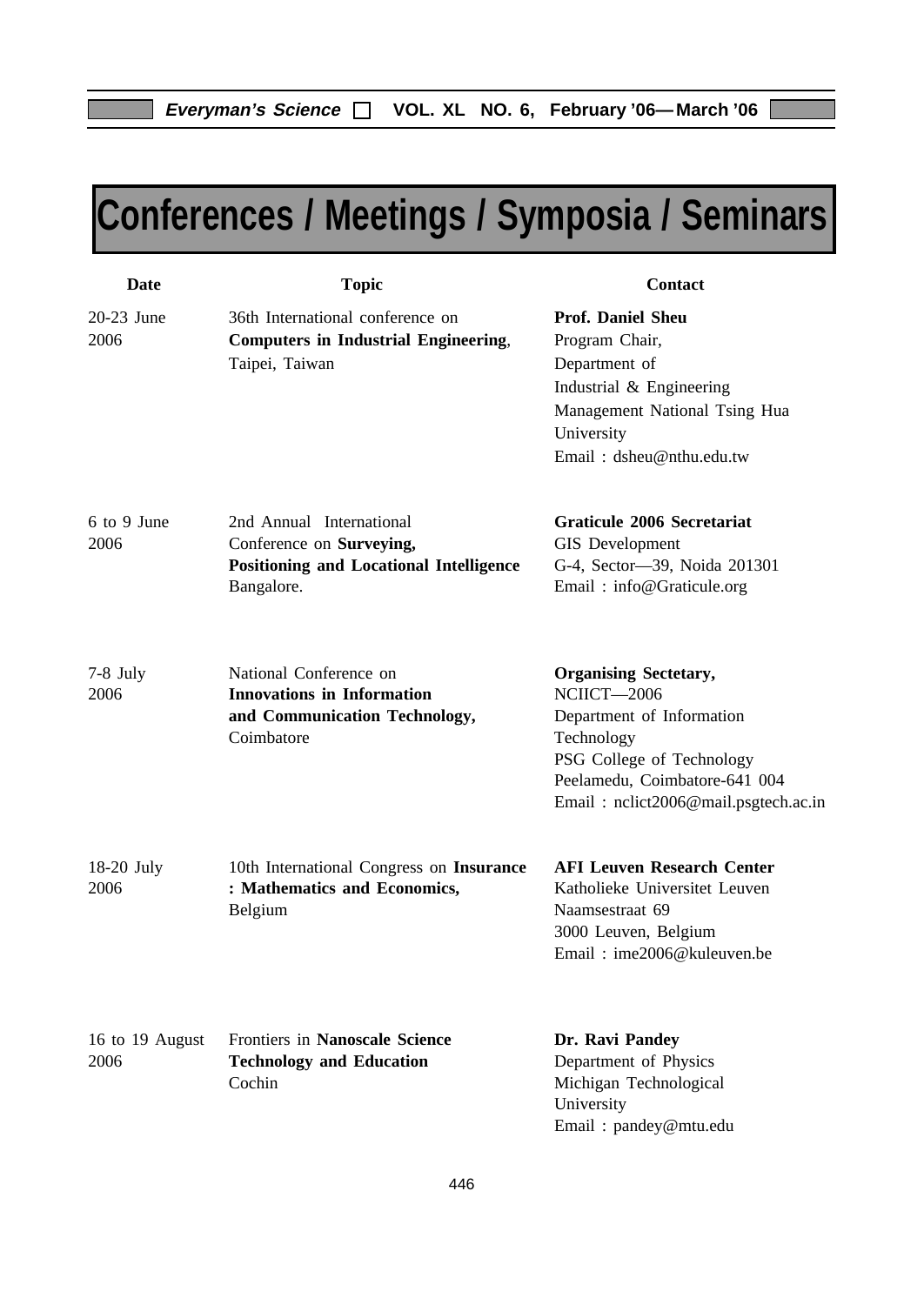| September 18-21<br>2006        | <b>Global Organization</b><br><b>Development</b> Summit<br>Mysore                                                    | Dr. Mohanakrishnan Raman<br>SDM Institute for Management<br>Development, Site No. 1,<br>Chamundi Hill Road<br>Siddarthanagar Post<br>Mysore - 570 011                                      |
|--------------------------------|----------------------------------------------------------------------------------------------------------------------|--------------------------------------------------------------------------------------------------------------------------------------------------------------------------------------------|
| October 15-17<br>2006          | National Conference on<br>Vibration Problems, Guna                                                                   | Dr. Vipin Tyagi<br>Jaypee Institute of<br>Engineering and Technology<br>AB Road, Raghogarh<br>Guna (MP)-473226<br>Email: tyagivipindr@rediffmail.com                                       |
| November 17-19<br>2006         | $11th$ Word Congress on<br><b>Clinical Nutrition</b><br>Mumbai                                                       | Dr. S. B. Gupta<br>18, Greylands,<br>Railway Officer's Lines, Mumbai<br>(MS) 400020,<br>Email: sbgupta@vsnl.net                                                                            |
| November 23-25                 | National Conference on<br><b>Quality Improvement in Food Processing:</b><br>Role of Science & Technology,<br>Kolkata | Dr. Biswanath Das<br>General Secretary<br>Indian Association for Productivity<br>Quality & Reliability<br>AD-276, Sector - I<br>Salt Lake City, Kolkata 700064<br>Email: iapqr@yahoo.co.in |
| 2006<br>24-26 November<br>2006 | National Conference on<br><b>Innovations in Indian Science,</b><br>Engineering & Technology,<br>New Delhi            | Dr. D P Bhatt<br>National Physical Laboratory<br>Dr. K S Krishnan Road<br>New Delhi 110012<br>Email: vigyanbharati2@rediffmail.com                                                         |
| November 27-28,<br>2006        | National Conference on<br><b>Beneficiation and Value Added Mineral</b><br>Products, Nagpur                           | Dr. A. K. Nandi,<br>Mineral Information and Development<br>Centre, 206, Gulmohar Apartments,<br>Tilak Nagar, Nagpur 440 010<br>Email: aknandi@sify.com                                     |

**Everyman's Science VOL. XL NO. 6, February '06—March '06**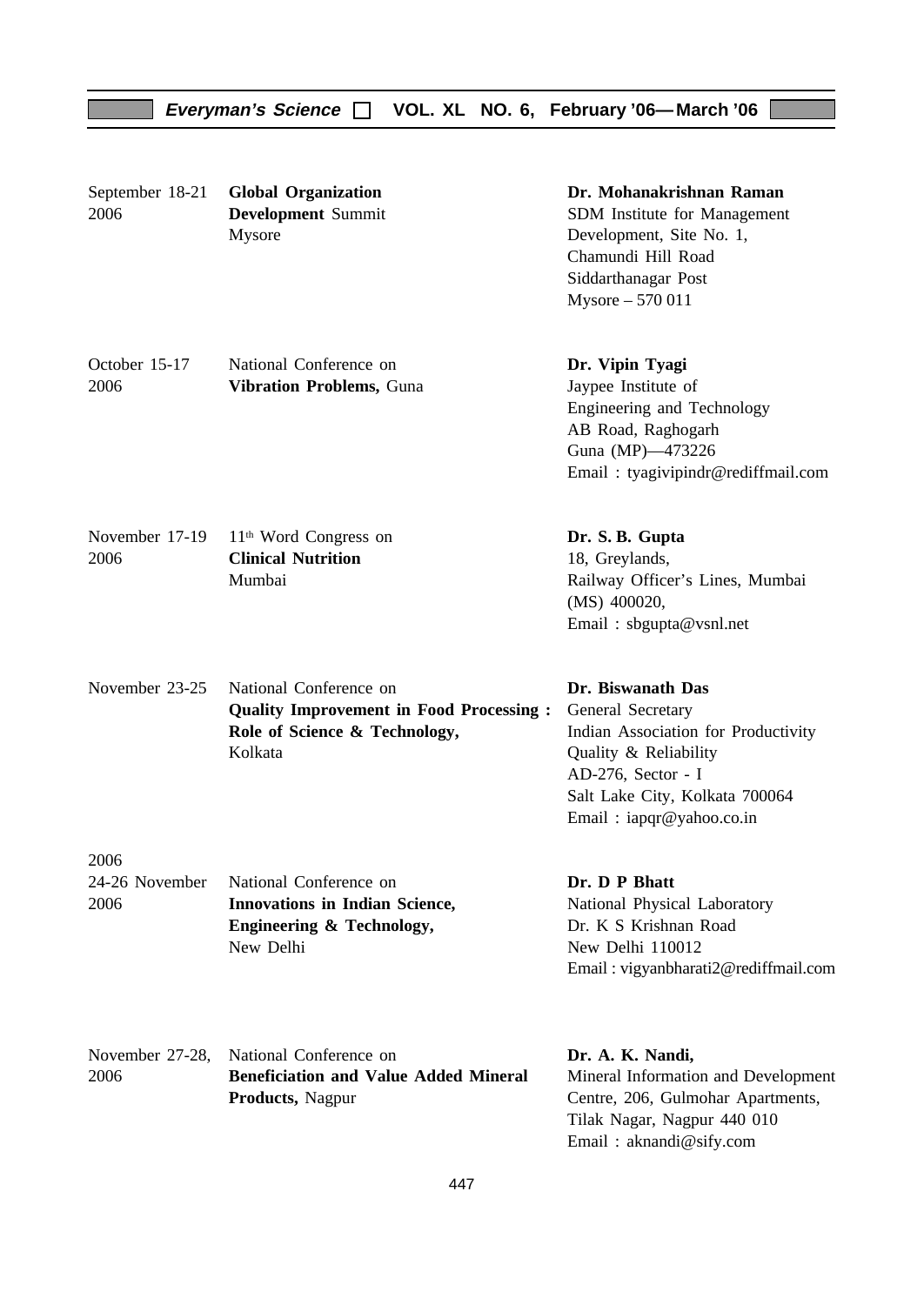# **BOOK REVIEWS**

**QUESTIONS AND ANSWERS IN ENVIRONMENTAL SCIENCES—***S. K. Basu and A. K. De*, University Press, 3-5-819, Hyderguda, Hyderabad – 500029, Price 210/- ISBN 81 7371 547 5

It was indeed a pleasure for me to go through the book entitled "Questions and Answers in Environmental Science" authored by S. K. Basu and A. K. De and published by the University Press, Hyderabad. The purpose, content and concept of the book have been explicitly explained in the Preface. However, there are many books on environmental science which are narrative and voluminous. One can get lots of useful information from those books. But ask questions and get the right answers type of books are very few. Monotonously narrative treatment very often makes any subject very dull. But short intelligent questions provoke interest and enthusiasm among the readers. If the answers are readily available, the book becomes a boon to the readers. Environmental science is now emerging as an essential discipline not only in the field of formal education but also in our social life. After Stockholm conference on Human Environment in 1972 and Earth Summit at Rio in 1992, the problem of environment has got highest priority in our sociopolitical domain. The authors of the book have been very meticulous in selecting the right type of questions covering various subdisciplines of Environmental Science. More than 1500 questions have been asked in a classified manner under 14 sections starting from Ecology and Ecosystem to Environmental Legislation and Planning. The approach of the book is multidisciplinary and objective questions of various types are asked and appropriate answers are provided. I appreciate the endeavour of the

authors for providing a list of acronyms and exhaustive references. I am confident that the book will be a ready reckoner to the students, researchers, teachers, environmentalists, environmental officers, NGO personnel concerned with environmental issues and common educated people. However, I suggest few changes/modifications given below which may kindly be considered in the next edition :

#### **Suggestions**

|     | Sl. No. Page No. | <b>Items</b>                   |
|-----|------------------|--------------------------------|
| 1.  | 1                | Ecology and Ecosystem-this     |
|     |                  | section should start with the  |
|     |                  | definition of Ecology (Which   |
|     |                  | is given in Page-3)            |
| 2.  | 4                | Atmosphere, lithosphere and    |
|     |                  | hydrosphere are not<br>the     |
|     |                  | subdivisions of biosphere      |
|     |                  | (See P-6, where definition of  |
|     |                  | biosphere is given)            |
| 3.  | 6                | first definition<br>The<br>of  |
|     |                  | biosphere is not correct.      |
| 4.  | 7                | Definition of food chain is    |
|     |                  | not precise. Consult ecology   |
|     |                  | book                           |
| 5.  | 10               | Steps of energy flow is not    |
|     |                  | correct-Consult ecology book   |
| 6.  | 25               | The definition of limnology is |
|     |                  | not correct-See book on        |
|     |                  | limnology                      |
| 7.  | 35               | Phytoplankton are not found    |
|     |                  | in air                         |
| 8.  | 79               | Include Leibig's Law of the    |
|     |                  | minimum                        |
| 9.  | 216              | Definition of biomonitoring    |
|     |                  | should be more precise. What   |
|     |                  | is seniors?                    |
| 10. | 231              | The definition of indicator    |

*Prof N. C. Datta* Retired Professor Department of Zoology Calcutta University, Kolkata

species should be precise.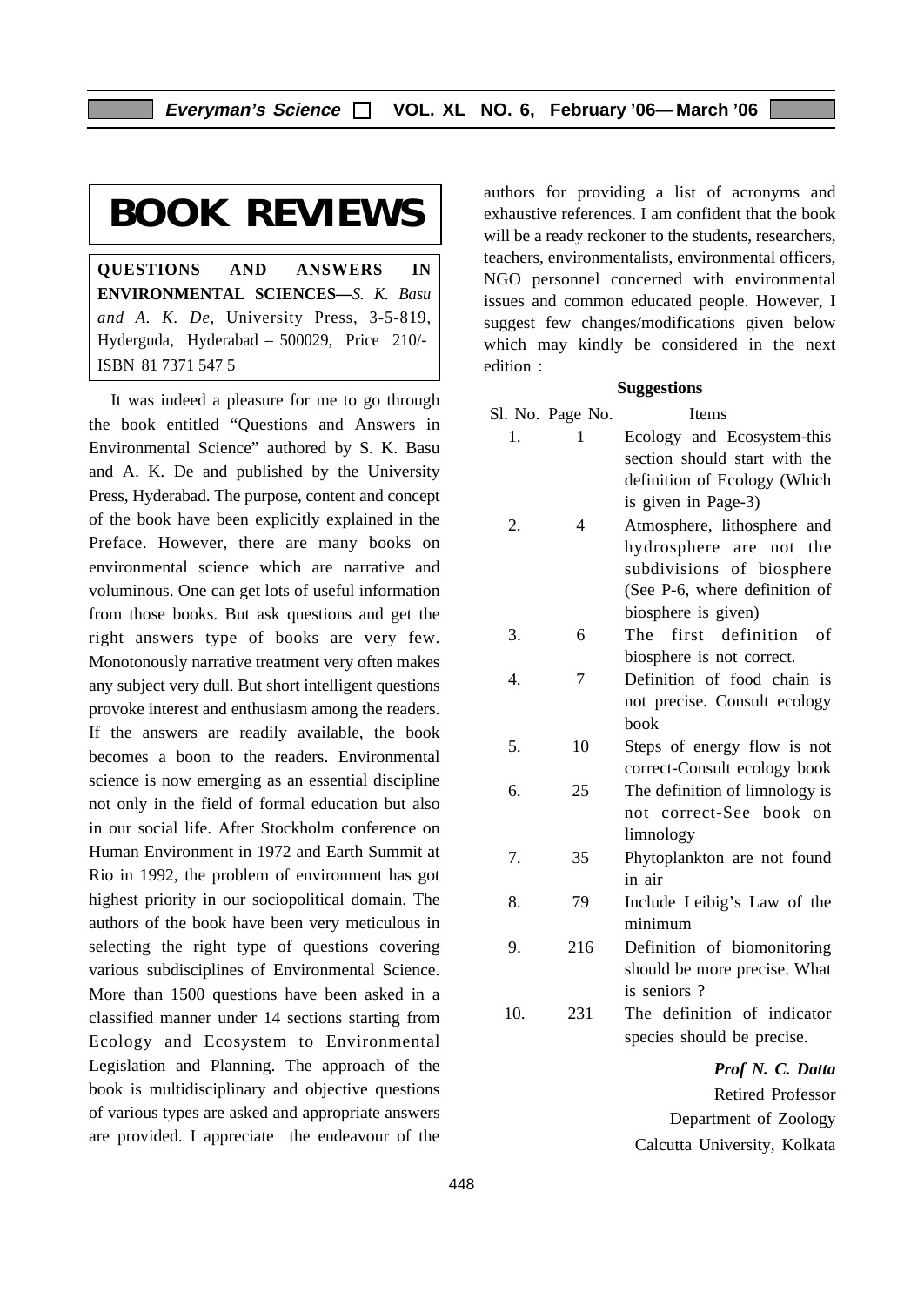**HARIDRA (TURMERIC) : ANTIMICROBIAL POTENTIAL by** *Purshotam Kaushik***,** Chowkhamba Sanskrit Series Office, K—37/99 Gopal Mandir Lane, Post Box No 1008, Varanasi 221 001, Price 175/-, 2003, pages 124, ISBN 81-7080-084-6

This book entitled "Haridra" starts its introduction with the history of turmeric. Turmeric, *Curcuma longa*, is one of the 42 species of the genus curcuma grown commercially in India. Few pages have been devoted to the use of turmeric in Sanskrit literature particularly Charaka Samhita. Some of the Sanskrit slokas containing the medicinal properties of turmeric have been explained in details in this book.

Turmeric contains curcumin, which has a lot of biological potency. Reports indicate that curcumin has antiinflammatory, antioxidant, antimicrobial, inhibition of platelet aggregation, hepatoprotective, and chloretic properties. The chemical constituents along with properties and estimation of curcumin have been discussed. The medicinal properties of turmeric have been interpreted in terms of its traditional uses and as folklore medicine. The cultivation and micropropagation of turmeric have been also discussed.

This book brings a discussion on patenting in the light of Trade Related Aspects of Intellectual Property Rights (TRIPS). Many of our medicinal plants including neem, turmeric, basmati, karela, brinjal, jamun etc have been patented by multinational companies. The patent to turmeric has been won because of sincere efforts of CSIR. The author suggests that to safegurard the biological wealth of India a well documented inventory of Indian Flora should be prepared and patented before foreign companies gain access to them.

The introduction ends with a writeup on microbial and clinical manifastations, mechanism of action of antimicrobial drugs and factors affecting antimicrobial activity. The curatives properties of some medicinal plants as referred to in the four Vedas have been mentioned.

The second chapter on review of literature starts with classification of microbes. The bacterial virulence factors have been discussed where focus has been made on medicinal contributions of *Curcuma longa*. The active principle of turmeric is curcumin which has been reported to posses antioxidant and antimicrobial properties. Some of the recent reports on curcumin have been cited in this chapter.

The author indicates that the above traditional reports and medicinal properties of turmeric have inspired him to find out the antimicrobial effects of aqueous extracts of *Curcuma longa*. As a result, in the next two chapters he has given a detailed report of his laboratory studies with turmeric extract. The chapter on materials and methods discusses the preparation of medium for microbial culture, isolation of microorganism, preparation of the alcoholic extract of *C longa*, and techniques for antimicrobial studies.

The results and observations of this experiment, discussion and summary are given in the next chapter. It has been found that alcoholic extract of *C. longa* has significant effect on growth of gram negative bacteria. The results has been found to be compatible with antibiotics. Keeping these observation in view the author explains why turmeric helps in curing urinary tract infections as used traditionally by ayurvedics. The book ends with a number of references and an index. There are several coloured photographs attached to support the results of the experiment performed.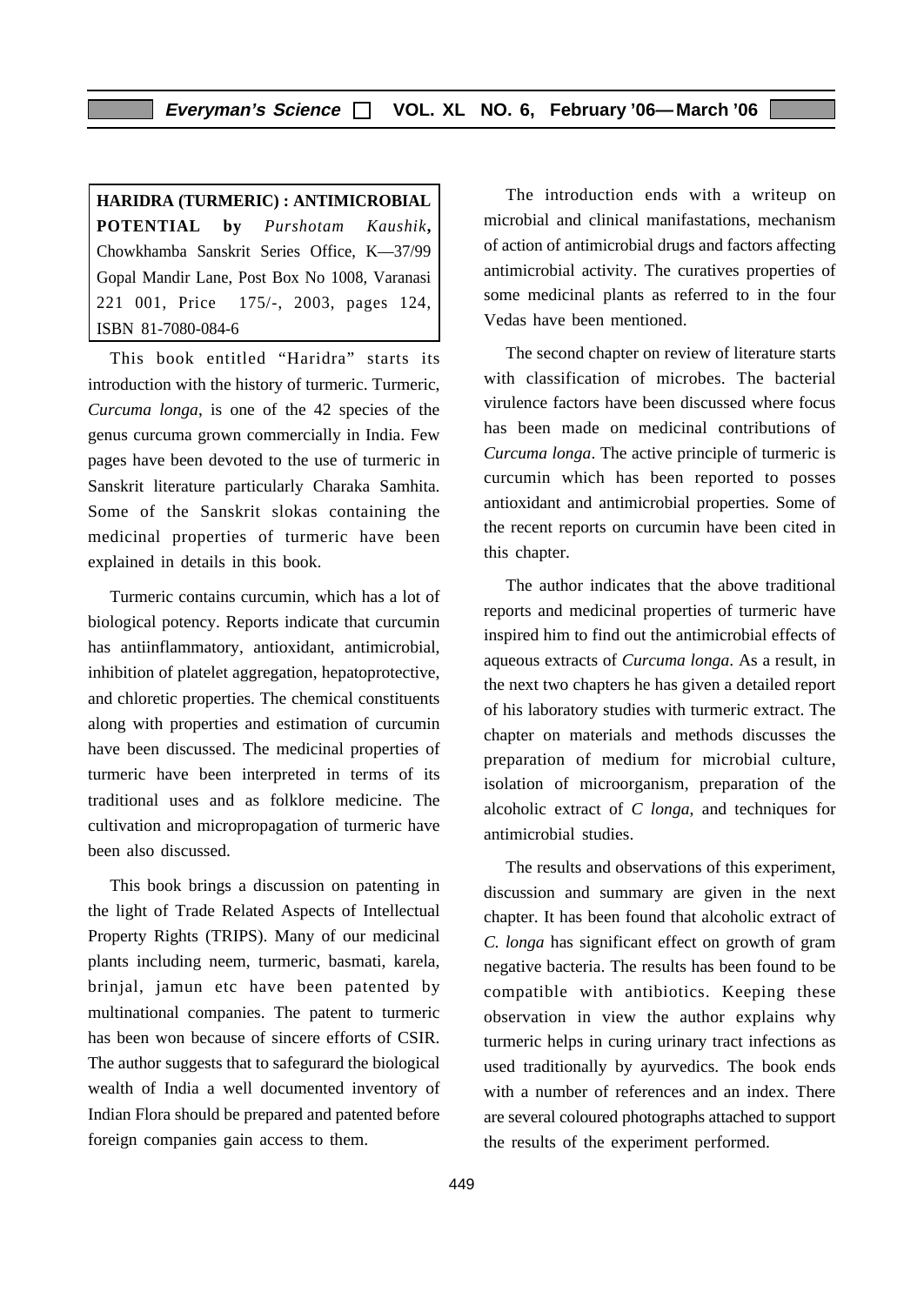The above book in divided into two portions. The first portion relates the traditional use of turmeric, which is written for layman and the second part contains experiment and results, which is for researchers. The manuscript book appears to be printout of a thesis rather than a book. The experiment done is a repetition of work carried out earlier in several laboratories. The chemical compound possessing antimicrobial properties in the extract of *C. longa* has not been identified and also the exact mode of action of turmeric extract has not been discussed. This report is a preliminary

work done to identify the antimicrobial property of *C. longa*. It is not very clear for which type of readers the book is intended.

There are a lot of printing mistakes in the book. Some of the photographs could have been easily avoided to reduce the price of the book. This could have helped the research students working on turmeric to preserve a copy for their reference.

> *Dr. Amit Krishna De The Indian Science Congress Association Kolkata*

### **THE INDIAN SCIENCE CONGRESS ASSOCIATION 14, Dr. Biresh Guha Street, Kolkata – 700 017**

#### **ANNOUNCEMENT FOR AWARDS : 2006-2007**

**1. Prof. Hira Lal Chakravarty Award :** Applications in prescribed forms are invited from Indian Scientists, below 40 years of age as on December 31, 2005 with Ph.D. degree from any University or Institution in India, having significant contributions in any branch of **Plant Sciences**. The award is given on original independent published work carried out in India within three years prior to the award. The award carries a cash amount of Rs. 4,000/- and a Certificate. Awardee will be required to deliver a lecture on the topic of his/her specialization during annual session of the Indian Science Congress in the Section of Plant Sciences. Last date of submitting application is **July 15, 2006**.

**2. Pran Vohra Award :** Applications in prescribed forms are invited from Indian Scientists, below 35 years of age as on December 31, 2005 with Ph. D. degree from any University or Institution in India, having significant contributions in any branch of **Agriculture and Forestry Sciences**. The award is given on original independent published work carried out in India within three years prior to the award. The award carries a cash amount of Rs. 10,000/- and a Certificate. Awardee will be required to deliver a lecture on the topic of his/her specialization in the Section of Agriculture and Forestry Sciences during the Indian Science Congress Session. Last date of submitting application is **July 15, 2006**.

For proforma of application forms and necessary information, please write to the **General Secretary (Hqrs.), The Indian Science Congress Association, 14, Dr. Biresh Guha Street Kolkata – 700 017.** E-mail : iscacal\_2004@yahoo.com / iscacal@vsnl.net, Fax No. 91-33-2240 2551.

The form can also be downloaded from http://www sciencecongress.nic.in/html/application.html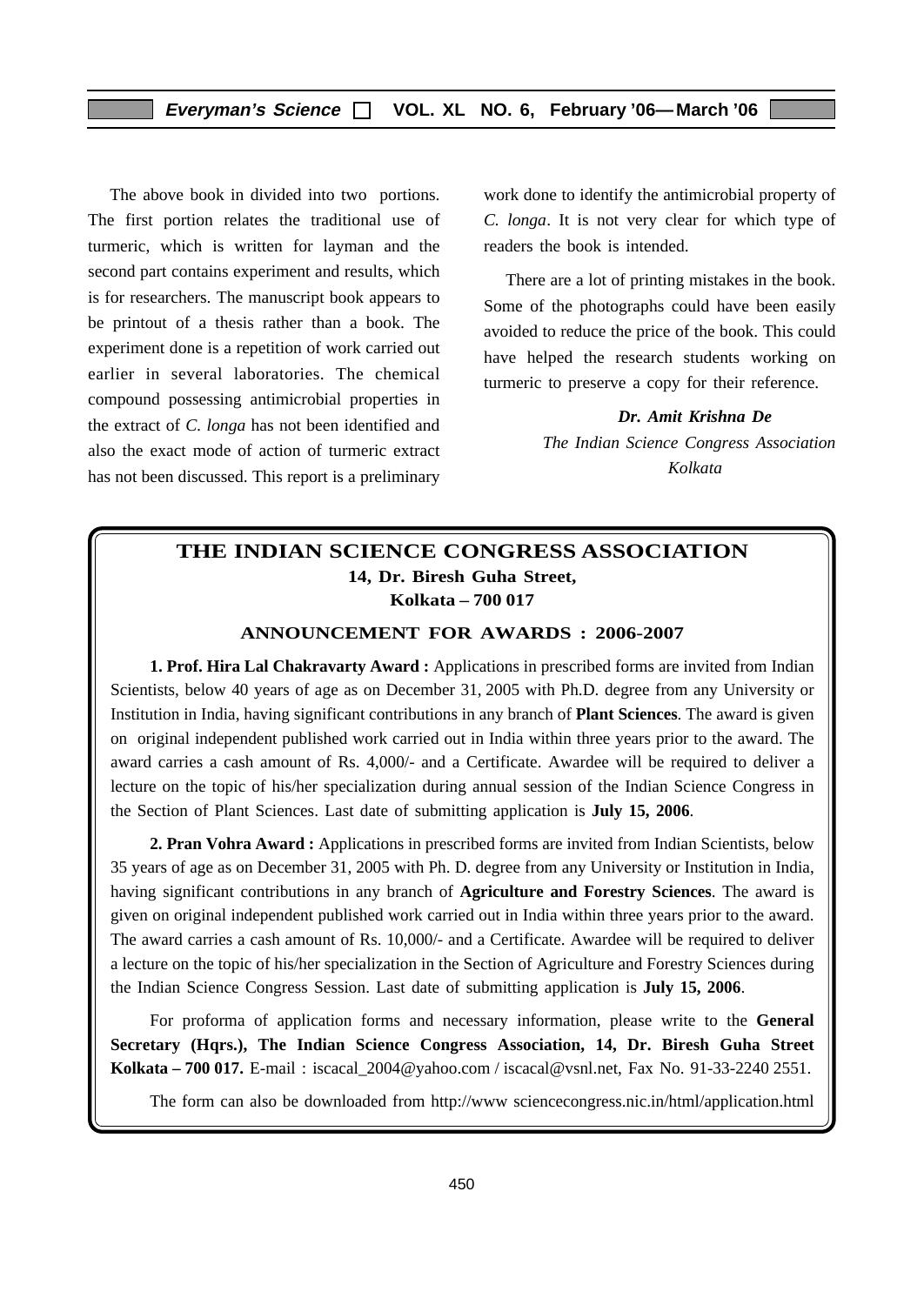# **S & T ACROSS THE WORLD**

#### **LESS EXPENSIVE VERSION OF COCHLEAR IMPLANT**

Indian scientists are working on an indigenous version of cochlear implants which are electronic devices implanted in the skulls of those persons who are suffering from hearing loss.

There are only three companies, one in the USA, one in Australia and the third in Austria where these implants are made. Now the Defence Research and Development Organization (DRDO) in New Delhi would also be involved in the manufacture of this cutting edge piece of equipment. The cost of these implants is Rs 5 to 10 lakhs abroad, which puts it far beyond the reach of the vast majority of people in the country, but the indigenous version would be priced much more modestly at Rs 50,000 to Rs 1 lakh.

The product is likely to be ready in four to six months following which it would be tried out on animals. Most likely guinea pigs would be used for the tests, who would be made deaf by drugs and then the device would be implanted to see whether they can hear. These animal studies would be conducted at the Defence Institute of Physiology and Allied Sciences (DIPAS) and the Ram Manohar Lohia Hospital, New Delhi, would also be involved in the studies.

*(Science Service, Nov 16-30, 2005)*

#### **PROBING BENEATH MARS' SURFACE**

An international research team has reported the first radar soundings of the subsurface of the planet Mars, which reveals layered deposits reaching more than one km deep at its poles and a shallow buried structure that may be an impact basin.

The planet's north polar layered deposits consist mainly of an upper unit, thought to be dominated by water ice, and a lower unit with a large amount of sand that is probably cemented with the ice. Additional data from the northen lowlands of Mars' northern equatorial region, reveal a quasi-acicular structure about 250 km across that is believed to be another impact basin.

These findings have been reported by the European Space Agency's Mars Express spacecraft carrying the Mars radar probe called MARSIS.

*(AAAS Release, Nov 30, 2005)*

#### **GENETIC ROOTS OF EUROPEANS**

Based on the extracted and analysed mitochondria of 24 skeletons of early farmers from 16 locations in Germany, Austria, and Hungary, researchers have concluded that these early farmers belonging to the Neolithic, or "New Stone Age", who brought agriculture to Europe about 7500 years ago did not leave much of a genetic mark on modern European populations. Instead, the roots of European ancestry can be traced to the " Old Stone Age" Paleolithic hunter-gatherers who arrived in Europe around 40,000 years ago.

For the purposes of the study, the researchers studied mitochondrial DNA from early farmers in central Europe. Mothers pass on mitochondrial DNA to their offspring primarily" as is", without or recombination with mitochondrial DNA from their fathers. Mitochondrial DNA therefore provides a way of piecing together how closely members of a species are related, using maternal lineage as a guide.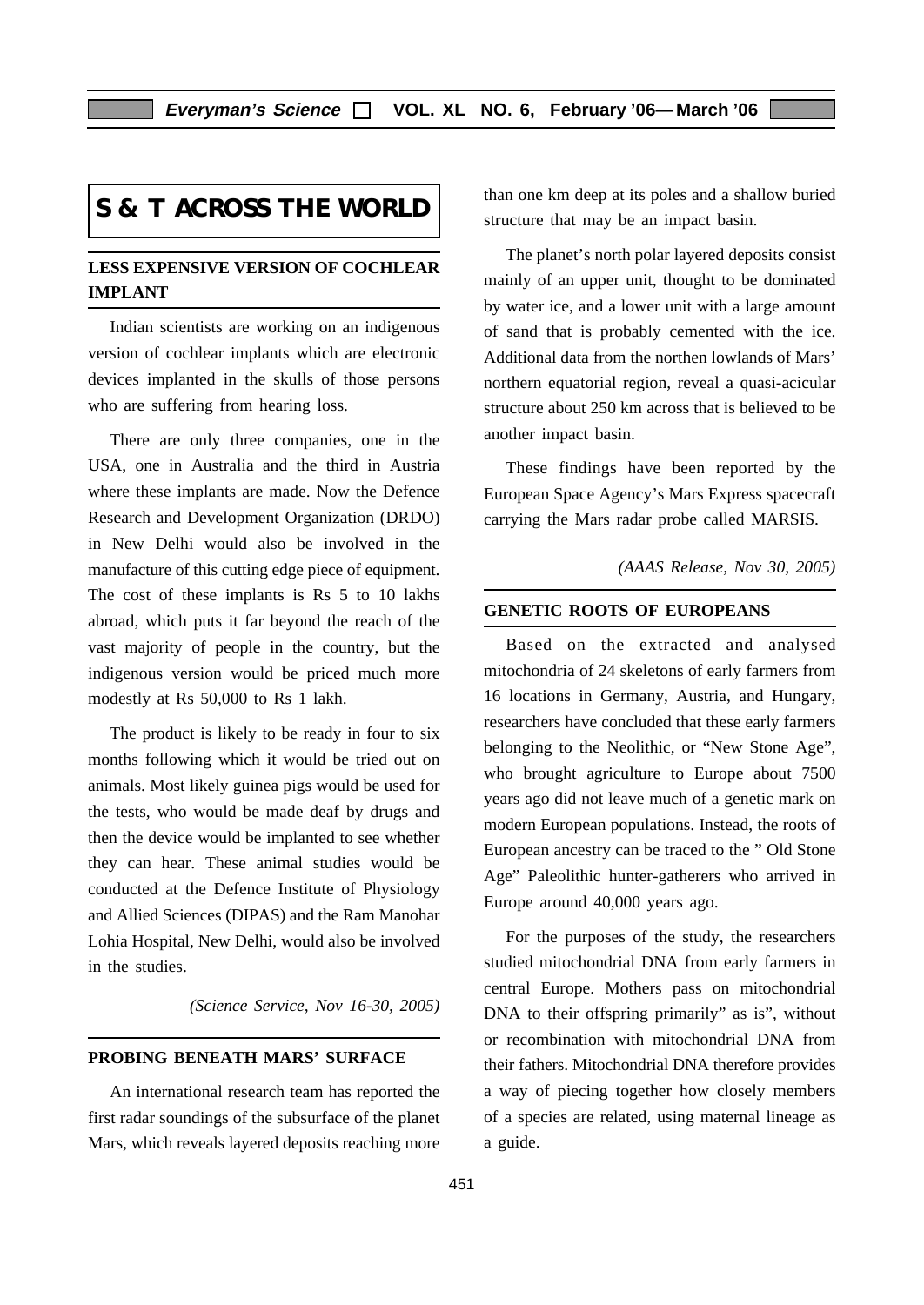It is hypothesized that small pioneer groups may have carried farming into the new areas of Europe from the "Fertile Crescent" of the near east where it was practised about 12000 years ago, and once farming took hold, the surrounding huntergatherers could have adapted to the new culture and then outnumbered the original farmers. A range of archaeological evidence supports different aspects of this hypothesis.

*("Science" Journal, Dec'2, 2005)*

#### **COMPUTER TECHNOLOGY TO TACKLE SECURITY ISSUES**

Battelle, a leading US company in science and technology, hasteamed up with UK based OmniPerception Ltd a major computer vision

player, to develop and deploy next generation "specific object recognition" capabilities for the world's security and defence communities.

Best known for its unique automatic facial recognition technology for identity cards, biometric passports, and other security initiatives, the UK company is also the world's leading supplier of market research tools for the analysis of TV and film footage. This collaboration with Battelle is expected to extend further OmniPerception's core technology to intelligent computer vision in the national security arena and will create a new range of intelligent computer vision solutions.

*(Battelle News, Dec 3, 2005)*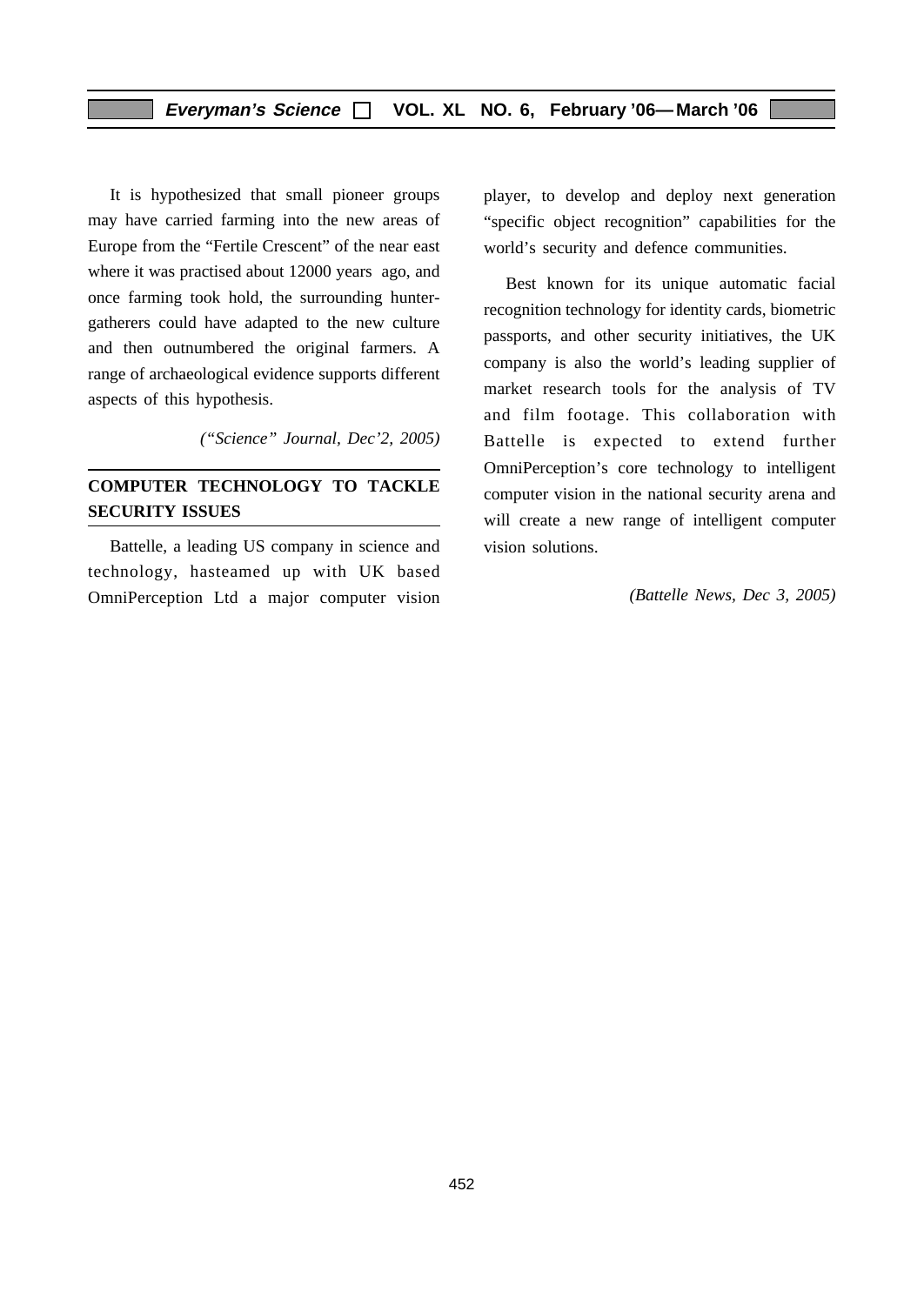| THE INDIAN SCIENCE CONGRESS ASSOCIATION<br>14, Dr. Biresh Guha Street, Kolkata-700 017, INDIA                                                                                                                                                                                                                                                                                                                                                   | भारतीय विज्ञान कांग्रेस संस्था<br>14, ड॰ विरेश गुह स्ट्रीट, कोलकाता $700017$ , भारत                                                                                                                                                                             |                             |
|-------------------------------------------------------------------------------------------------------------------------------------------------------------------------------------------------------------------------------------------------------------------------------------------------------------------------------------------------------------------------------------------------------------------------------------------------|-----------------------------------------------------------------------------------------------------------------------------------------------------------------------------------------------------------------------------------------------------------------|-----------------------------|
| <b>SCICONG: CALCUTTA</b><br>Telegram<br>Telephone<br>$: 2247 - 4530, 2281 - 5323$<br>Website<br>: http://sciencecongress.org<br>http://sciencecongress.nic.in<br>APPLICATION FORM FOR MEMBERSHIP                                                                                                                                                                                                                                                | $: 91-33-2240-2551$<br>Fax<br>E-mail: $iscacal@vsnl.net$<br>iscacal_2004@yahoo.com                                                                                                                                                                              |                             |
| To<br>The General Secretary<br>The Indian Science Congress Association<br>14, Dr. Biresh Guha Street,<br>Kolkata-700 017                                                                                                                                                                                                                                                                                                                        |                                                                                                                                                                                                                                                                 | Stamp<br>Size<br>Photograph |
| Dear Sir,<br>I like to be enrolled as a Member / Life Member / Donor / Sessional Member / Student Member / of The<br>Indian Science Congress Association.<br>I am sending herewith an amount of Rs.  in payment of my subscription by Bank Draft / Money<br>Order / Cash for Membership / Life Membership Subscription / from the year 1st April 200  to 31st March<br>$200$<br>I am interested in the following section (Please tick any one). |                                                                                                                                                                                                                                                                 |                             |
| <b>SECTIONS</b><br>1. Agriculture and Forestry Sciences<br>2. Animal, Veterinary and Fishery Sciences<br>3. Anthropological and Behavioural Sciences<br>(including Archaeology and Psychology &<br><b>Educational Sciences)</b><br>4. Chemical Sciences                                                                                                                                                                                         | 8. Information and Communication Science &<br>Technology (including Computer Sciences)<br>9. Materials Science.<br>10. Mathematical Sciences (including Statistics)<br>11. Medical Sciences (including Physiology)<br>12. New Biology (including Bio-Chemistry, |                             |

**Everyman's Science VOL. XL NO. 6, February '06—March '06**

- Biophysics & Molecular Biology and Biotechnology)
	- 13. Physical Sciences
	- 14. Plant Sciences

(Please type or fillup in Block Letters)

5. Earth System Sciences 6. Engineering Sciences 7. Environmental Sciences

Name (in block letters) : SURNAME FIRST NAME MIDDLE NAME Academic Qualifications : (Evidence to be submitted) Designation :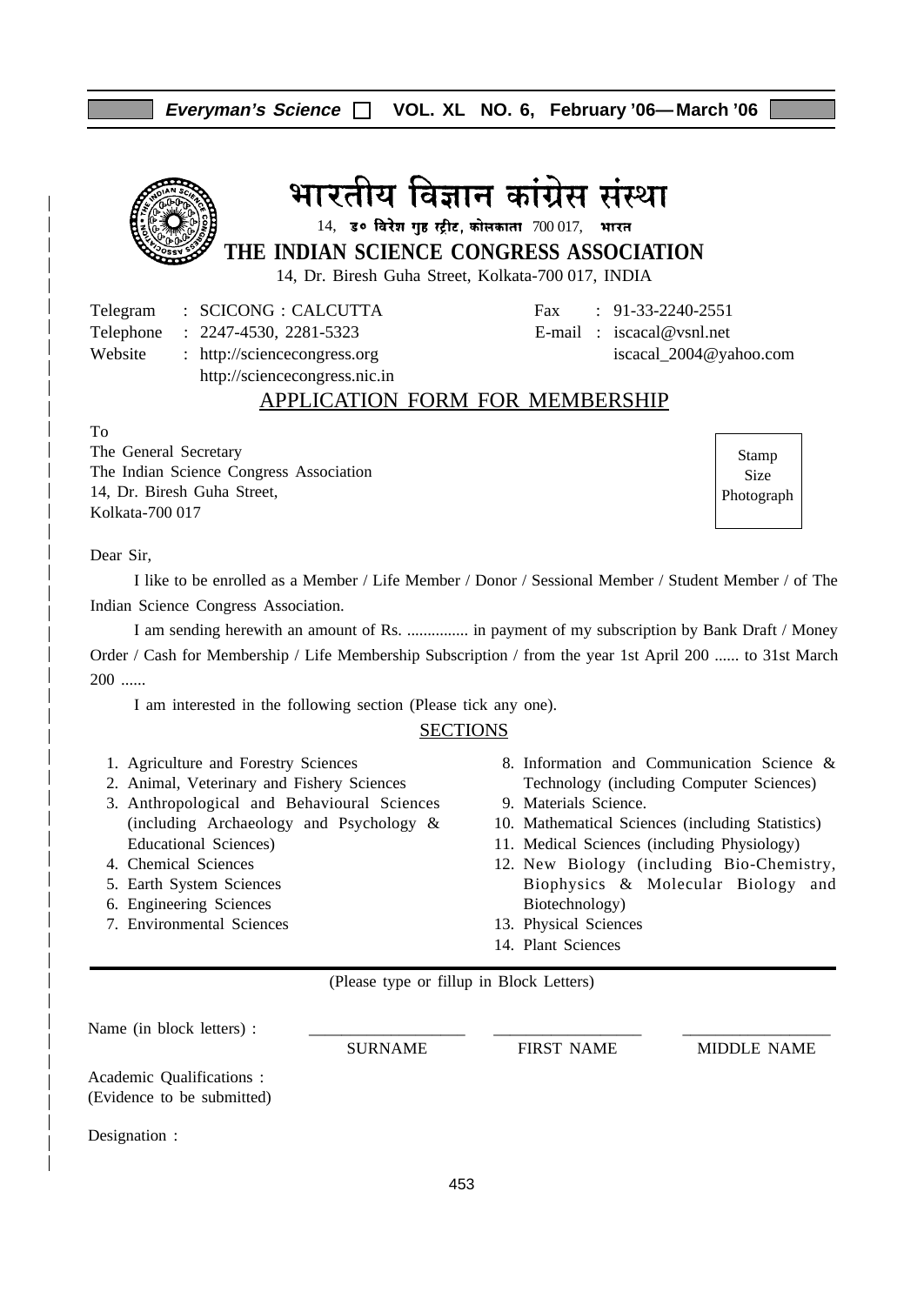Address for Communication : (including State, City/Town and Pin code)

Phone No. & e-mail

Permanent Address :

Yours faithfully

Date : Signature  $\sum_{n=1}^{\infty}$  Signature

- As per resolution of Executive Committee in its meeting held on October 10, 2004 application for *membership of ISCA in 'Care of' of some other person is generally discouraged. However, if in the application form "care of" address is given then there should be also signature of the person in whose name "care of" is given.*
- *Admission fee of Rs. 50/- is needed only for becoming a new annual member and not for sessional member / life member / Institutional member / student member / donor.*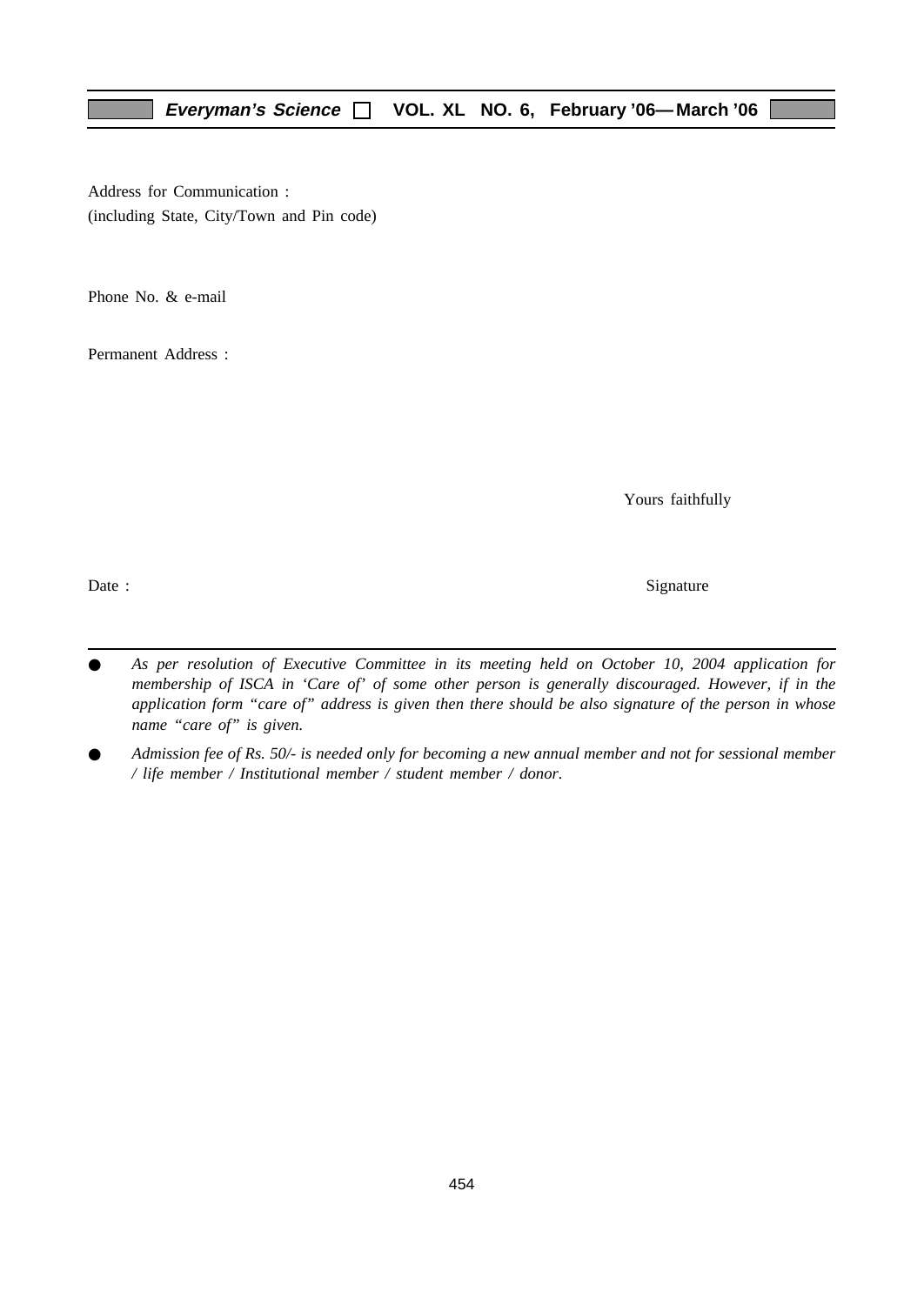

भारतीय विज्ञान कांग्रेस संस्था

 $14$ , उ० विरेश गुह स्ट्रीट, कोलकाता  $700017$ , भारत

**THE INDIAN SCIENCE CONGRESS ASSOCIATION**

14, Dr. Biresh Guha Street, Kolkata-700 017, INDIA

Telegram : SCICONG : CALCUTTA Fax : 91-33-2240-2551 Telephone : 2247-4530, 2281-5323 E-mail : iscacal@vsnl.net Website : http://sciencecongress.org iscacal 2004@yahoo.com http://sciencecongress.nic.in

#### **Terms of Membership and Privileges of Members :**

Membership of the Association is open to persons with *Graduate or equivalent academic qualification* and interested in the advancement of science in India.

1. **Member :** A person willing to be enrolled as new Member has to pay an annualsubscription of Rs. 200/ **along with an admission fee of Rs. 50/-**\* (for foreign U.S. \$70) only. The annual subscription of a Member shall become due on the 1st April of each year. Anyone who fails to pay the subscription on or before the *15th July* in any year shall lose the right of voting and / or holding any office of the Association for that year. A Member failing to pay the annual subscription by the end of March of the following year shall cease to be a Member.

Members may contribute papers for presentation at the Science Congress. They will receive, free of cost, reprint of the Proceedings to Session of any one section of their interest and also the bi-monthly journal of the Association "Everyman's Science".

- 2. **Sessional Member :** Sessional members are those who join the Association for the Session only. They may contribute papers for presentation at the Science Congress and receive, free of cost, reprint of the Proceedings of the session of any one section of their interest. A Sessional Member has to pay a subscription of Rs. 250/- (for foreign U.S. \$60) only.
- 3. **Student Member :** A person studying at the undergraduate / post graduate level may be enrolled as a Student Member, provided his / her application is duly certified by the Principal / Head of the Institution / Department. He / She may contribute papers for presentation at the Science Congress, provided such papers are communicated through members of the Association. The subscription for student Membership is Rs. 100/- (for foreign U.S. \$50 only).
- 4. **Life Member :** A Member may compound all future annual subscriptions by paying a single sum of Rs. 2000/- (for foreign U.S. \$ 500) only. Any person who has been continuously a member for 10 years or more, shall be allowed a reduction in the compounding fee of Rs. 50/- for every year of such membership, provided that the compounding fee shall not be less than Rs. 1,200/- (for foreign U.S. \$ 12.50 and U.S \$ 300 respectively). A Life Member shall have all the privileges of a member during his/her lifetime.

<sup>\*</sup>*Admission fee of Rs. 50/- is needed only for becoming a new annual member and not for sessional member / life member / Institutional member / student member / donor.*